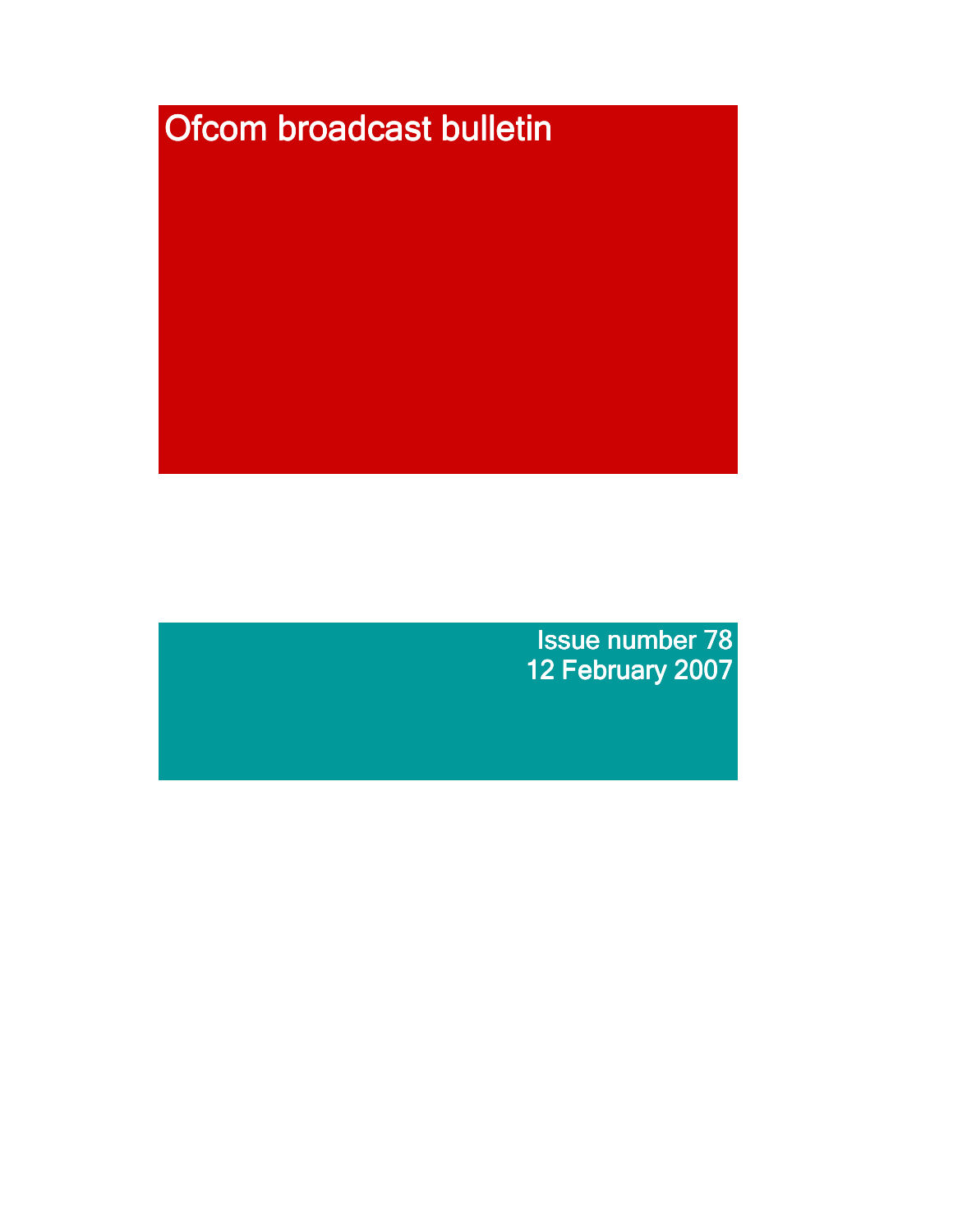# **Contents**

| Introduction                        | 3               |
|-------------------------------------|-----------------|
| <b>Standards cases</b>              |                 |
| In Breach                           | 4               |
| Resolved                            | 10              |
| Not in Breach                       | 12 <sup>2</sup> |
| <b>Fairness &amp; Privacy cases</b> |                 |
| Upheld                              | 18              |
| <b>Not Upheld</b>                   | 29              |

Other programmes not in breach/outside remit 41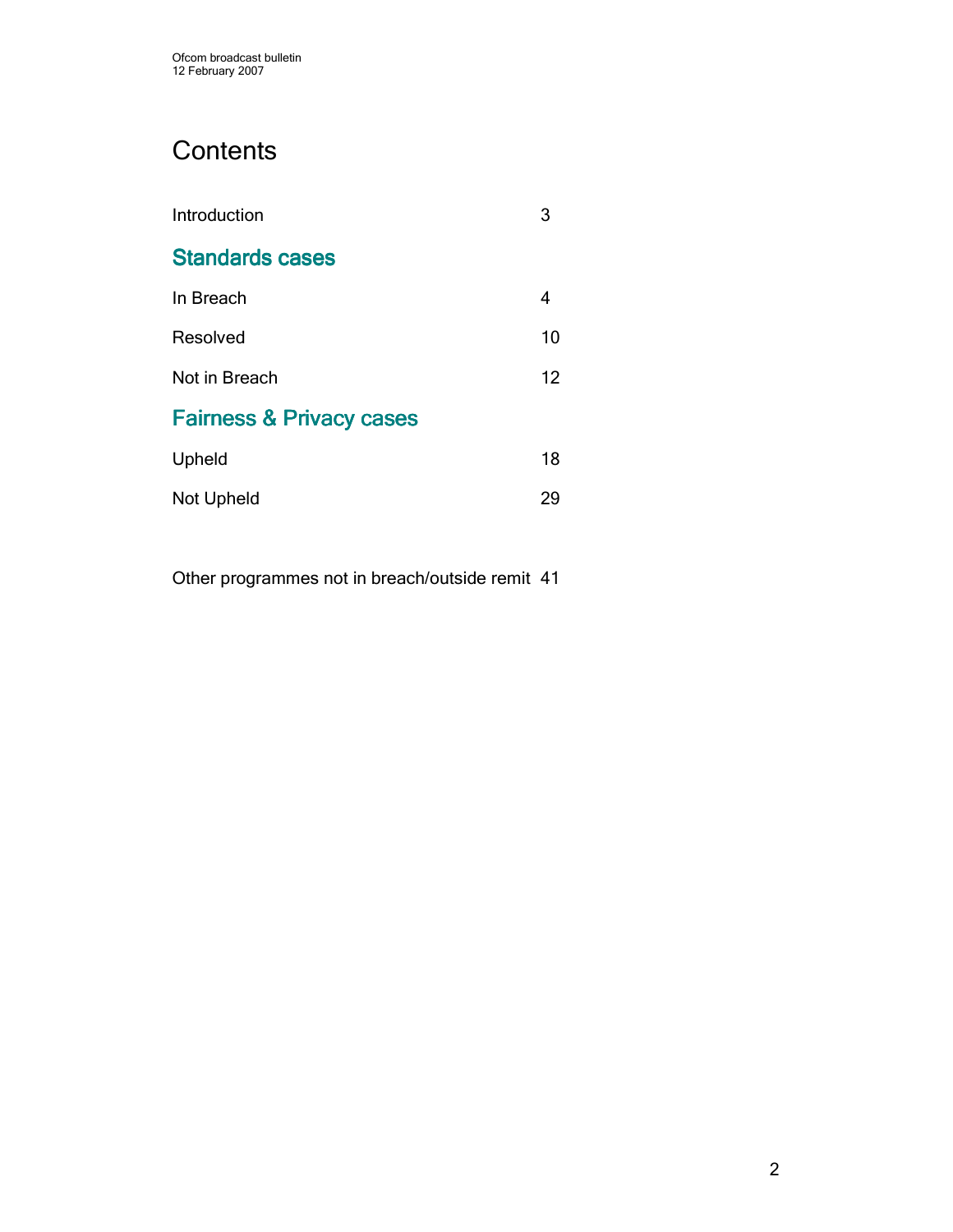# Introduction

Ofcom's Broadcasting Code took effect on 25 July 2005 (with the exception of Rule 10.17 which came into effect on 1 July 2005). This Code is used to assess the compliance of all programmes broadcast on or after 25 July 2005. The Broadcasting Code can be found at http://www.ofcom.org.uk/tv/ifi/codes/bcode/

The Rules on the Amount and Distribution of Advertising (RADA) apply to advertising issues within Ofcom's remit from 25 July 2005. The Rules can be found at http://www.ofcom.org.uk/tv/ifi/codes/advertising/#content

The Communications Act 2003 allowed for the codes of the legacy regulators to remain in force until such time as Ofcom developed its own Code. While Ofcom has now published its Broadcasting Code, the following legacy Codes apply to content broadcast before 25 July 2005.

- **Advertising and Sponsorship Code (Radio Authority)**
- News & Current Affairs Code and Programme Code (Radio Authority)
- Code on Standards (Broadcasting Standards Commission)
- Code on Fairness and Privacy (Broadcasting Standards Commission)
- **\*** Programme Code (Independent Television Commission)
- Programme Sponsorship Code (Independent Television Commission)
- **\*** Rules on the Amount and Distribution of Advertising

From time to time adjudications relating to advertising content may appear in the bulletin in relation to areas of advertising regulation which remain with Ofcom (including the application of statutory sanctions by Ofcom).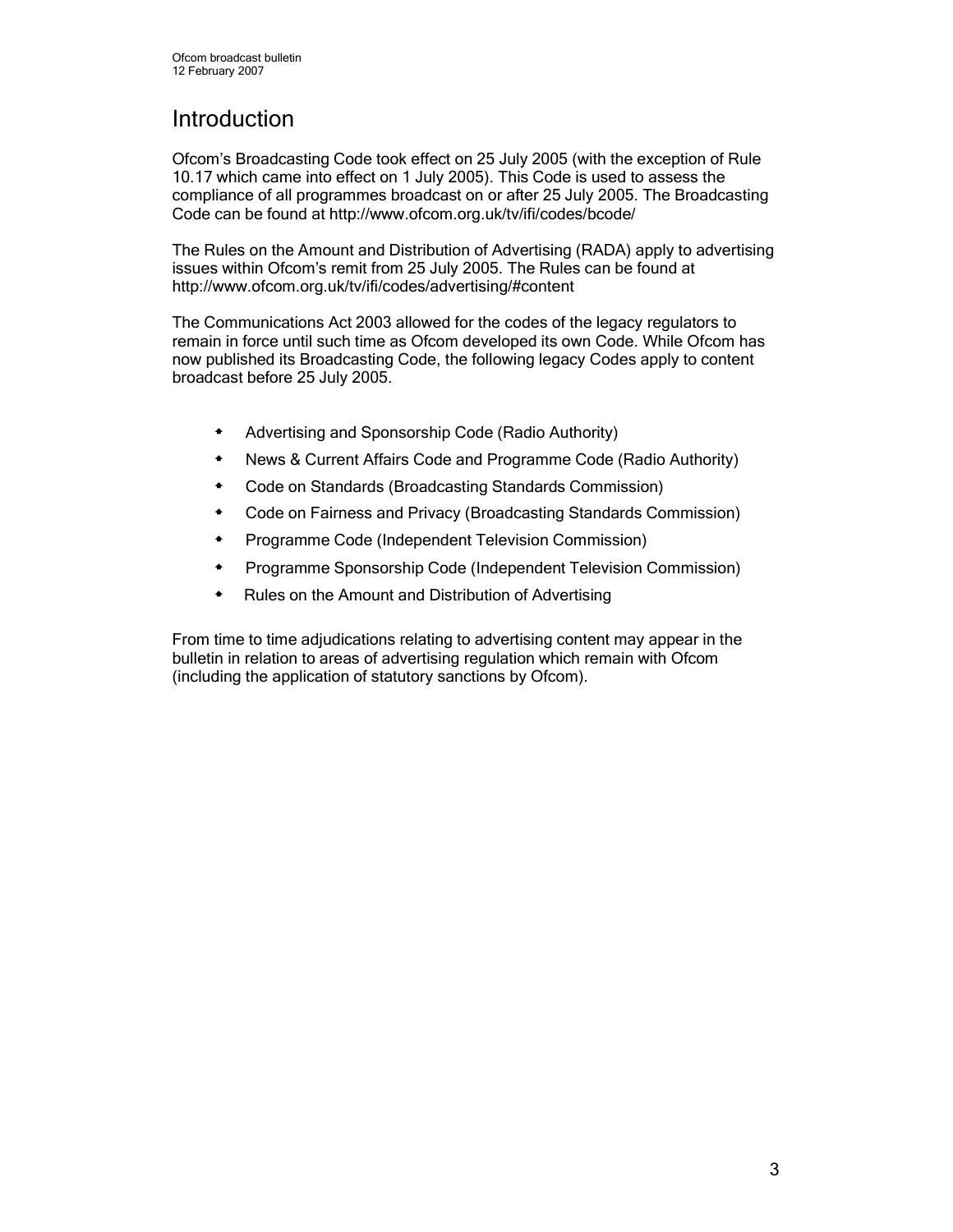# Standards cases

# In Breach

# Perfect Match.

The Baby Channel, 20 August 2006, 21:00

## **Introduction**

Throughout *Perfect Match*, a programme following the dating experiences of some individuals in the United States, the Baby Channel broadcast a digital on-screen graphic ("DOG"), which alternated between two web addresses, www.babychanneltv.com and www.babychannelshop.com.

A viewer complained that www.babychannelshop.com was the address of a commercial baby-goods shopping operation and the DOG in question was therefore in breach of Ofcom's rules on promotion of commercial activities within programmes. In addition, the viewer felt that the graphic itself was distracting, being bright and frequently changing, and that it obscured graphics of the screened programme. The viewer also complained that the DOG appeared during an advertisement but not in other breaks. He felt this suggested that the channel condoned or promoted the particular service being advertised.

Section Ten of the Broadcasting Code ("the Code") contains rules to ensure that:

- the independence of editorial control over programme content is maintained and that programmes are not distorted for commercial purposes; and,
- **the advertising and programming elements of a service are clearly separated.**

Rule 10.3 states: "Products and services must not be promoted in programmes. This rule does not apply to programme-related material."

Rule 10.4 states: "No undue prominence may be given in any programme to a product or service."

## Response

The broadcaster confirmed that the channel displayed a DOG featuring its "main web addresses during all programmes, 24/7". It advised that this DOG rotated every ten seconds between www.babychanneltv.com and www.babychannelshop.com.

The broadcaster argued that the mere presence on screen of its web addresses, which it described as its 'home pages', could not be defined as promotion of commercial activities within programmes. It said that there was no exhortation to viewers during the programmes to engage in commercial activities, and that it was common practice amongst other broadcasters to display their website addresses during their output.

The broadcaster also said that, in common with other broadcasters, its websites contained retailing and commercial activities as well as content, and that "it would be overly simplistic to draw an artificial distinction between www.babychanneltv.com being a 'content' site and www.babychannelshop.com being a 'retail' site." The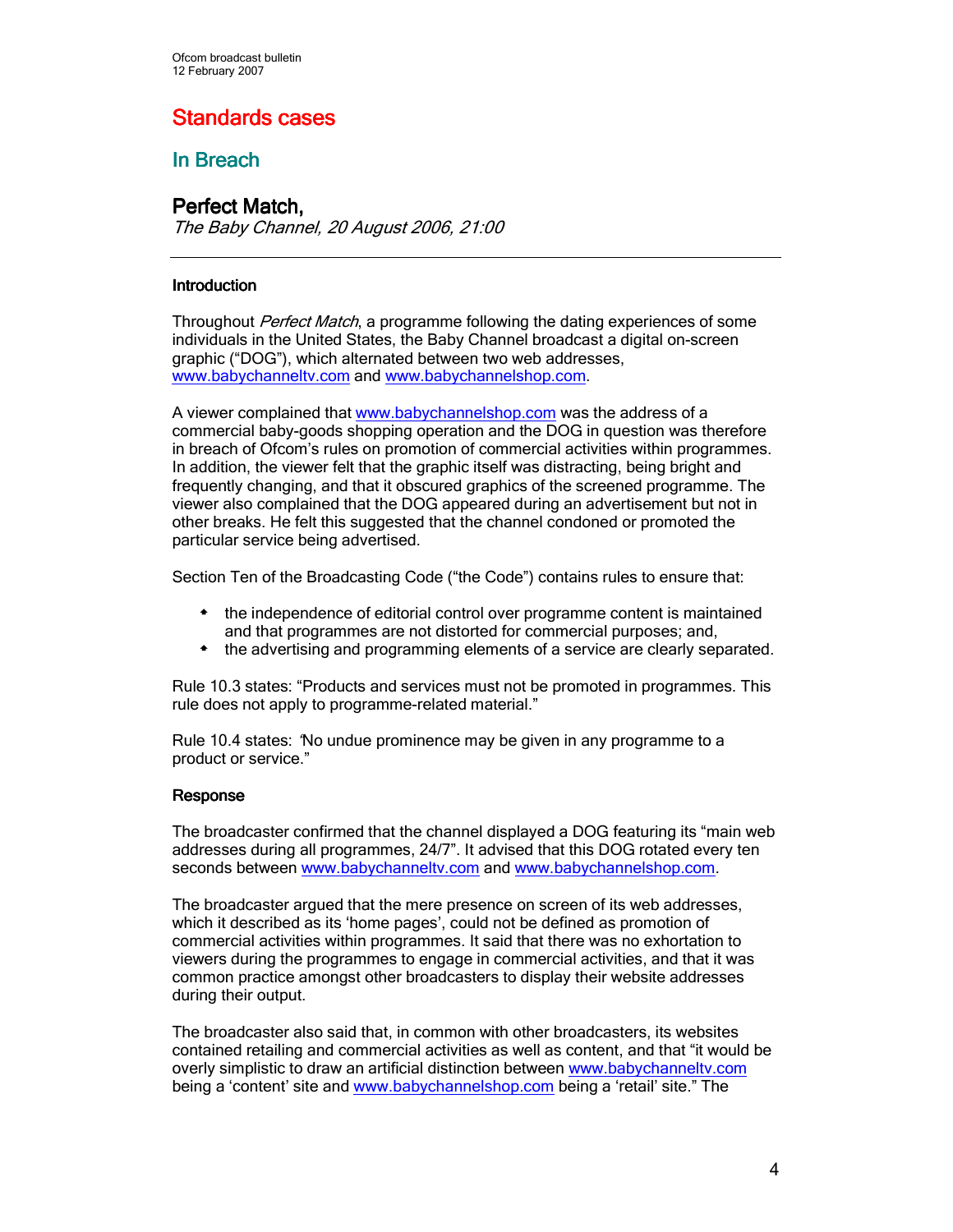broadcaster also pointed out that the content of both websites had changed on 1 September 2006, i.e. after the broadcast of Perfect Match.

The broadcaster advised that the DOG was 'off' during advertisements and 'on' during all programmes. It also said that the www.babychannelshop.com address was featured in four TV advertisements selling DVDs for some of the channel's programmes.

The broadcaster said that the DOG referred to by the viewer could not be resized or moved around the screen during individual programmes, and its positioning did occasionally clash with text graphics that appeared in acquired programmes, such as Perfect Match.

#### **Decision**

One of the fundamental principles of European broadcasting regulation is that advertising and programming (that is editorial content) must be kept separate. This is set out in Article 10 of the Television Without Frontiers Directive which is in turn reflected in the rules in Section Ten (Commercial References in Programmes) of the Code.

Rule 10.3 prohibits the promotion of products and services within programmes. Rule 10.4 prohibits the inclusion of unduly prominent references in programmes to products or services. In deciding whether a reference within a programme to a website, including a website operated by the broadcaster itself, is consistent with the requirements of the Code, broadcasters should consider both the nature of the website itself and the manner in which the reference is made. For example, there may be editorial justification for including a reference within a programme to a website which provides further information about the content of that programme.

Ofcom recognises that broadcasters' websites, as well as providing further content information, often include an element of commercial activity. However, the more commercial a website and the more prominent the references to it within a programme, the greater the risk that such references may appear to be, in effect, promotional selling messages in breach of Rule 10.3, or unduly prominent in breach of Rule 10.4, or indeed both.

In this case, Ofcom noted that www.babychannelshop.com was primarily a commercial website providing online shopping facilities. As such, it did not satisfy the definition of 'programme-related material', the promotion of which is permitted within programmes under Rules 10.3 and 10.6. Ofcom noted that the broadcaster did not raise this as an argument in its response. The reference to the website was prominently displayed throughout *Perfect Match*; the DOG was bright and constantly alternating between the two website addresses and seemed clearly intended to attract viewers' attention. Ofcom did not believe the inclusion of this reference in the programme was editorially justified. Ofcom was also concerned by the broadcaster's advice that the DOG featuring the website address appeared throughout its programming.

Having taken into account both the nature of the website and the prominence of the DOG on screen, Ofcom considered that this reference to www.babychannelshop.com was unduly prominent in breach of Rule 10.4 and, in the circumstances, was also promotional in breach of Rule 10.3.

Insofar as the reference to www.babychanneltv.com was concerned, whilst Ofcom noted the broadcaster's advice that the website had changed since broadcast of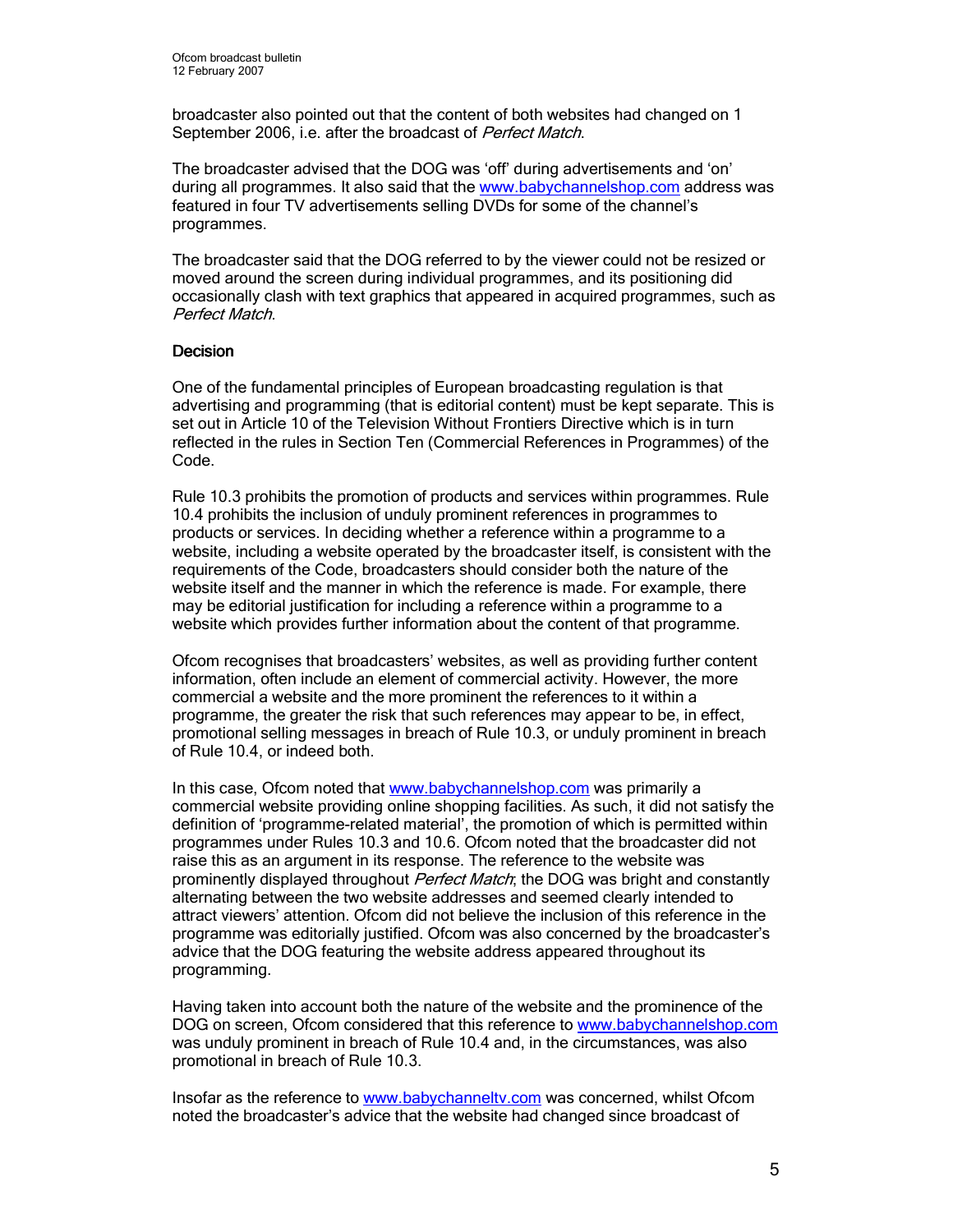Perfect Match, at the time that Ofcom reviewed its content, the website appeared to comprise mainly information about programmes shown on the channel, including clips of content. It was less clearly focussed on commercial activities than www.babychannelshop.com and the reference in *Perfect Match* therefore appeared to be less clearly promotional. It was also possible to argue that the reference was editorially justified within the programme, although Ofcom nevertheless had concerns about the prominence of the reference on screen. On balance, Ofcom decided that the reference in the programme was not unduly prominent in breach of Rule 10.4.

Ofcom was not aware that it was common practice for broadcasters to display prominent references throughout their programming - and in the absence of clear editorial justification - to websites, either with or without a significant commercial element. DOGs tended to comprise a channel identification logo rather than a web address and Ofcom had no concerns about such logos appearing permanently on screen.

Ofcom noted the broadcaster's advice that the DOG in question did not appear during advertisements and that the www.babychannelshop.com address appeared only in certain advertisements where it was relevant. This seemed a reasonable explanation. Insofar as the viewer's complaint that the DOG obscured text graphics within programmes was concerned, whilst no doubt annoying to viewers, Ofcom did not consider that this raised any issues under the Code (other than the question of undue prominence as discussed above). Ofcom considered that the question of where to place graphics on screen was one for the broadcaster's discretion.

The reference to www.babychannelshop.com was, therefore, in breach of Rules 10.3 and 10.4.

#### Breach of Rules 10.3 and 10.4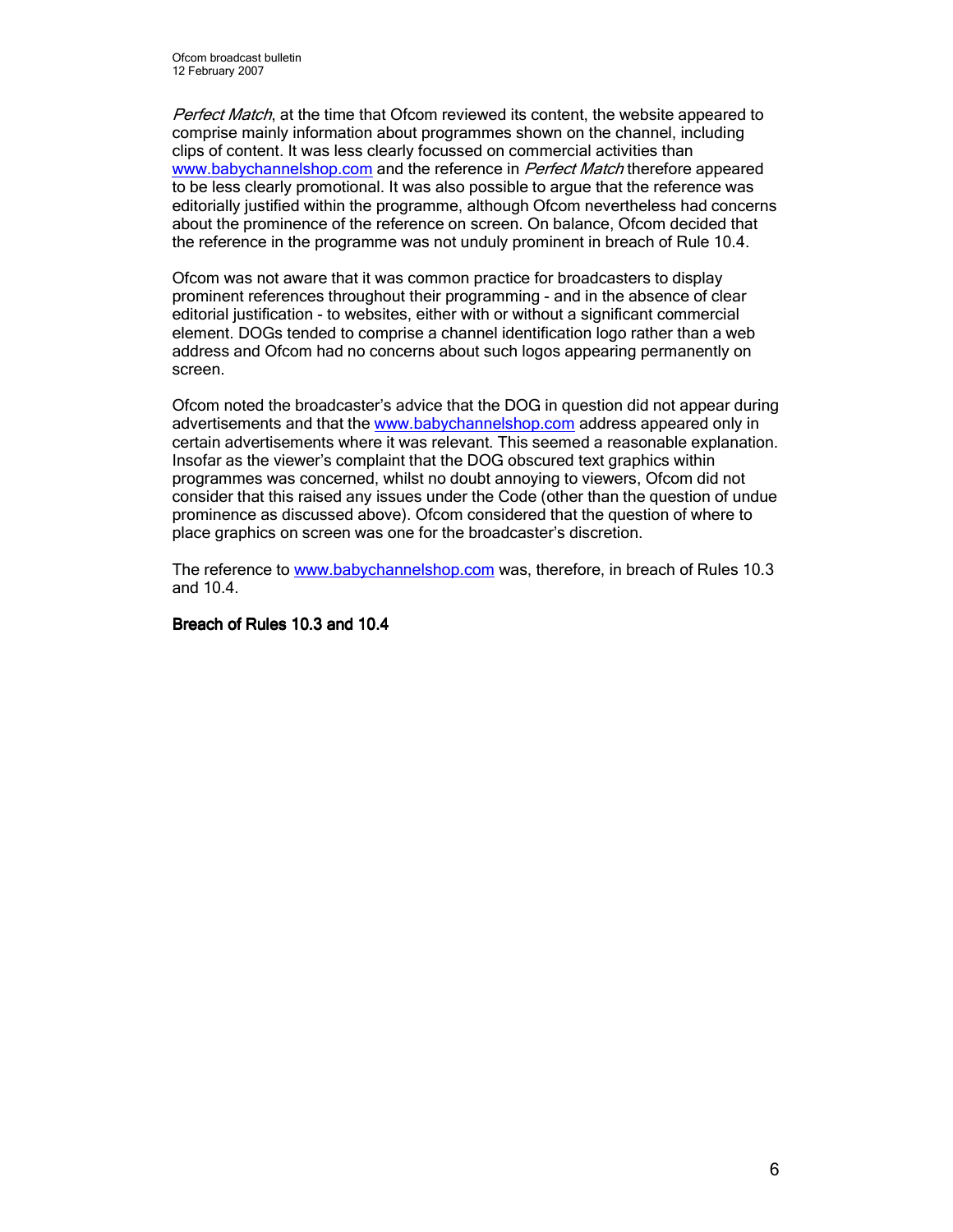# Geo News

Geo UK, 20 July 2006, 21:00

## Introduction

Geo UK is a general entertainment and news channels broadcasting to an Urdu speaking audience. A viewer complained that the news on the channel was sponsored and was regularly interrupted by advertisements for the sponsor, which the viewer believed was contrary to the requirements of Ofcom Codes.

## Response

GEO UK said that the sponsorship was not of the news but of the animated hourly clock. The clock was broadcast at the top of each hour and, while it often coincided with the transmission time of the news, it was clearly separate from the news.

In relation to the placing of advertisements during the news, GEO UK said the 21:00 news lasted for one hour and was usually interrupted twice (or a maximum of three times) for commercials with clear identification of breaks (e.g. opening & closing title sequence or an announcement of break by the news presenter). On this occasion, a commercial for the sponsor of the clock was erroneously broadcast after the opening sequence of the news. The matter had been taken seriously by the broadcaster and the following action taken:

- the broadcaster had conducted sessions reviewing the requirements of the relevant regulatory codes with a number of production and operational teams and there were plans for similar sessions with other teams;
- steps had been taken to ensure that editorial staff comply with all the updated codes and review cases that appear on Ofcom website; and,
- steps would be taken to ensure that editorial and advertising material was separated clearly in future.

GEO UK assured Ofcom that the mistake would not occur again.

## Decision

Ofcom viewed the output and noted that the running order for the news was as follows:

- news announced by way of an on-screen graphic;
- an advertisement for UK Land Investments;
- opening credits for the news;
- an animated clock;
- $\bullet$  the announcement "GEO News is brought to you by Kit Calling Cards. KITkeep in touch";
- an introduction to the news and a summary of the headlines;
- an advertisement for Kit Calling Cards (which was broadcast twice); and,
- the news programme, which was interrupted by advertisements on a further four occasions.

The Broadcasting Code ("the Code") prohibits the sponsorship of news. Rule 9.1 of the Code states: "The following may not be sponsored: news bulletins and news desk presentations on radio; and news and current affairs programmes on television."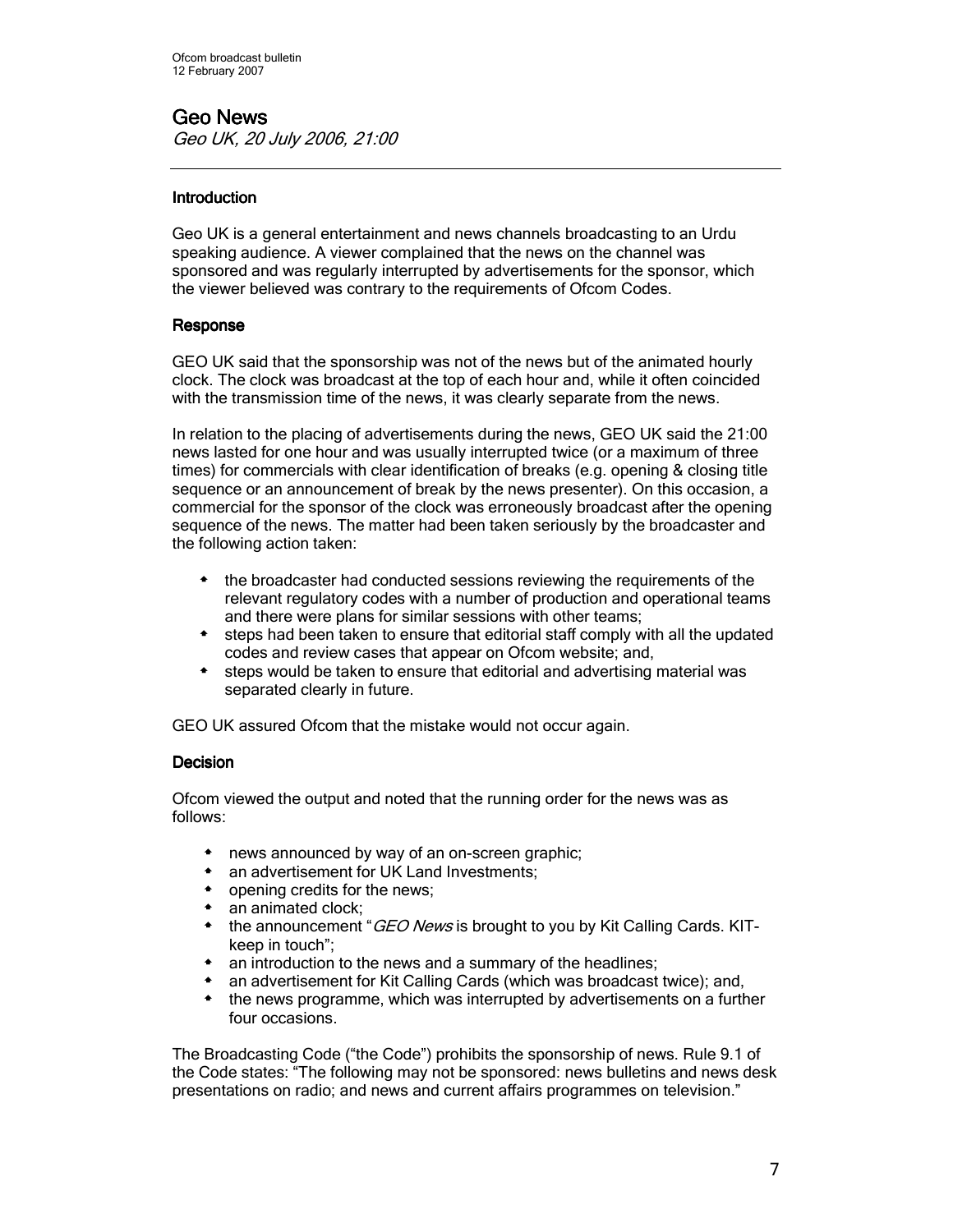Despite the broadcaster's claim that the sponsorship was of the animated clock, the statement in the programme was to the contrary: "GEO News is brought to you by Kit Calling Cards". Further, the positioning of the credit itself (after both the on-screen graphic announcing the news and the programme title sequence) gave a very clear impression that the news itself was sponsored. The sponsorship was therefore in breach of the Code.

The Rules on the Amount and Distribution of Advertising (RADA) require television advertising to be kept quite separate from other parts of the programme service. Breaks containing advertising must be identified in vision and/or sound (e.g. by station identifications going in and out of breaks). In this case, the advertisements broadcast during the news were not clearly separated from the programme content and there was no identification of advertising breaks. As such, their inclusion was in breach of Rule 3.1 of RADA.

The programme was in breach of rule 9.1 of the Broadcasting Code (news sponsorship) and Rule 3.1 of the Rules on the Amount and Distribution of Advertising.

# Breach of Rule 9.1 of the Broadcasting Code and Rule 3.1 of RADA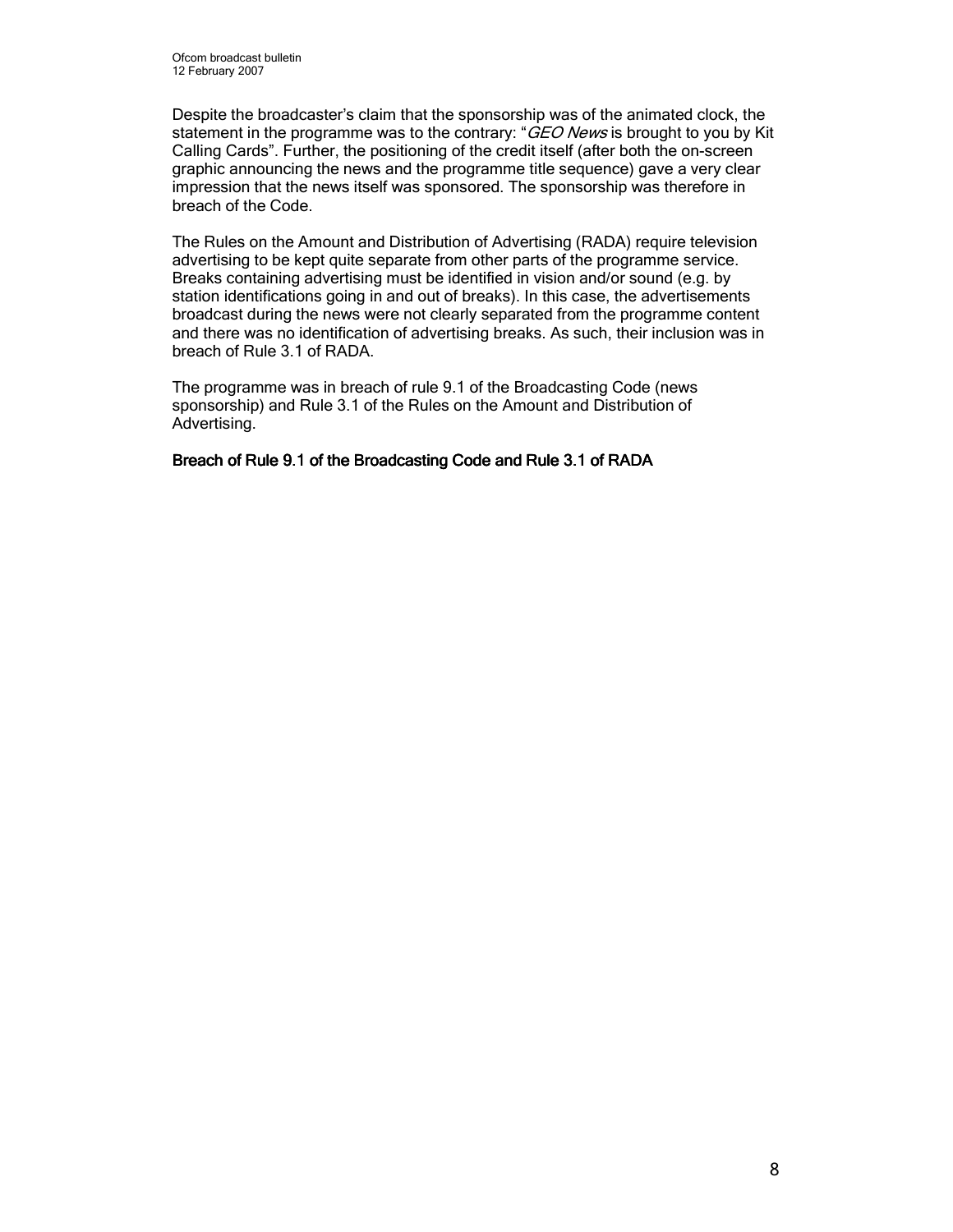# Carnival FM (Restricted Service Licence)

24 July 2006, 22:00

## Introduction

A listener complained that the song *Boom Bye Bye* by Buju Banton, which contains allegedly homophobic lyrics and which the complainant alleged is "banned" from most playlists, was played. Ofcom asked Carnival FM to provide a copy of the programme.

## Response

The station was unable to provide Ofcom with a copy of the broadcast as it had experienced problems with its logging system.

## **Decision**

In the absence of a recording Ofcom was unable to consider the complaint. It is a condition of a radio broadcaster's licence that recordings of its output are retained for 42 days after transmission, and provides Ofcom with any material on request. Failure to supply the recording from 24 July 2006 was a serious and significant breach of Carnival FM's licence. This will be held on record.

The station was in breach of Condition 8 of its Licence (Retention and production of recordings).

## Breach of Condition 8 of its Licence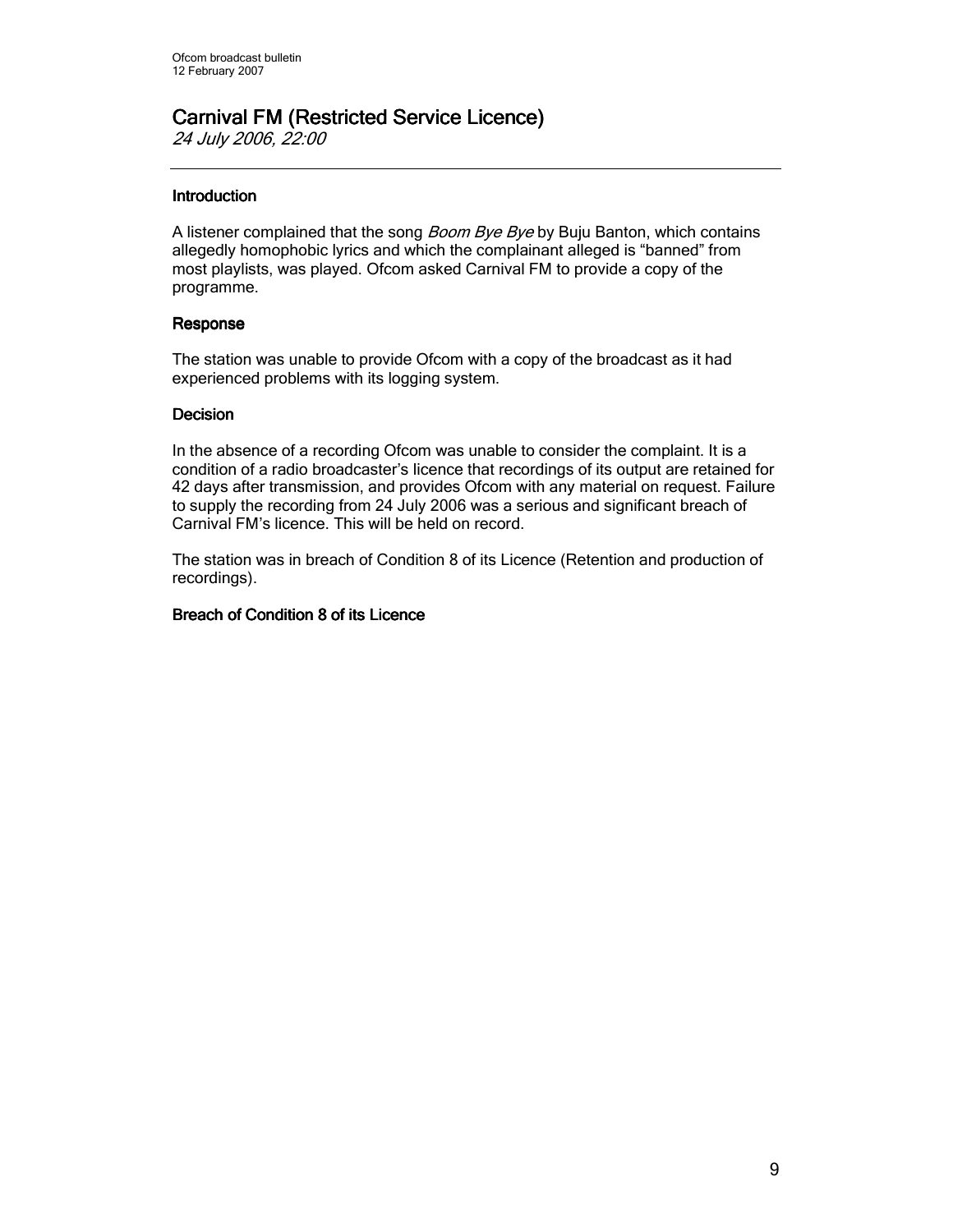# **Resolved**

Quiz Call Five, 2 July 2006, 02:00

#### **Introduction**

In a competition called *Piggy Bank*, a photograph of loose change was shown. A number of the coins overlapped. Viewers were invited to "add the pence." None of the callers who reached the studio gave the correct answer, which was revealed at the end of the competition as 425 pence. Two viewers questioned the validity of the competition. They did not believe 425 was a possible solution.

Rule 2.11 of the Broadcasting Code ("the Code") requires that: "Competitions should be conducted fairly, prizes should be described accurately and rules should be clear and appropriately made known."

#### Response

Five said that the answer announced (425 pence) was incorrect and the correct answer was 626 pence. However, the broadcaster confirmed that no caller who had reached the studio had given the correct answer and, if they had, the programme's production company would have been able to trace the caller and award the prize in retrospect.

Five added that all competitions on *Quiz Call* were subject to assessment by the show's approvals team and that *Piggy Bank* was categorised as a "difficult mathematics" game. The broadcaster provided details of the methodology it applied to reach the programme's *Piggy Bank* competition answers. It also detailed how the methodology had been applied in this particular case.

The broadcaster said that *Quiz Call* validated the methodology of every new game. At least two members of its approvals team analysed all draft methodologies, to ensure that they were "not inconsistent with methodologies applied on similar games, that the rules cover every eventuality, that there are no grey areas and that the rules are exhaustive." After preliminary approval, the producer then created a draft game and attempted to solve it in accordance with the methodology. At least two members of the approvals team also attempted to solve it and at least one of them must not have been involved in the earlier approval process. A methodology was given final approval only if each individual reached the same answer independently.

To verify the application of a methodology for a specific competition prior to broadcast, Five confirmed that the producer and an approvals team member must solve the set problem in accordance with the methodology. In this case, both reached the same incorrect answer independently. The broadcaster assured us that this was a rare instance of individuals making the same error when applying the approved methodology.

Five said that it had met *Quiz Call's* producers, to ensure that there would be no recurrence. In future the verification process for "difficult mathematics" games of this type must be solved independently by two approvals team members and the producer, one of whom must not have been involved in the original methodology approval process.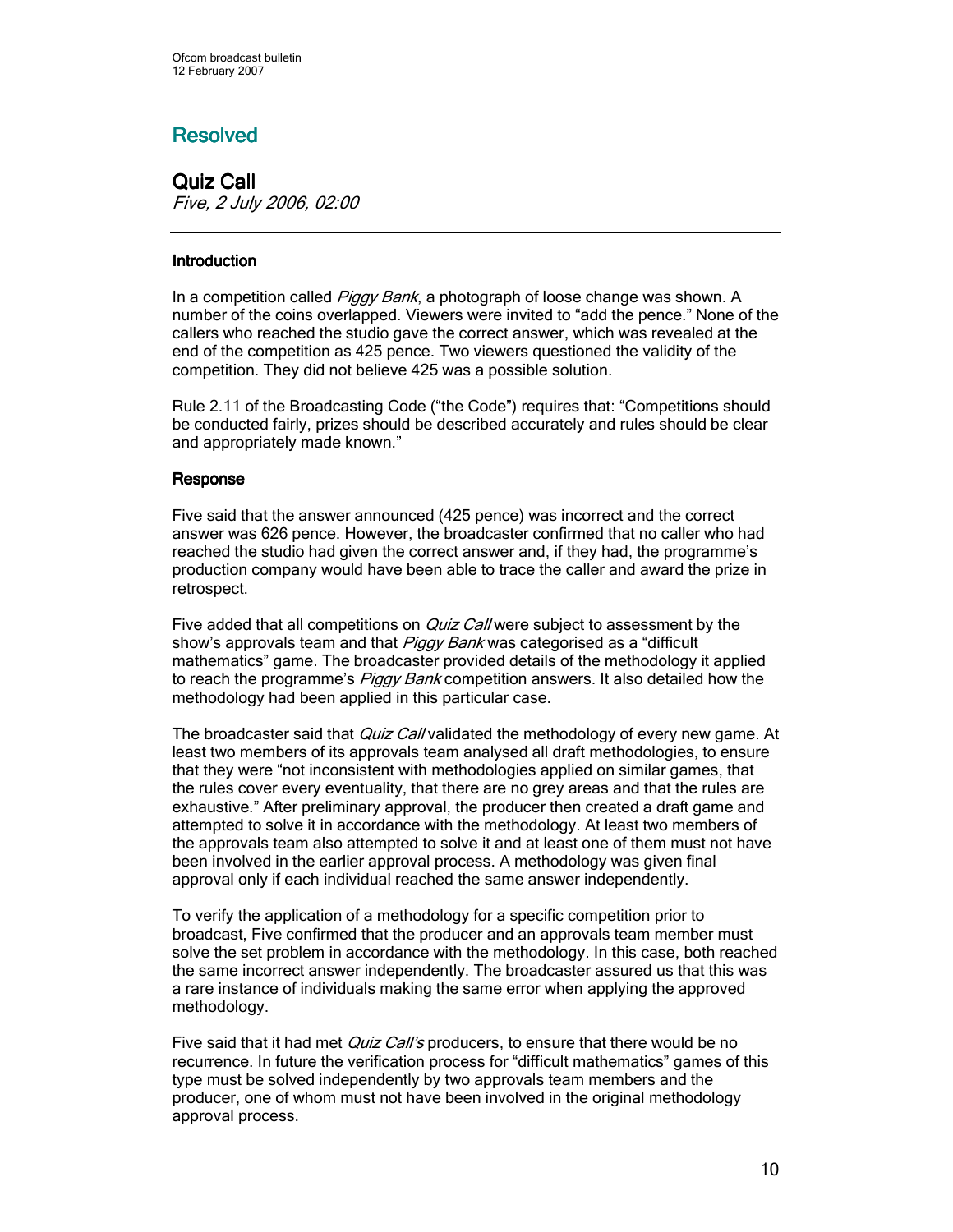#### **Decision**

To be run fairly, Ofcom believes that cryptic or difficult competitions in which the presenter appears to seek one specific answer must have only one pre-determined solution. Ofcom also believes that this solution should be arrived at by applying a predetermined methodology (i.e. set of criteria and/or instructions) that can produce only this solution. Ofcom recognises that a methodology could be commercially sensitive, as a broadcaster may wish to run subsequent similar competitions. However, when necessary, we will request that the broadcaster provide us with the methodology of the competition to ensure that it has been run fairly.

The methodology provided by Five confirmed the correct answer (626 pence), when applied in this case. It appeared to Ofcom capable of producing only the correct answer and was therefore fair to viewers who had decided to participate.

However, as set out in current Ofcom guidance, for a Call TV quiz to be run fairly, "an audience should normally be able to expect the correct solution to be provided on air, with or without its associated methodology, when a competition ends." In this case, an apparent weakness in the game's verification process resulted in viewers not knowing the correct answer to the competition when it had ended.

Ofcom therefore welcomed the action concerning the future verification process agreed by Five with *Quiz Call's* producers, to avoid recurrence. In particular, when applying a predetermined methodology for final approval of a specific game, Ofcom welcomed the inclusion of at least one person who had not been involved in the preliminary approval process of the methodology itself. Given the above and noting that the error had not, in this instance, resulted in any financial harm to viewers, Ofcom concluded that the matter was resolved.

#### Resolved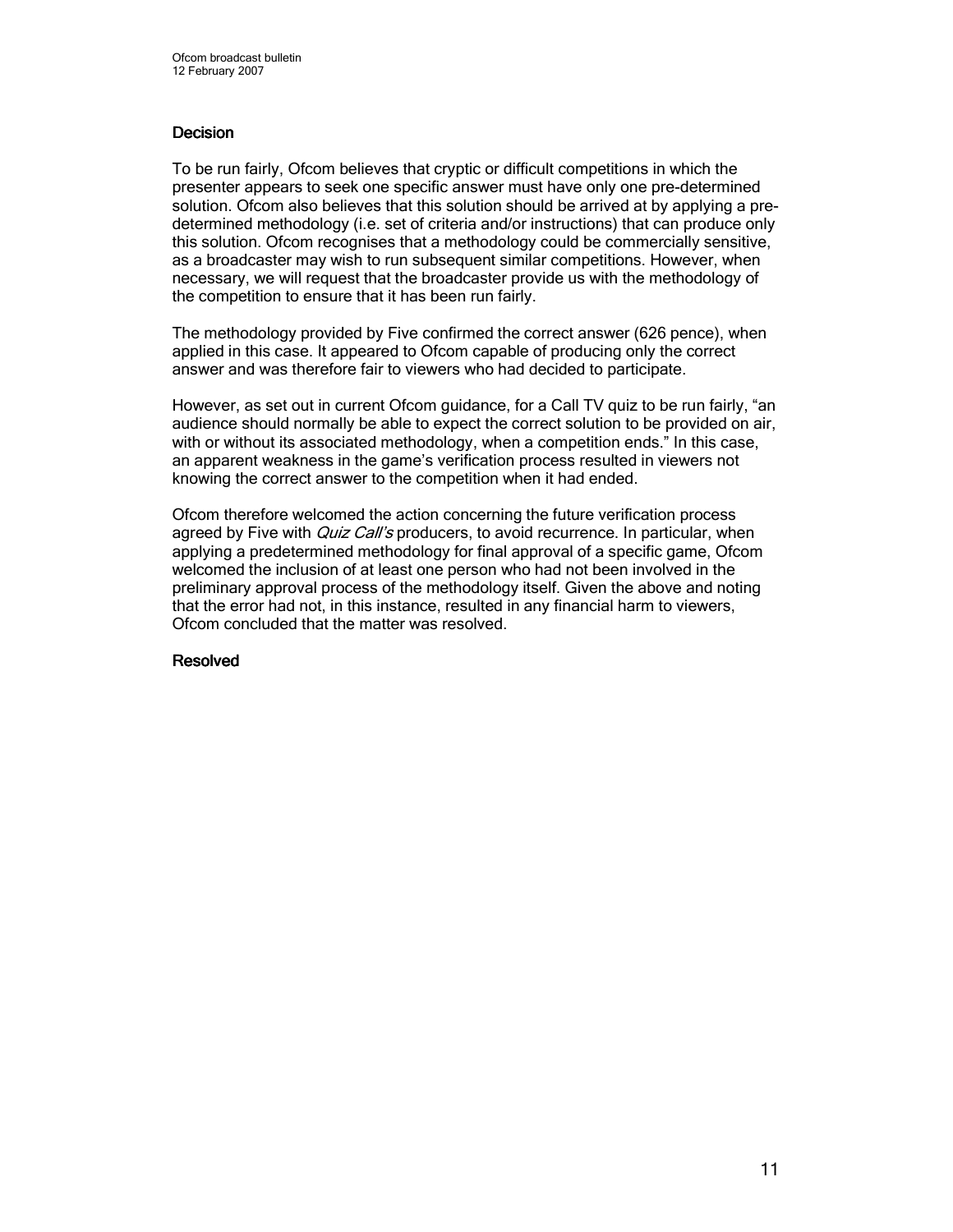# **Not In Breach**

# Property Developing Abroad

Five, 13 June 2006, 20:00

## Introduction

Property Developing Abroad is a series which follows British property developers as they find, buy, develop, and let or sell property overseas. This edition of *Property* Developing Abroad followed a British couple (Carl and Jayne) seeking to buy property in northern Cyprus.

Ofcom received a number of complaints about this programme before it was broadcast. Ofcom explained that it was not in position to consider whether the programme complied with the Broadcasting Code ("the Code") before it had been transmitted.

After the programme was broadcast, Ofcom received 57 complaints, mostly from members of the UK's Greek Cypriot community. The complainants had similar concerns, with the common themes being that the programme:

- was "deeply insensitive", "unethical" and "offensive" in both its subject matter (the potential for property development in northern Cyprus) and the way in which this subject matter was presented within the programme;
- encouraged viewers to purchase property in northern Cyprus, which the complainants considered to be an illegal activity;
- was inaccurate and partial in its description of the political, legal and economic background; and,
- may have been made as part of "a hidden agenda" in return for "financial or other incentives" from the "illegal Turkish occupation regime or the government of Turkey".

Ofcom forwarded copies of all the complaints to Five and requested its comments.

Ofcom also asked Five to clarify what consideration was given to the likelihood of the programme being offensive to the Greek Cypriot community, bearing in mind that both Five and Ofcom had received pre-transmission complaints.

## Response

Five said it was very sorry the programme had caused offence to a section of its viewers. However, it considered that that the topic of property development in northern Cyprus was one which was not inappropriate to feature in an episode of a series which examined the growing phenomenon of buying property overseas. It also believed the programme ensured viewers were aware of the moral, legal, and political implications of buying property in northern Cyprus and took steps to advise viewers of the need to obtain their own advice before buying there.

Five's response is set out in further detail below:

Five explained the basis for deciding on Cyprus as one of the locations featured in the series. It said that the series, whilst not in the style of a 'fly-on-the-wall' documentary, was led entirely by the contributors and their search for a property. The programme producers started planning the series without any preconceived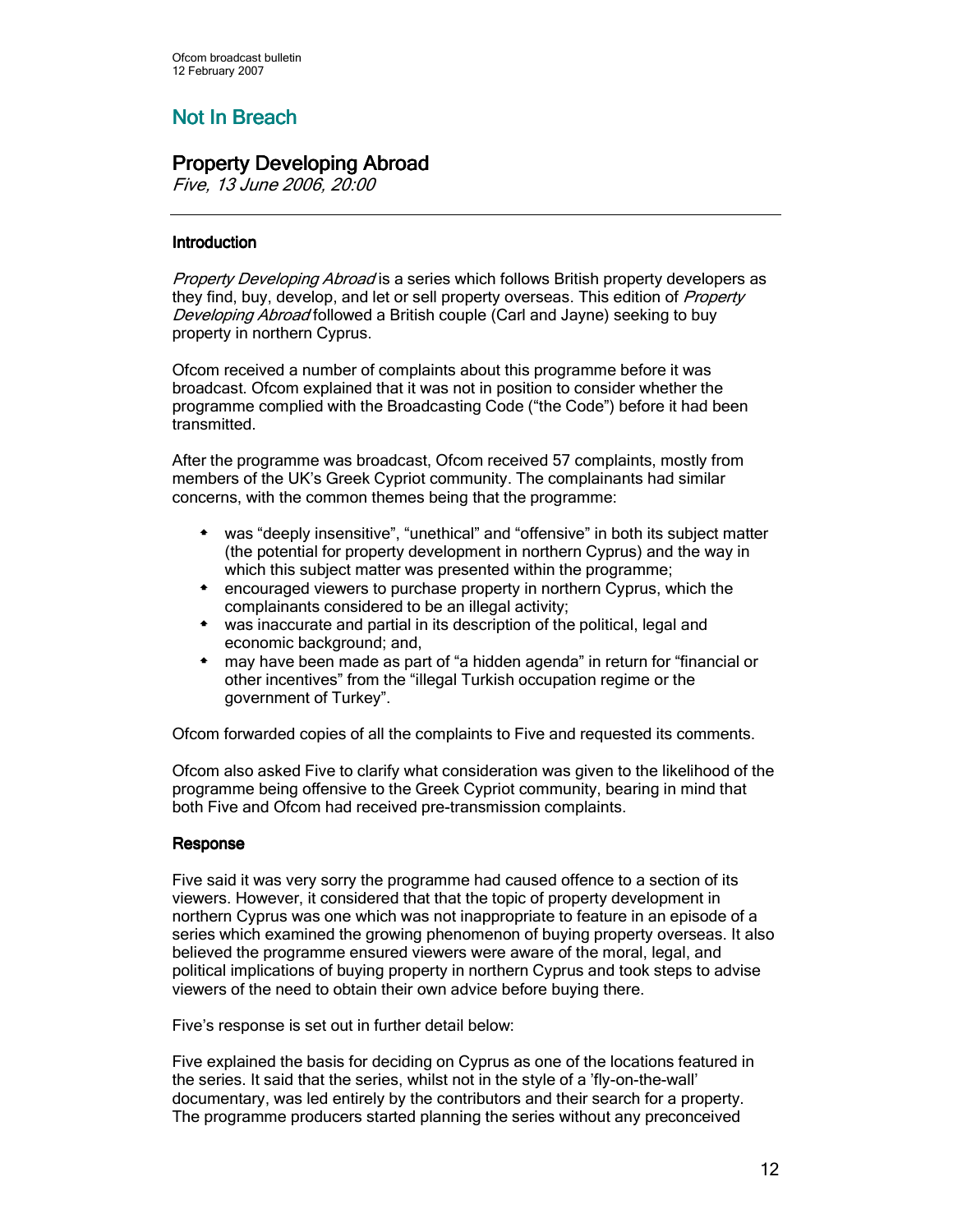ideas as to which locations they would like to feature. In the early summer of 2005, the producers contacted dozens of estate agents all over Europe asking if they could ask any British people, who were buying abroad as an investment, to contact them. The producers had not set out to feature Cyprus but were led to it by the volume of British people who were buying property there.

Five went on to say that an agent in Cyprus responded with Carl and Jayne's details. The couple had already bought property in northern Cyprus some years earlier, had profited from it, and were about to buy again. The programme's brief was to feature serious buyers who were looking to make a profit. The programme producers chose Carl and Jayne as they were prepared to speculate on property and were well aware of the risks of buying in northern Cyprus, having already bought a property there.

Five said it was contacted by a number of people before the programme's scheduled transmission on 30 May 2006 to express concern over its content. Five said that, sensitive to the nature of the programme, and anxious to ensure viewers' concerns were addressed, it decided to delay transmission to enable the programme's commissioning editor and Five's legal and compliance team to review it in the light of the comments received. It was subsequently contacted by a number of individuals who expressed dismay that the programme had not been shown as billed.

Five said that, having looked at the programme again, in the light of the comments received, it was satisfied the programme addressed the concerns raised in a manner which was proportionate in a programme of this nature, given that it was primarily about the purchase and development of property overseas. It advised that more of this programme was given over to the background of the situation in the location than was done for any of the other programmes in the series, in recognition of the sensitivities of buying property in the north of Cyprus.

Five said it had no wish to offend any of its viewers and therefore considered the programme carefully before broadcasting it. Five advised that Granada, which produced the programme, was also well aware of the sensitivity of making a programme which examined the issue of purchasing property in the north of Cyprus. The issue of the legality of land ownership, the island's troubled history, and the feelings of Greek Cypriots currently residing in the UK and therefore likely to see the programme were all considered throughout the production process.

Five said that, nevertheless, the producers felt it inappropriate to ignore the growing trend of British investors buying property in, and tourists returning to, northern Cyprus. To have done so would have failed in the programme's aim which was to follow investors across Europe in a range of territories from the more traditional, such as Spain and Portugal, to newer, riskier ones such as Bulgaria and Morocco. Five commented that property developers looking for higher returns are usually prepared to take higher risks, and that numerous websites, newspaper adverts and stands at property exhibitions were all promoting northern Cyprus as an investment opportunity at the time the programme was being planned.

Five pointed out that the opening minutes of the programme contained the following commentary which set the programme in context:

"In 1974, Greek Cypriots were forced to flee to the south when Turkey invaded the northern third of the island. Today, only Turkey legally recognises the occupied part of the country as an independent state. This situation means buying property in the area can be a high-risk minefield, with Greek Cypriots claiming ownership of much of the land and property now for sale in the north.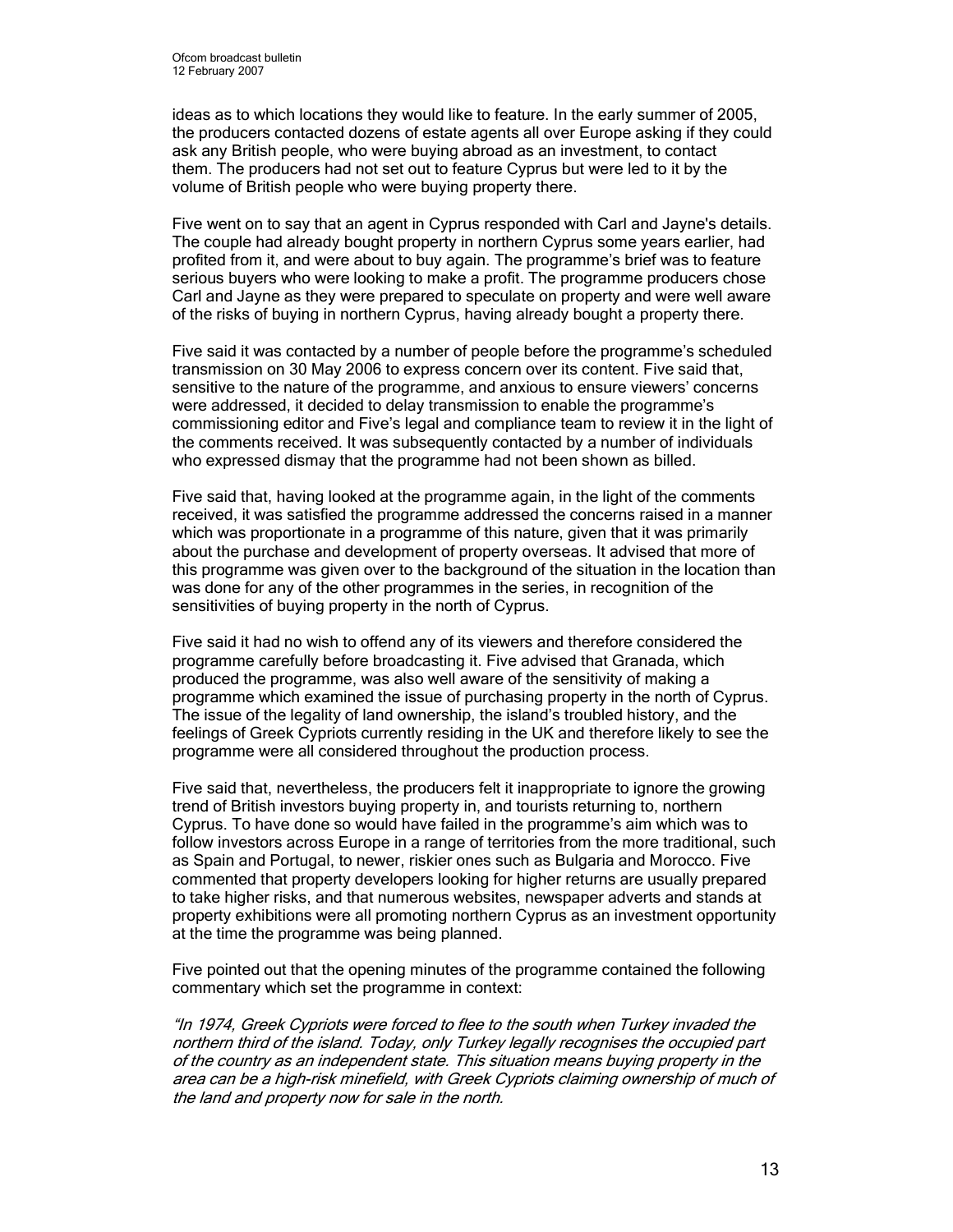If you are thinking of buying property in northern Cyprus you need to be very careful that the property has a full set of deeds that are legally recognised outside of northern Cyprus. A lot of property here is in dispute as Greek Cypriots demand compensation through the courts for property that they say is still theirs. It's a highly emotive issue for both Greek Cypriots and Turkish Cypriots."

Later in the programme, the following explanation was given as one of the reasons for the low cost of property in the north of the island:

"Buying here is complicated and fraught with emotional, economic and political issues but northern Cyprus is beautiful, unspoilt and in need of the prosperity that the southern part of the island has enjoyed for some time."

The programme concluded with a statement that:

"Buying in northern Cyprus is a risky business. While every effort is being made by both the UN and the EU to stabilise this area and end the political and economic isolation it has experienced for over 30 years that process is still on-going. If you want to develop property in northern Cyprus you must fully acquaint yourself with the issues and problems you will encounter."

#### Decision

Ofcom fully recognises that the programme evoked deep and genuine concerns amongst members of the Greek Cypriot community.

Ofcom has dealt below with each of the general concerns raised by complainants in relation to the relevant rules in the Code:

Complaint: That the programme was "deeply insensitive", "unethical" and "offensive" in both its subject matter, that is, the potential for property development in northern Cyprus, and the way in which this subject matter was presented within the programme.

- \* Rule 2.1 Generally accepted standards must be applied to the contents of television and radio services so as to provide adequate protection for members of the public from the inclusion in such services of harmful and/or offensive material.
- Rule 2.3: In applying generally accepted standards broadcasters must ensure that material which may cause offence is justified by the context ... Such material may include, but is not limited to, offensive language, violence, sex, sexual violence, humiliation, distress, violation of human dignity, discriminatory treatment or language (for example on the grounds of age, disability, gender, race, religion, beliefs and sexual orientation). Appropriate information should also be broadcast where it would assist in avoiding or minimising offence.

Broadcasting and freedom of expression are inextricably linked. Broadcasters are free to make and broadcast programmes about any subject they choose, provided that they do so in a manner that complies with their regulatory responsibilities.

Ofcom understands that many of the complainants found the subject matter distressing and objected to that subject matter in principle. However, whilst Ofcom is sympathetic to these sensitivities, property development in the northern part of Cyprus is a current reality, and Five was entitled to broadcast a programme about it. The question that Ofcom had to consider was whether Five's treatment of the subject matter complied with the Code.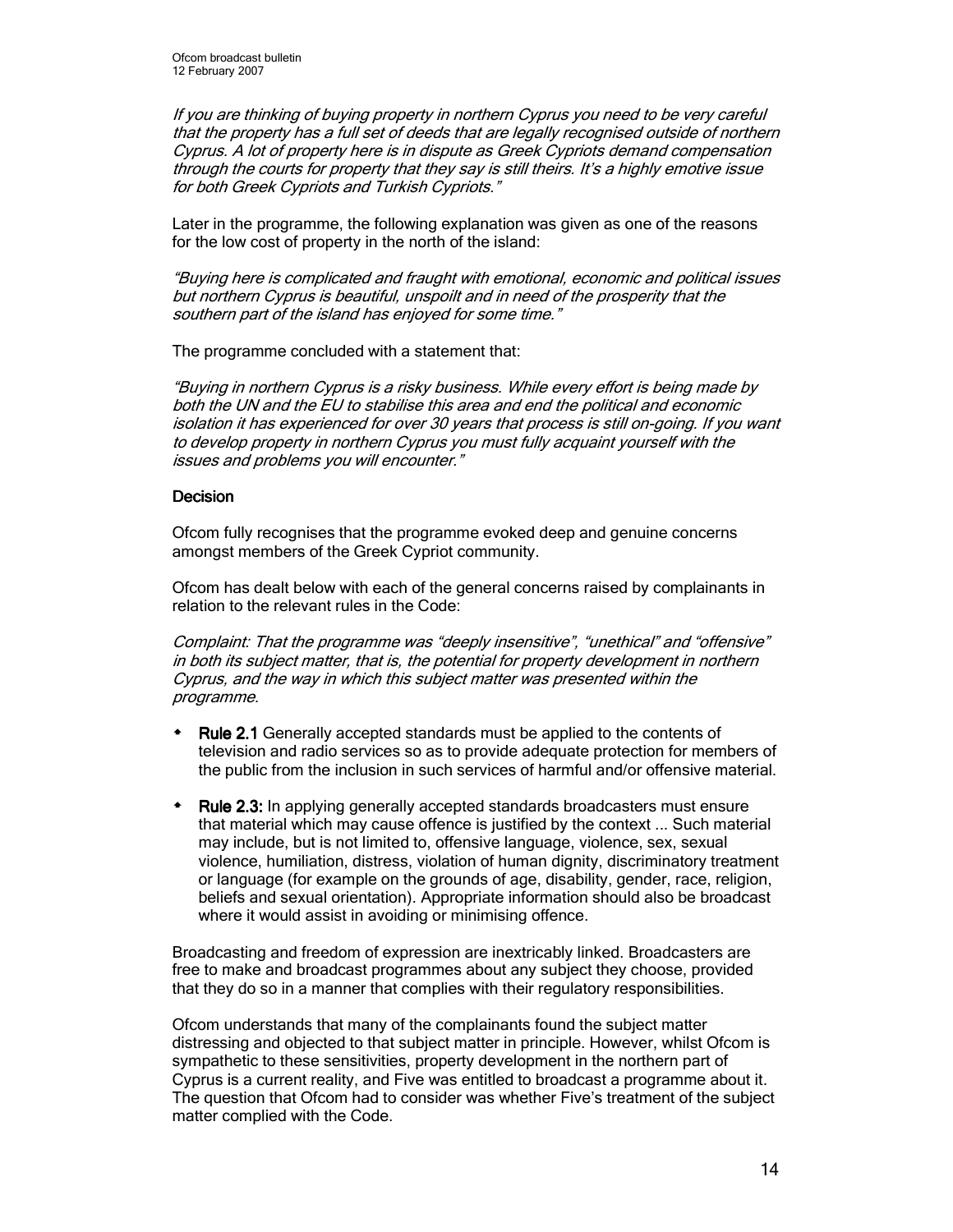Having viewed the programme, Ofcom considered that care was taken in the manner in which the subject matter was presented. The programme was one of a series exploring the potential for property development overseas and part of Five's established 'lifestyle' genre of programmes, not a documentary or current affairs programme. Nonetheless, there were detailed and repeated references throughout the programme to the history of the region and the implications of buying property. Ofcom considered that the broadcaster and programme makers were sensitive to the potential for distress to certain viewers and that the material was handled responsibly. Taking into consideration the context and the specific content of the programme, Ofcom did not believe that the programme was in breach of the requirement that broadcasters must apply generally accepted standards to provide adequate protection to viewers from harmful or offensive material.

Complaint: That the programme encouraged viewers to purchase property in northern Cyprus, which the complainants considered to be an illegal activity;

Rule 3.1: Material likely to encourage or incite the commission of crime or to lead to disorder must not be included in television or radio services.

Ofcom understands that, in addition to the political, cultural and historical sensitivities, the legal position regarding the purchase of property in northern Cyprus is complex. However, Ofcom believes that, even when enthusing about the beauty of the region and the potential investment opportunities, the programme took care to sound a note of caution to viewers throughout.

Ofcom noted that the continuity announcer introduced the programme by saying, "Is buying a house overseas as an investment really a good idea? Well, maybe not for one couple in Property Developing Abroad". This indicated to viewers from the outset that the issue was likely to be less than straightforward. This was reinforced by the detailed information provided by the presenter in the first few minutes of the programme, in which he described buying property in the area as a "high-risk" minefield", and alerted potential purchasers to the possibility of legal action.

Later on in the programme, viewers were given the following advice:

"Firstly, make sure that the property you want to buy is legally owned by the vendor and has a full set of verifiable deeds… Britons are facing legal action in Cyprus for the return of property they thought they owned. You also need to be aware that you could be trying to buy property whose status may be questionable legally. It's important that you check things out, and here in northern Cyprus you must find out if someone could come up and demand the property you want to buy."

In what is a complicated and legally uncertain area, Ofcom believed that the programme sensibly reflected advice provided on the website of the Foreign & Commonwealth Office on the issue of property purchase in northern Cyprus, which includes the following information:

"Property issues are closely linked to the political situation. There are a number of potential practical, financial and legal implications, particularly for those considering buying property in the north…There is also a risk that purchasers would face legal proceedings in the courts of the Republic of Cyprus, as well as attempts to enforce judgements from the courts of the Republic of Cyprus elsewhere in the EU, including the UK…".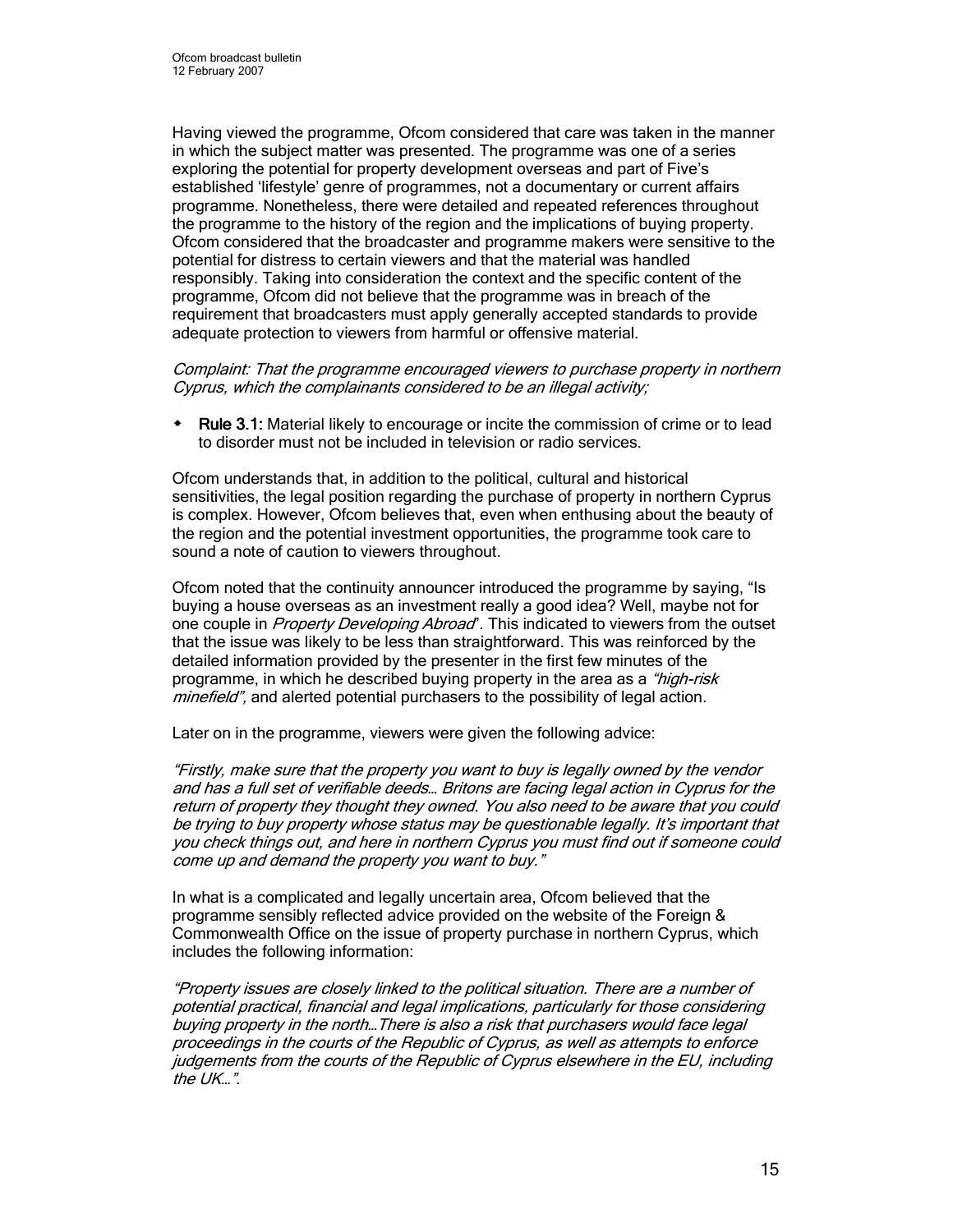Ofcom considered that the programme sufficiently alerted viewers to the possible legal consequences and to the need to obtain proper legal advice before embarking on a venture similar to that undertaken by the British couple featured in the programme. Ofcom also doubted that viewers of any of the programmes in the Property Developing Series would attempt to purchase property in any country without conducting some research of their own. In view of these matters, Ofcom did not consider that the programme encouraged illegal activity.

Complaint: That the programme was inaccurate and partial in its description of the political, legal and economic background;

- Rule 5.5: Due impartiality on matters of political or industrial controversy and matters relating to current public policy must be preserved on the part of any person providing a service.
- \* Rule 5.7: Views and facts must not be misrepresented. Views must also be presented with due weight over appropriate timeframes.

The Code does not impose a strict accuracy requirement on non news programmes like Property Developing Abroad. We therefore considered the programme and the complaints we received in light of Rules 5.5 and 5.7:

# Rule 5.5

Rule 5.5 is intended to ensure that whenever politically controversial matters are dealt with by broadcasters due impartiality is maintained. For example one position should not be propagated to an extent that would have the effect of undermining or excluding any other views that may exist on a particular subject. The rule requires that matters of political controversy, such as the status of the part of the north of Cyprus over which there is a territorial dispute, are treated with due impartiality.

In this programme, Ofcom found that, while references were made to the political dispute surrounding the part of Cyprus in which it was filmed, these remarks were essentially descriptive in nature, setting the location in an historical context. Importantly the remarks were made in the context of a property investment programme and were intended to highlight factors that viewers should take into account before investing in the area. For example the presenter referred to the fact that because there was a territorial dispute, potential investors should take special care to prove legal title to property before purchasing.

It is Ofcom's opinion therefore that the comments on the political status of the area were throughout incidental to the main purpose of the programme which was to give advice about property development. Crucially they did not seek to express an opinion on the merits of either the Cypriot or Turkish position in the current dispute but sought to report the de facto situation on the ground which was a legitimate editorial decision for the broadcaster.

# $Rule 5.7$

As previously discussed, Ofcom considered that the programme made clear that the purchase of property in northern Cyprus was neither straightforward nor risk-free, and that it therefore did not mislead viewers in this regard.

Some complainants suggested that the statement in the programme that *"£92 million*" pounds of aid to northern Cyprus was agreed by the EU in February this year" was misleading. Five pointed out that this statement was a reference to the Council of the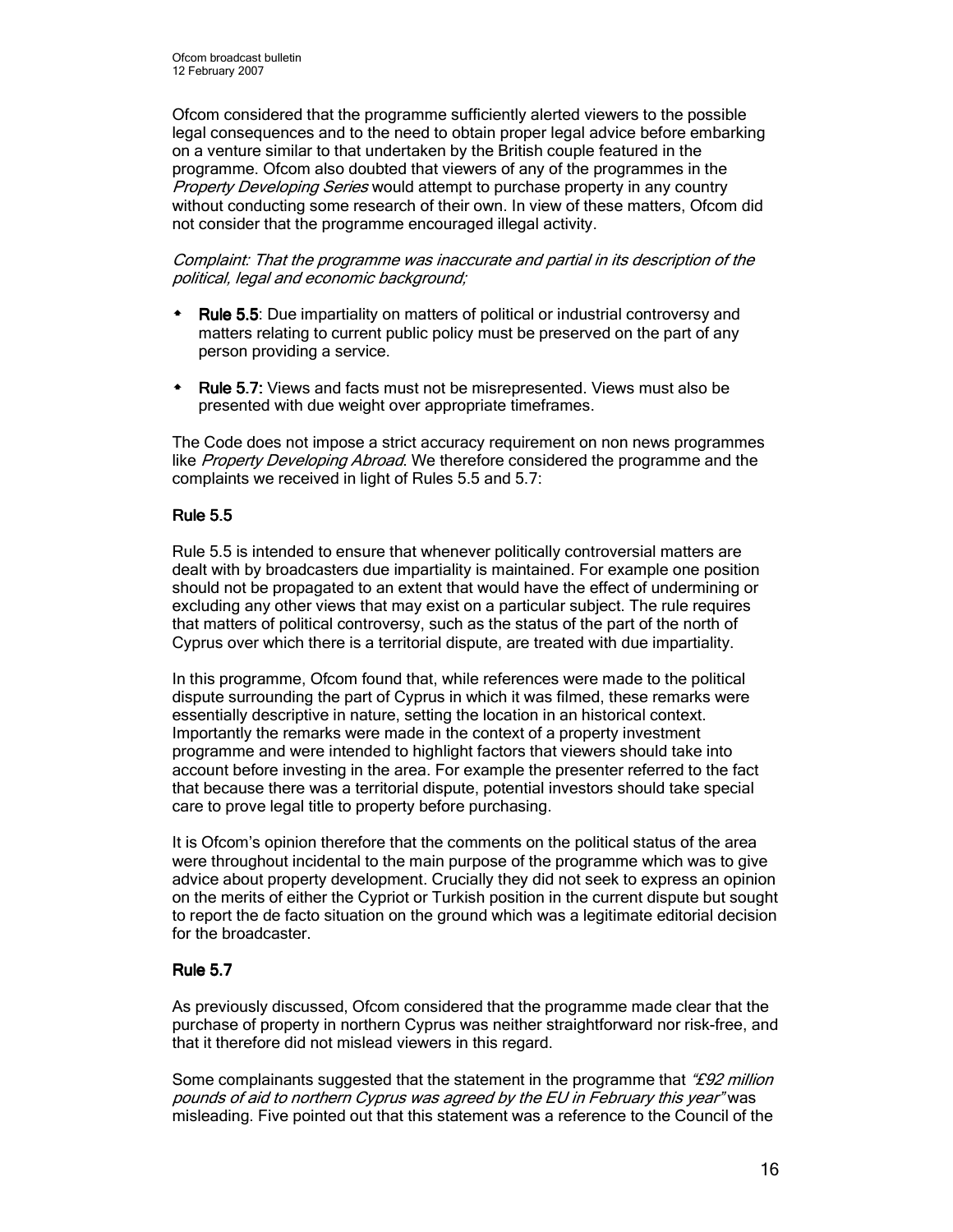European Union's adoption on 27 February 2006 of a regulation establishing an instrument of financial support for encouraging the economic development of the Turkish Cypriot community in the northern part of Cyprus. This was with a view to promoting the economic integration of the island and improving contact between the two communities and with the EU.

Some complainants objected to the term 'northern Cyprus' and argued that the statement about EU aid implied that the money was awarded to *"the illegal Turkish*" occupation regime". Ofcom did not believe that to be the case. On the contrary, the programme stated that "*northern Cyprus has been politically isolated for many years* and is still not recognised as a legal nation state by anyone other than Turkey". Ofcom interpreted the reference to northern Cyprus as geographical, not political, and do not believe that the programme suggested that the north of the island was an independent state.

- Complaint: that the programme may have been made as part of "a hidden agenda" in return for "financial or other incentives" from the "illegal Turkish occupation regime or the government of Turkey".
- \* Rule 10.1: Broadcasters must maintain the independence of editorial control over programme content.

Five's account of the reasons for choosing northern Cyprus as a location for the programme has been set out above (under "Response"). In addition, Five advised Ofcom that the programme was fully funded by Five and there were no financial incentives whatsoever from any third party to either Five or Granada in respect of the content of the programme. Ofcom did not consider that the manner in which the subject matter was presented suggests "a hidden agenda" and, in the absence of evidence to the contrary, has no reason to question Five's assurances in this regard.

Having considered the matter carefully, and for the reasons set out above, Ofcom has not upheld the complaints.

## Not in Breach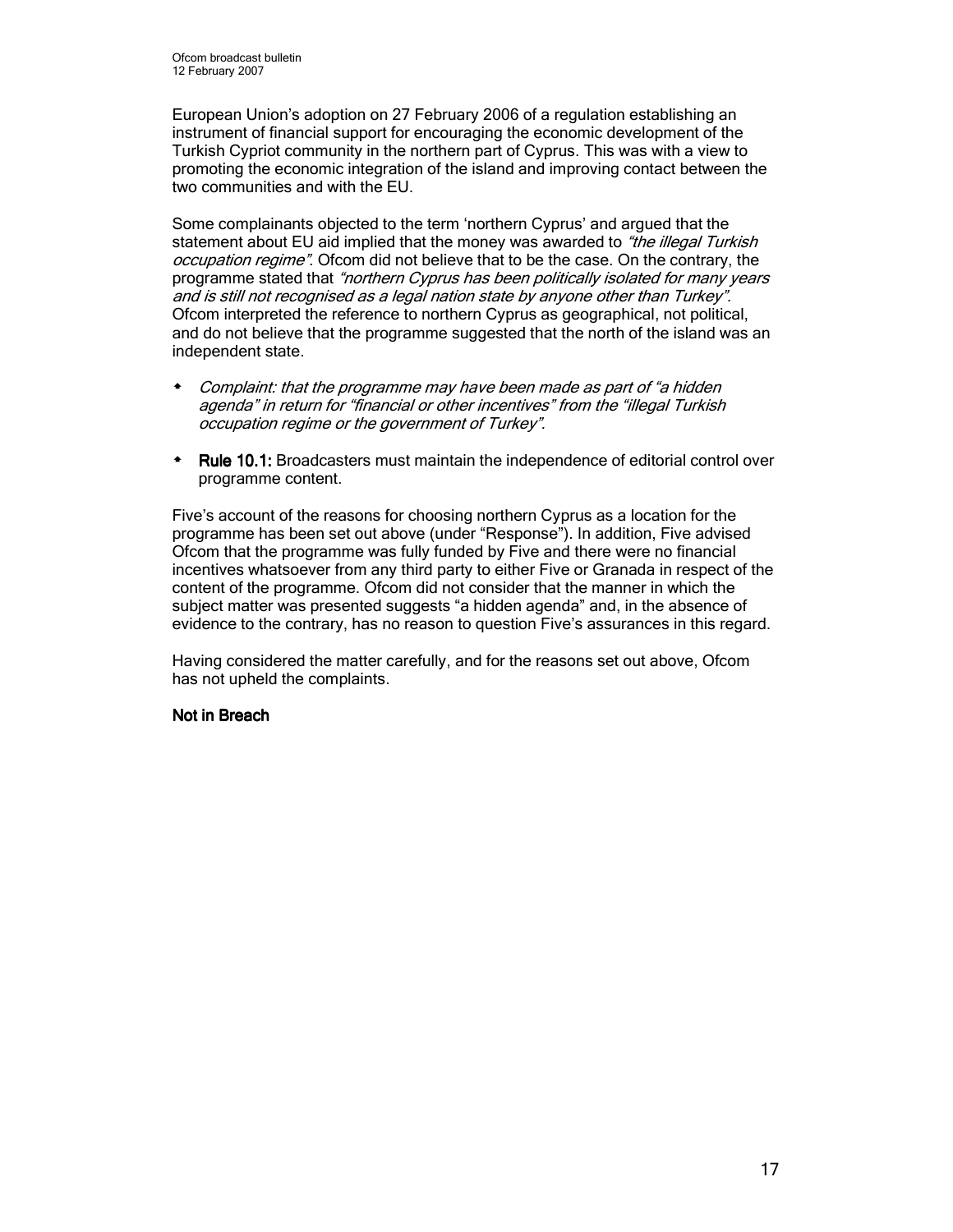# **Fairness and Privacy Cases**

# Upheld

# Complaint by Mrs Taryn Sherwood

Hidden Lives – Middle Aged Mummy's Boys, Five, 17 October 2005

## **Summary**

Ofcom has upheld in part a complaint of unfair treatment and unwarranted infringement of privacy from Mrs Taryn Sherwood.

This programme examined the lives of men who chose to live in their family home past the age of 30 and featured the story of David Sherwood. Mrs Taryn Sherwood is the wife of Mr Sherwood and participated in the programme.

Mrs Sherwood complained of unfair treatment and unwarranted infringement of privacy in both the making of the programme and the programme as broadcast.

Ofcom found as follows:

- a,b,c) Ofcom concluded that the programme as broadcast had been unfair to Mrs Sherwood as she did not give informed consent for the programme to use images of her. These images included her wearing a bikini, on her wedding day and shortly after the birth of her child. In Ofcom's view the consent Mrs Sherwood gave was not informed because the consent form was ambiguous; the consent provided on her behalf by Mr Sherwood was invalid; she was not accurately informed by the producer about the likely content of the programme prior to broadcast; and, was not informed of significant changes to the programme as it developed. Although Ofcom acknowledged the difficulties faced by Five in determining whether the producer had obtained informed consent from Mrs Sherwood, Ofcom found that Five's failure to directly confirm the validity of the consent with Mrs Sherwood in the days leading up to the broadcast of the programme led to the broadcast of a programme which resulted in unfairness to Mrs Sherwood.
	- d) The inclusion in the programme of Mrs Sherwood's mother-in-law's statement "I'm left holding the baby again" was unfair to Mrs Sherwood as it misrepresented who was responsible for the care of the baby.
	- e) Ofcom found no evidence that the programme makers gave Mrs Sherwood a guarantee that the programme would be presented in good taste. Further, Ofcom found that the overall tone of the programme did not result in unfairness to Mrs Sherwood.
	- f) In Ofcom's view the slight variation between the programme makers' summary of events and the events themselves were unlikely to have significantly affected the viewers understanding of Mrs Sherwood in an unfair way.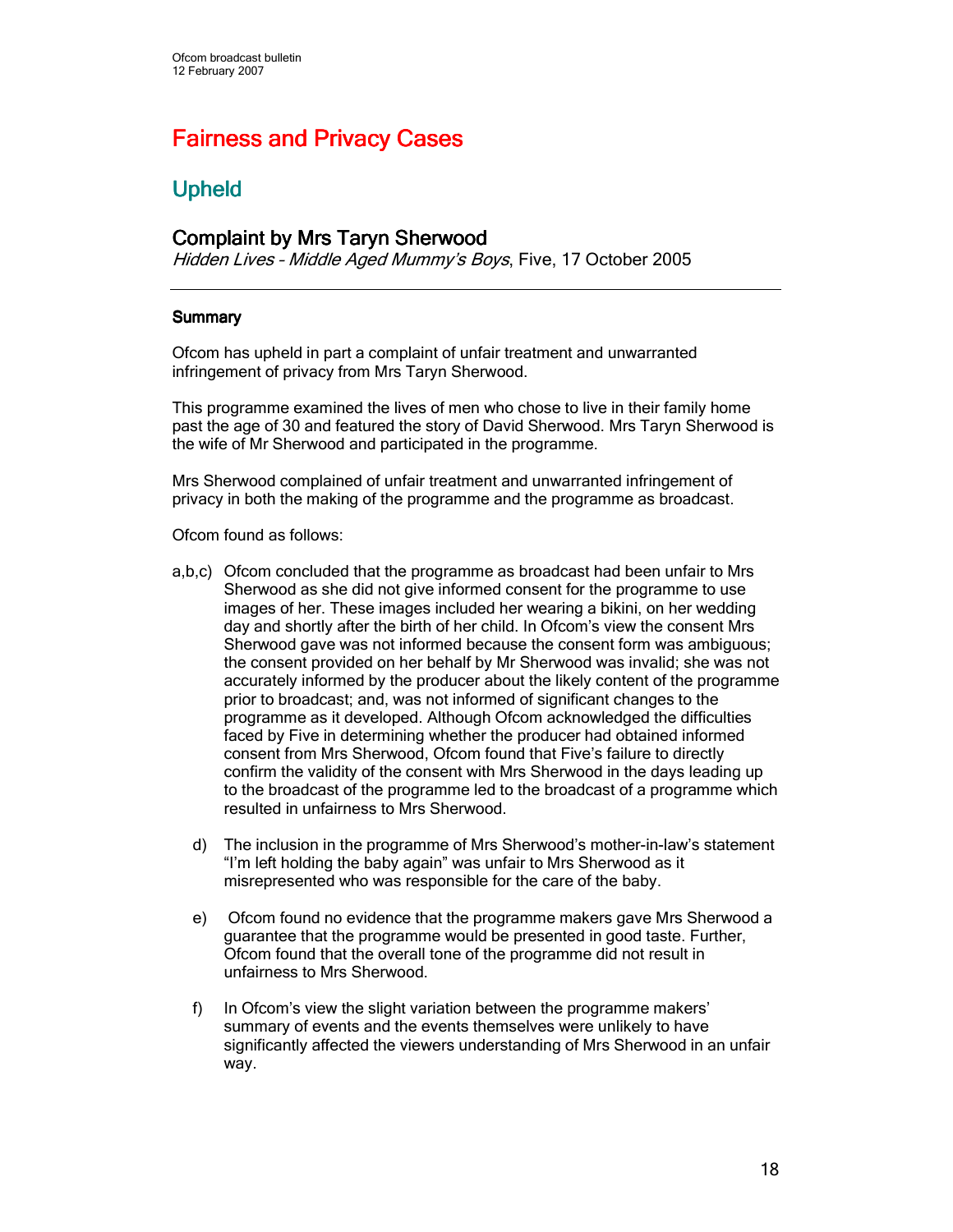g,h,i) Ofcom found that Mrs Sherwood's privacy was not infringed in the making of the programme as the physical obtaining of the images alone did not appear to physically disturb or materially restrict her private and personal life. In relation to the programme as broadcast, Ofcom found that the broadcast of private images of Mrs Sherwood without appropriate consent, unwarrantably infringed her privacy.

#### **Introduction**

This documentary examined the lives of three men who chose to live in their family home past the age of 30. In particular, the programme focussed on the relationship each had with his mother. One of the men featured was David Sherwood (referred to in the programme as "David". In the programme David was shown telling his mother "Alma" that he planned to move out and marry his new girlfriend, Taryn (now Mrs Taryn Sherwood), who was pregnant with their child at that time. The programme included video footage of Taryn's and David's wedding day; the couple in hospital after the birth of their baby; and, Taryn wearing a bikini (seen on a camcorder). A brief interview with Taryn Sherwood was also included. At the end of the programme David returned to his mother's home after being "thrown out" by Taryn. David's mother was shown holding Taryn and David's daughter while stating, "I'm left holding the baby again".

Mrs Taryn Sherwood complained that she was treated unfairly and that her privacy was unwarrantably infringed in both the making of the programme and in the programme as broadcast.

#### **The Complaint**

#### Mrs Sherwood's case

In summary, Mrs Sherwood complained that she was treated unfairly in the programme in that:

- a) The programme makers used private footage of her without her knowledge or consent. She was told by the programme makers when consent was requested, that her permission was required for the use of the interview footage only, which was filmed on 26 June 2005. Mrs Sherwood claimed that the consent form supported her understanding. This was indicated by the fact that under the heading "date of recording/ contribution" it stated "26/5/05" the same date as the interview. She was not consulted on and did not give consent for programme makers to use other personal footage. Mrs Sherwood said that she had been invited to the editing suite once by programme makers and declined.
- b) The programme makers misled her about the use of her personal footage in the programme. Mrs Sherwood provided email correspondence between her and the producer as evidence that she was never told her about the use of her personal footage. Mrs Sherwood said she only became aware that the programme included footage of her wedding when Mr Sherwood told her on the night of 13 October 2005.
- c) Five avoided and ignored her complaints prior to transmission and only contacted her a few hours before the programme was broadcast. Mrs Sherwood said it took Five four days to respond to her after she left numerous messages with them, informing them that the programme contained footage of her which she had not given permission to be used.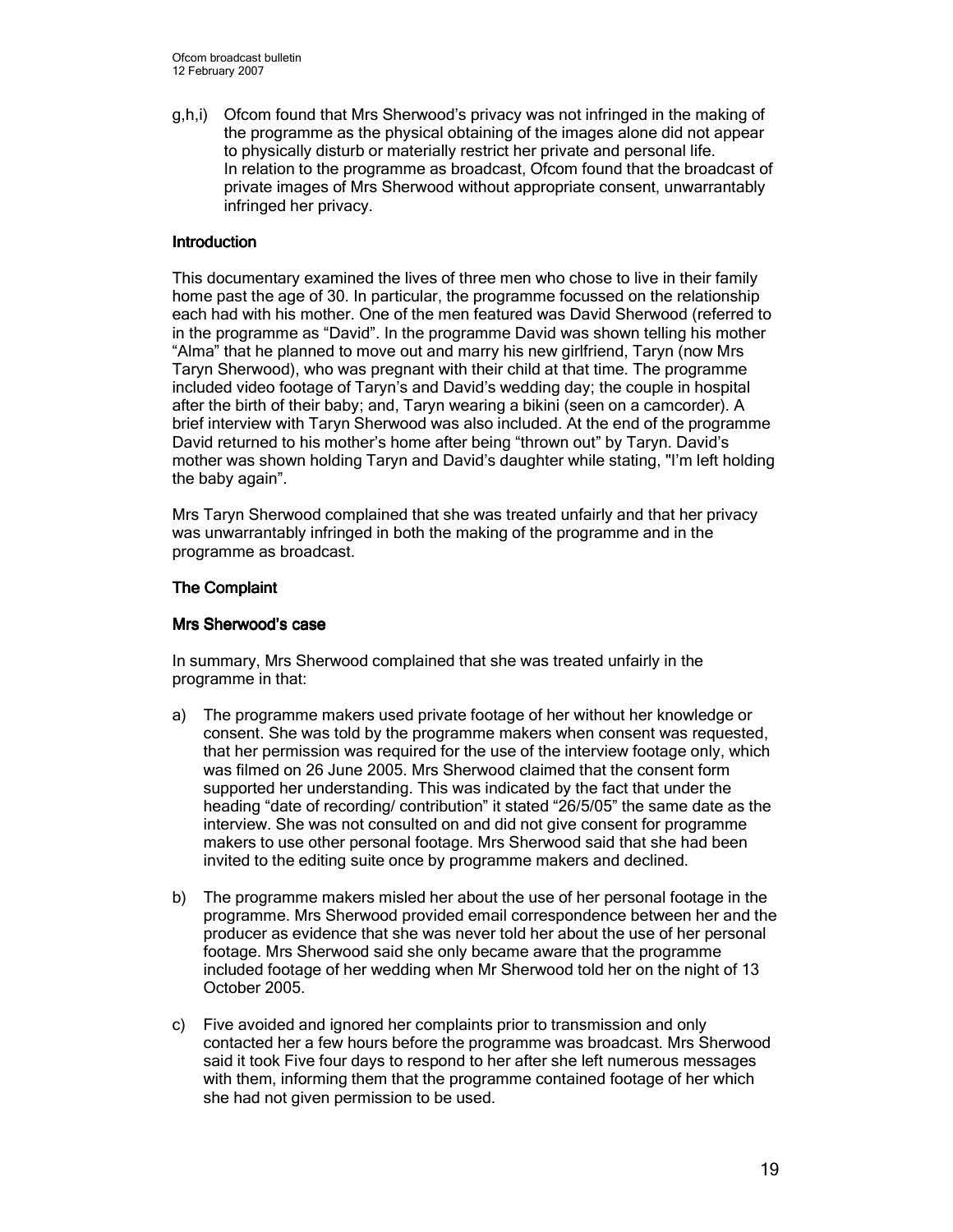- d) Mrs Sherwood said the inclusion of a statement by her mother-in-law that she was "left holding the baby again", misrepresented who was the baby's caregiver and portrayed Mrs Sherwood unfairly. Mrs Sherwood said she found the comments defamatory and hurtful.
- e) Mrs Sherwood had been given the impression that the documentary would be carried out in good taste, which it was not;
- f) the programme was inaccurate in that:
	- (i) David did not return to his mother's home "just in time" for his mother's birthday. She and David had a falling out in June 2005, and his mother's birthday was in February.
	- (ii) the programme did not indicate that the scene in which David told his mother about his wedding plans was a re-enactment.

In summary, Mrs Sherwood complained that her privacy had been unwarrantably infringed in both the making of the programme and in the programme as broadcast in that:

- g) the programme showed footage of her in a bikini without her knowledge or consent;
- h) the programme showed footage of her at her wedding without her consent; and
- i) the programme showed footage of her and her daughter hours after giving birth without her knowledge or consent.

## Five's case

#### Fairness

In summary, Five responded as follows:

a) Five denied that the programme makers used private footage of Mrs Sherwood without her consent. Mrs Sherwood signed a consent form which gave permission for the programme makers to edit her contribution (as "Dave's wife") as they saw fit. Further, the producer kept Mrs Sherwood fully abreast of developments throughout the documentary process and also invited the complainant to the editing suite.

Five noted that the consent form which Mrs Sherwood signed clearly outlined the production dates of "Monday 7th February - Monday 6th June 2005" and the reason it was dated 26 May 2005 was because that was the date of the signing.

b) In response to the complaint that Mrs Sherwood was misled about the use of personal footage in the programme, Five said that the so called "personal footage" of their wedding day and the day after the birth of their child was filmed by Mr Sherwood. In support of this, Five provided an email from Mr Sherwood dated 14 October 2005 that gave consent for use of the wedding footage. Mr Sherwood's email stated that the consent was with the knowledge and authority of his wife. Five suggested that if Mrs Sherwood had been misled it was not by Five or the programme makers but by her husband.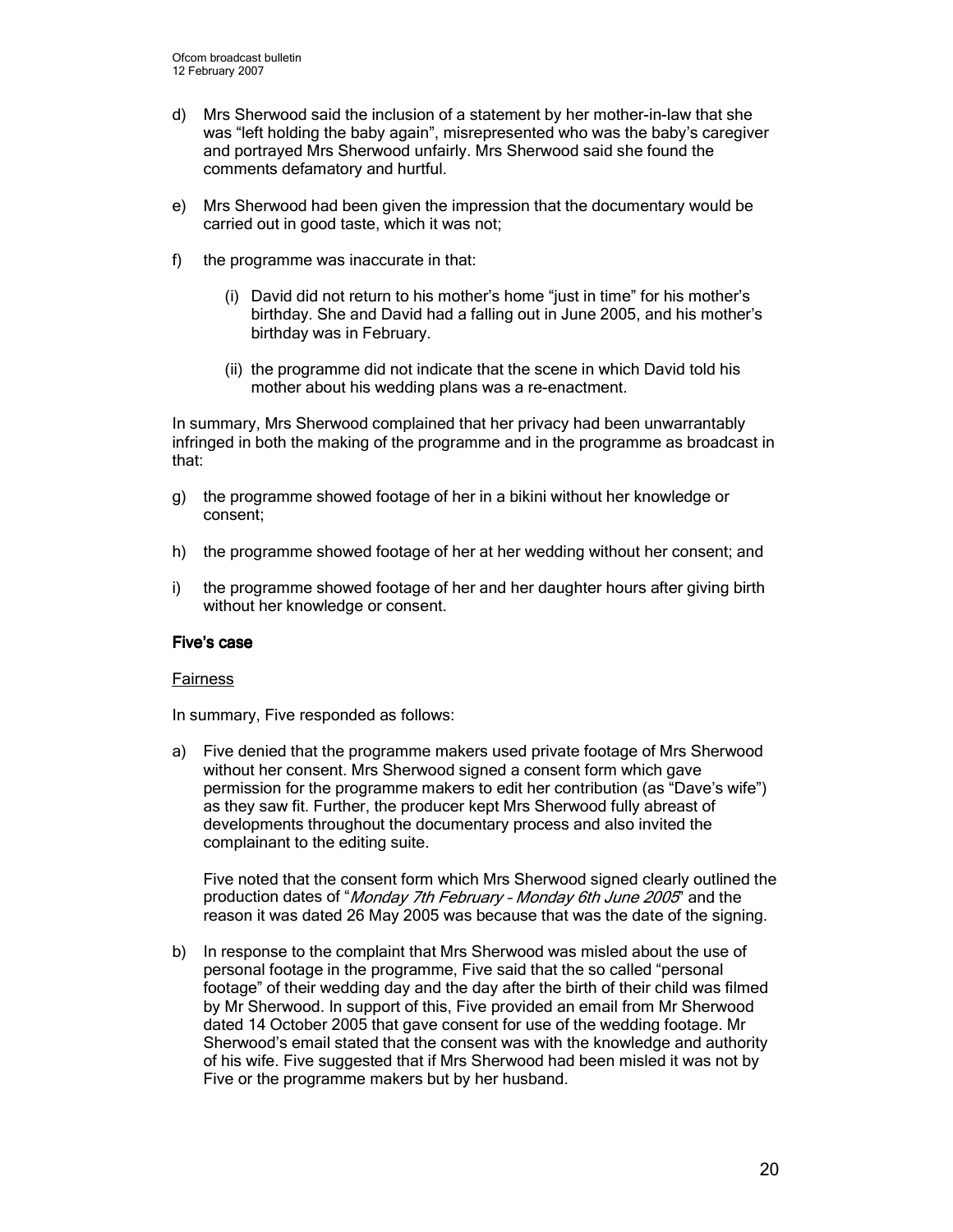- c) Five said that Mrs Sherwood's complaints prior to transmission were not ignored. The producer spoke to Mrs Sherwood about any concerns she might have both before and after filming and kept in email contact. Five believed it was completely unreasonable for Mrs Sherwood to contact Five a couple of days before the programme was due to air and expect the broadcaster to withdraw the programme given that she had been offered every opportunity to come and view the documentary at the edit stage. Five said that by the time Mrs Sherwood contacted them, three days prior to transmission, the programme had "gone to press".
- d) Five said that the comment "I'm left holding the baby again" was simply a turn of phrase and believed no-one would have inferred any criticism of Mrs Sherwood as a result. Five provided the unedited material of this footage and contended that as Mrs Sherwood was present when this comment was being filmed, she could have raised her concerns at the time.
- e) Five said that although the programme may not have been to Mrs Sherwood's taste, it did not necessarily mean that the programme was not in good taste. Five stated that Mrs Sherwood had been given every opportunity to comment on this aspect when she had been invited to the editing suite, but she had declined. Notwithstanding, the programme was neither harmful nor offensive.
- f) Five maintained that the replaying of certain events for the cameras did not amount to misrepresentation, and fell short of anything approaching a reconstruction within the meaning of the Code.

#### **Privacy**

- g) Five did not believe the head and shoulder shot of Mrs Sherwood (wearing a bikini) amounted to an infringement of privacy.
- h) As regards the footage of the wedding, Five referred to the email of consent from Mr Sherwood (noted above). Five maintained that Mr Sherwood had every right to have this footage included in the programme as he is the owner of the copyright. Five did not believe Mrs Sherwood's rights should override Mr Sherwood's rights.
- i) The footage of Mr and Mrs Sherwood's baby was filmed on the same camera supplied by the production company. Five said it would have been obvious to Mrs Sherwood that she was being filmed at the time.

## Decision

Ofcom's statutory duties include the application, in the case of all television and radio services, of standards which provide adequate protection to members of the public and all other persons from unfair treatment in programmes and unwarrantable infringement of privacy in and in the making of programmes included in such services.

In carrying out its duties, Ofcom has regard to the need to secure that the application of these standards is in the manner that best guarantees an appropriate level of freedom of expression. Ofcom is also obliged to have regard, in all cases, to the principles under which regulatory activities should be transparent, accountable, proportionate and consistent and targeted only at cases in which action is needed.

Mrs Sherwood complained that the programme as broadcast was unfair to her and had unwarrantably infringed her privacy in both the making of the programme and the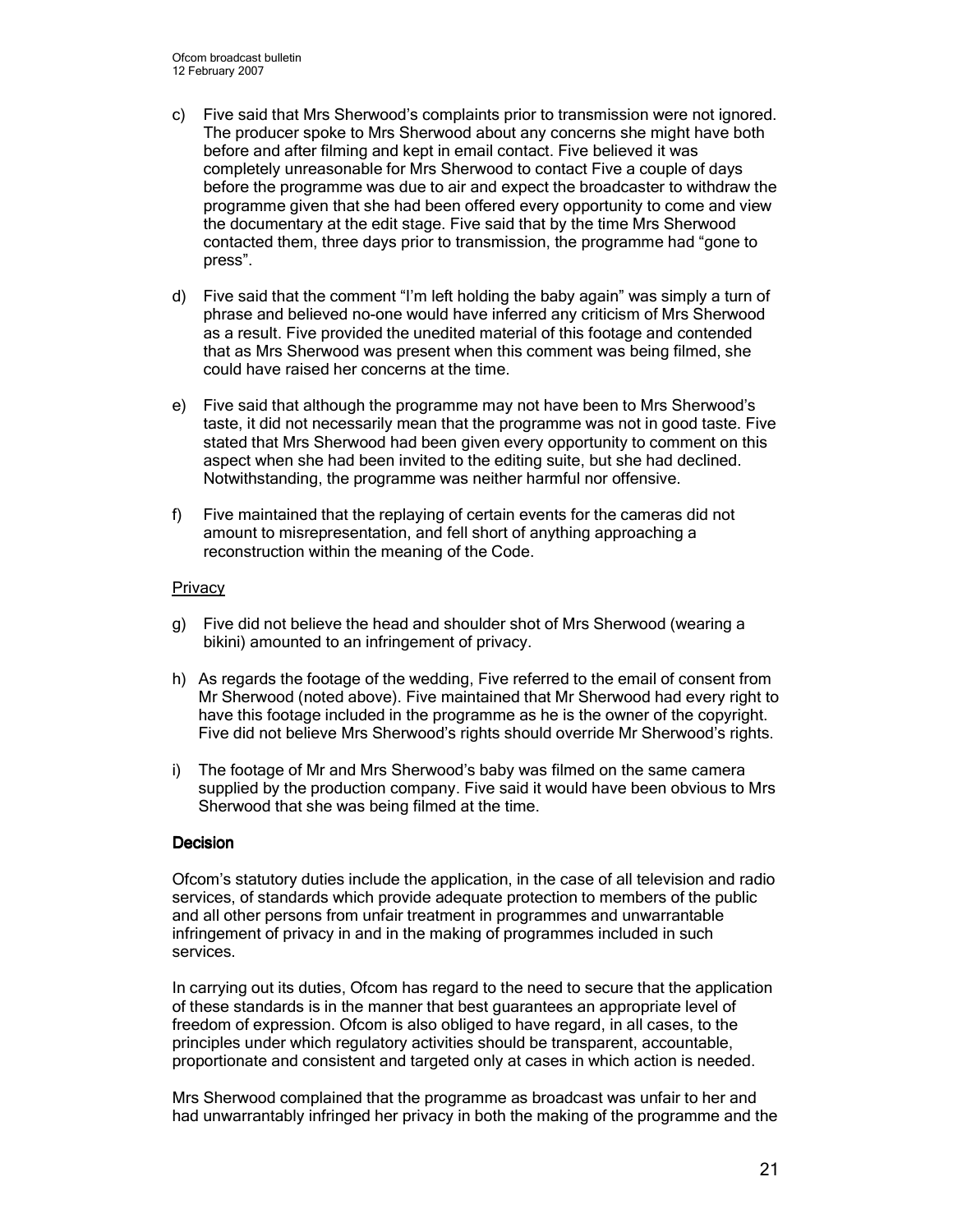programme as broadcast. The consideration of this complaint highlighted to Ofcom the difficulties faced by programme makers when dealing with participants who are related (either by marriage or birth) but estranged, or become estranged during the course of the making of the programme. The complaint further emphasised to Ofcom, the need for programme makers to be fair in their dealings with contributors who may be unfamiliar with broadcasting and therefore may not share the assumptions about programme making which broadcasters regard as obvious.

In relation to Mrs Sherwood's specific heads of complaint Ofcom found as follows:

#### **Fairness**

a, b ,c) Mrs Sherwood complained that the programme makers unfairly used footage of her without consent and misled her about the inclusion of the footage in the programme as broadcast. In addition, Mrs Sherwood complained that Five ignored her complaints about the use of the footage in the programme, prior to broadcast. Ofcom considered that these heads of complaint ((a), (b) & (c)) all related to whether consent was given by Mrs Sherwood to the programme makers, and if so whether or not that consent was *informed consent*.

 Programme makers have a responsibility to ensure that the consent obtained from participants is informed. Measures which can be taken by the producer in this regard include: making the participant aware of the nature and likely content of the programme; informing the participant about the contribution they are expected to make to the programme; and keeping the participant informed about any significant changes to the programme as it develops which might reasonably affect their original consent to participate.

In reaching a decision about these complaints Ofcom considered email correspondence between the programme producer and Mrs Sherwood; Mrs Sherwood's signed consent form dated 26 May 2005; and email consent provided by Mr Dave Sherwood on the 14 October 2005. Ofcom also considered the relevant written submissions from both parties.

## Consent

 Ofcom considered that the consent form Mrs Sherwood signed was not sufficiently clear and as a result Mrs Sherwood was not adequately informed about the likely content of the programme at the time of signing. In particular, in Ofcom's view Mrs Sherwood would not have been aware that images of her in a bikini, on her wedding day or shortly after the birth of her child would be included in the programme.

Ofcom believed the consent form contained headings which were unclear:

- " "Date of recording/ contribution" (which the producer intended to indicate the date on which Mrs Sherwood signed the form); and
- " "Date" (which the producer intended to indicate the entire span of the consent form period).

 In Ofcom's view it was very likely that Mrs Sherwood would have believed that the consent form provided permission for the programme makers to use interview footage of her only.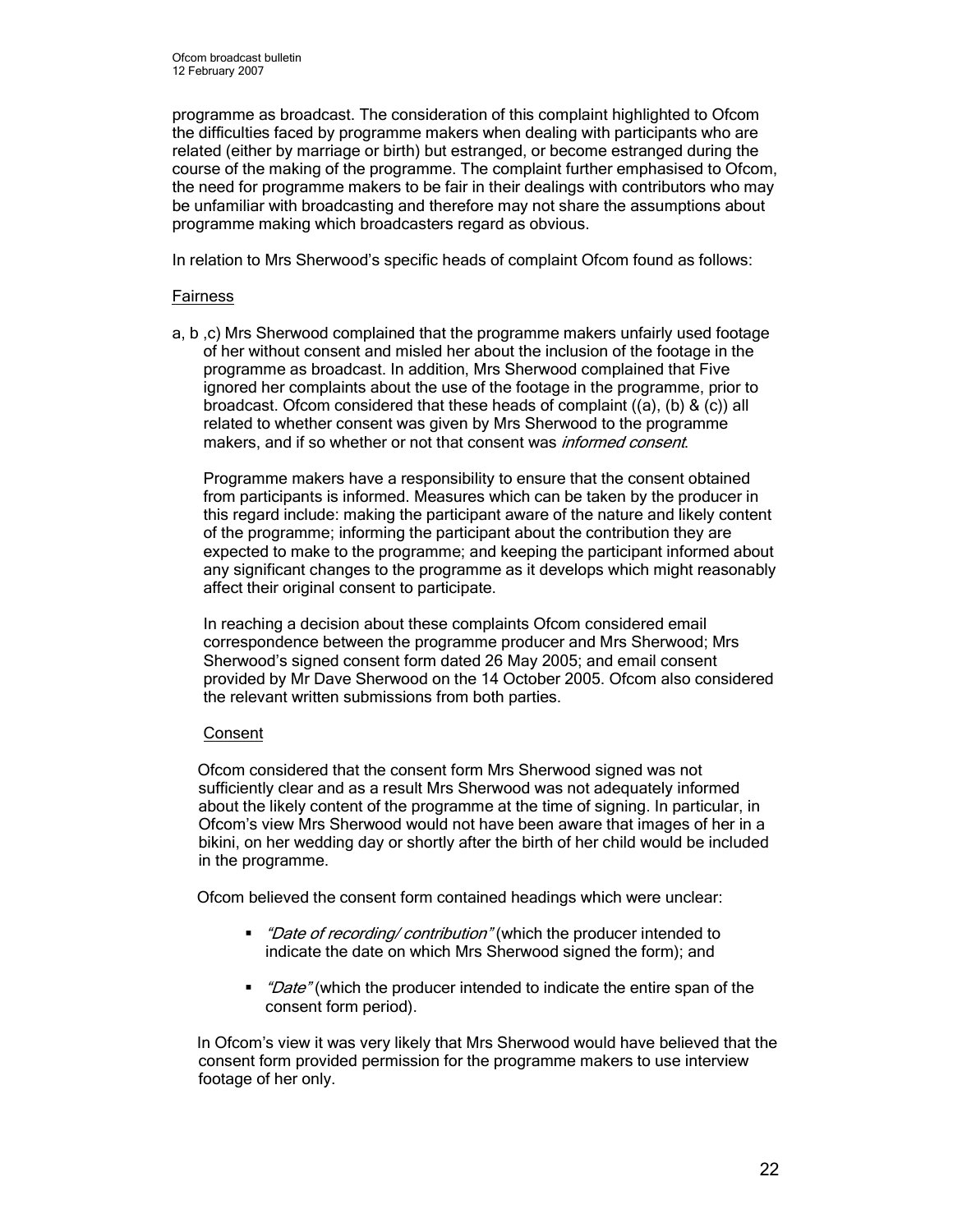Ofcom also considered the consent provided on behalf of Mrs Sherwood by her husband, Mr Sherwood. This consent was emailed to the programme makers on 14 October 2005:

"This is to confirm that I, David Sherwood shot the video of my marriage to Taryn in the full knowledge and expectation that the said video or portions of that video would be included in the Channel 5 documentary Middle Aged Mummies Boy. I therefore own the copyright to the video and I hereby consent to Channel 5 using the video in the afore-mentioned programme. I can also confirm that my wife, Taryn, also consents to Channel 5 using the video in the afore-mentioned programme."

 It was noted that the email from Mr Sherwood providing 'consent' for him and his wife was sent just days before the programme was broadcast and on exactly the same day that Mrs Sherwood informed Five that she did not want this footage to be included in the programme (see below for further details). Ofcom could not establish whether Mr Sherwood was asked to provide this consent on behalf of his wife (by either the producer or the broadcaster) or if he decided to provide this consent of his own volition. Ofcom did not consider the email from Mr Sherwood of 14 October 2005 equated to valid consent for the producer to use footage of Mrs Sherwood in the programme. Although it may be true that Mr Sherwood was the owner of the footage, it still remained that informed consent from Mrs Sherwood would need to be obtained in order for images of her on her wedding day to be included in the programme. Ofcom therefore considered that the consent provided by Mr Sherwood on behalf of his wife was invalid.

#### Misled by producer

 Ofcom found that the producer provided inaccurate information to Mrs Sherwood on three separate occasions. The first occurred on 18 July 2005 when Mrs Sherwood emailed the producer to enquire about whether she could withdraw her consent to participate in the programme:

"I wanted to find out if it would be possible for me to withdraw consent for any footage of myself to be used in your show, considering circumstances; I don't think it would be a true representation"

On 18 July 2005 in response to this enquiry, the producer replied:

"Unfortunately it's not possible to withdraw consent as the film has been delivered to the channel so I physically no longer actually have the film or any tapes to make changes"

 Ofcom considered this was not an appropriate response as in some circumstances a participant may be within their rights to withdraw consent. This will depend on factors such as the clarity of the consent form, the manner in which consent was obtained (that is how the consent form was presented to a participant, or the description of the programme given to the participant at the time of signing the consent form) and whether or not there have been significant changes to the programme as it develops which might reasonably affect the participant's original consent to participate. As noted above, it is Ofcom's opinion that the consent form was ambiguous. Further, in Ofcom's view Mrs Sherwood was not informed about significant changes to the programme as it developed which would have affected her original consent to participate. Specifically, it appears from correspondence between the producer and Mrs Sherwood, that the complainant was not aware that her contribution to the programme would be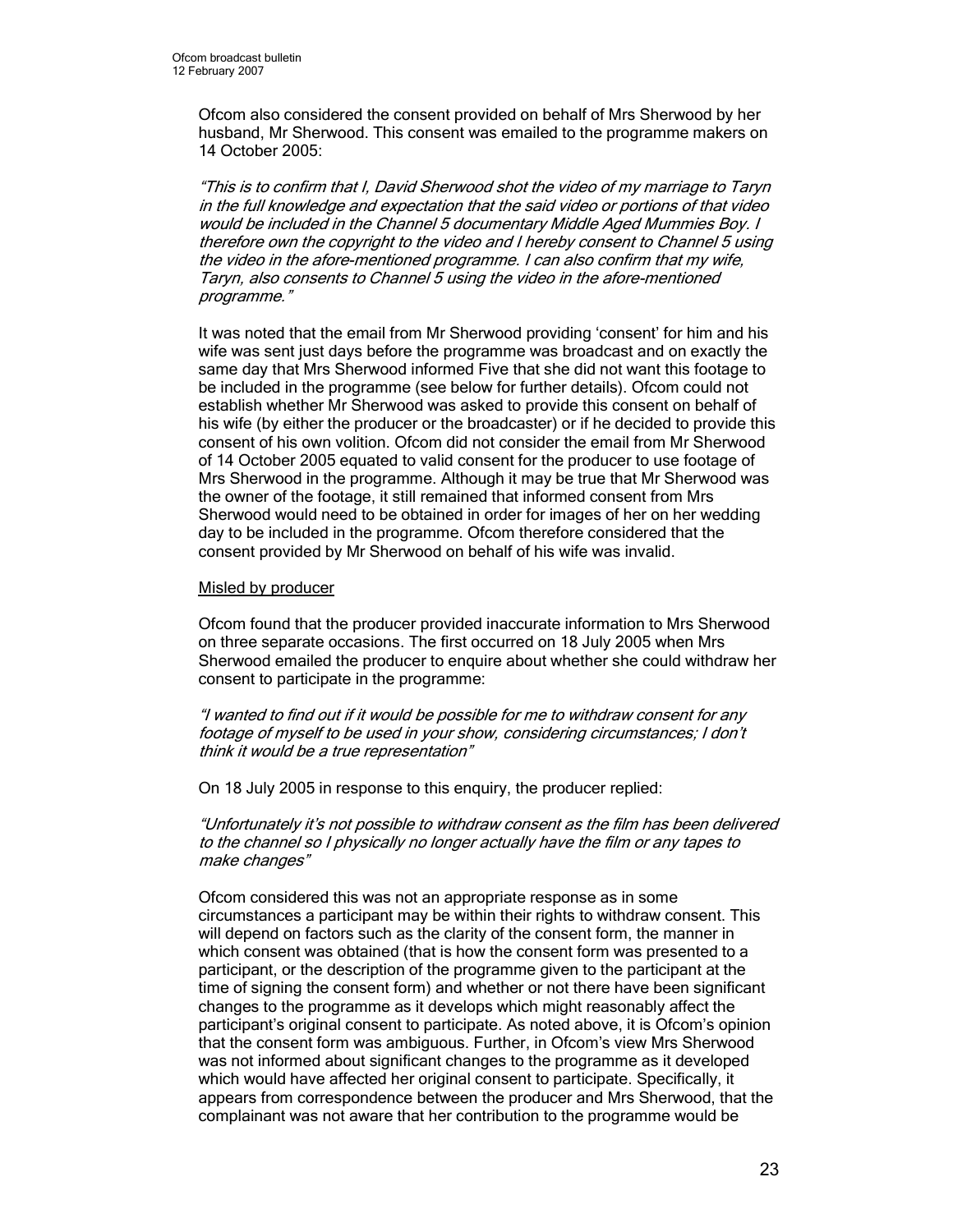more than just interview footage. Furthermore, the request by Mrs Sherwood to withdraw consent was made some three months before the broadcast of the programme. For the producer to state that it was "not possible…as the film has been delivered to the channel…" was therefore, in Ofcom's view, not an adequate response.

 In the same email exchange of 18 July 2005 (noted above) the programme makers went on to reassure Mrs Sherwood that her contribution was limited to her interview:

 "But I should reassure you that you barely appear in the film – apart from very briefly in part four – when you literally say one line I think…and as you are saying 'it is not working out like you had planned before you got married' – I think you will think this is a fair representation."

 Ofcom considered that this description of Mrs Sherwood's contribution was inaccurate because in the programme, Mrs Sherwood was shown on three more separate occasions, one of which was contained in the second part of the programme. At this point, the producer did not inform Mrs Sherwood that footage from her wedding would be used in the programme (though the producer did confirm this was the case prior to broadcast). In addition the email correspondence at no point indicates that Mrs Sherwood was informed that personal footage of her after the birth of her child or wearing a bikini were also included in the programme.

 The producer was less than straightforward about the content of the programme again on 14 October 2005. On this occasion, Mrs Sherwood raised a concern with the producer on 14 October 2005 after seeing a review of the programme on Five's website (three days before broadcast). The review indicated:

 "David is thrown out of the house and he returns to his mother, who now has another baby to look after – David's latest kid".

In her email to the programme makers Mrs Sherwood said:

 "I would also like to point out the fact that the information given is not correct and when supplying facts they really should be accurate, and I do resent the fact that it has been implied that David's mother has been landed with the baby who they refer to as 'Dave's last kid' to look after!!!"

Later in an email on 15 October 2005, Mrs Sherwood stated:

 "…but you have to acknowledge that the wording in it particularly in the last line referring to David's mother having another baby to look after which you know is not the case".

 In response to Mrs Sherwood's concerns, on 15 October 2005, the producer responded:

 "The film does not say you dumped the baby on David's mother - she is cuddling the baby and says how she loves babies because you know where you are with children and animals."

 Ofcom did not consider that this reassurance by the producer correctly summarised the programme sequence in light of Mrs Sherwood's concerns as in full the quote by David's mother was: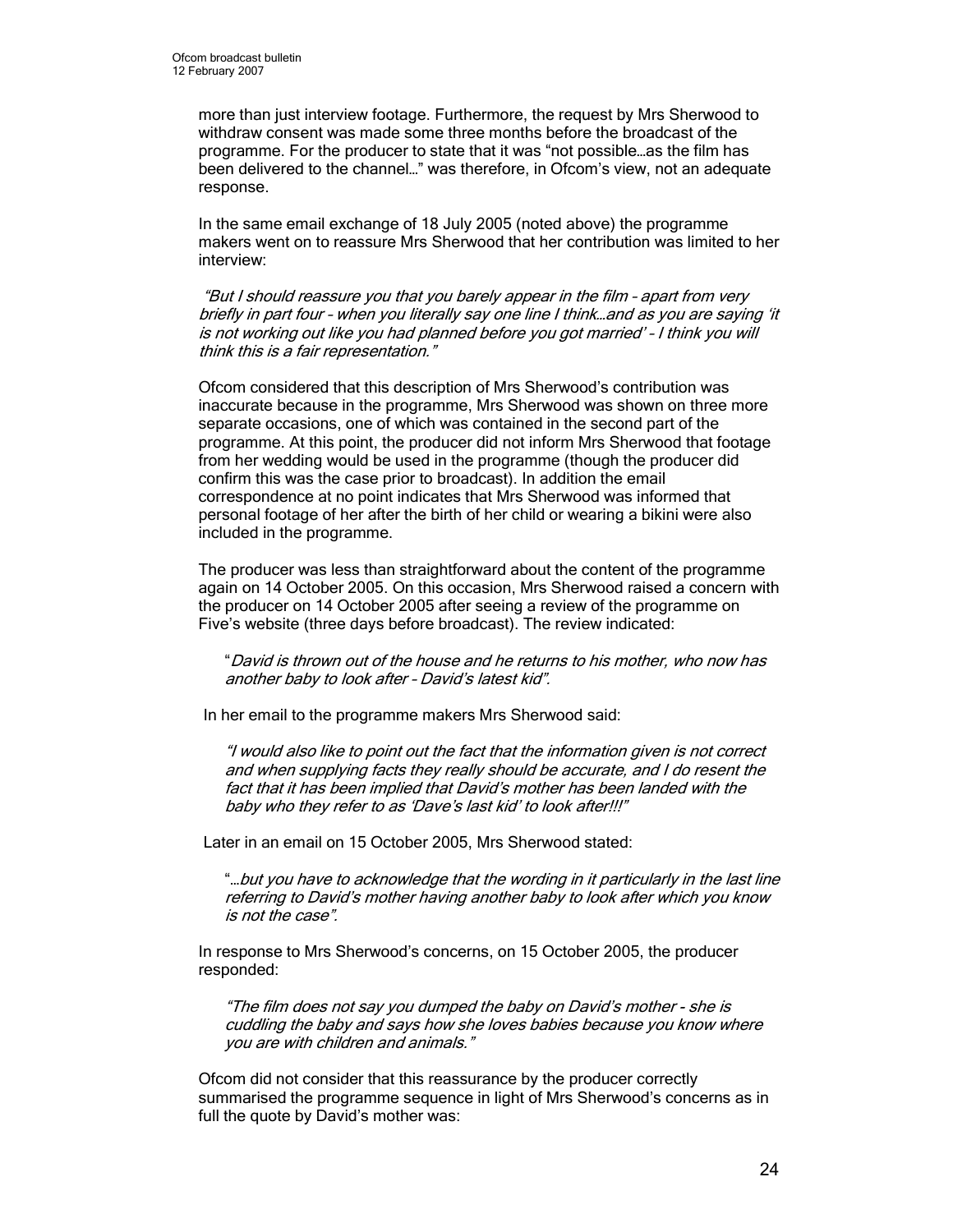"I'm left holding the baby again, oh dear, dear, we don't mind though, we don't mind, at least you know where you are with them."

 Ofcom had regard for the fact that Mrs Sherwood had been invited to the editing suite by the programme makers on at least one occasion. However Ofcom did not believe that the invitation, or Mrs Sherwood's decision to not view the programme prior to broadcast, removed the programme maker's responsibility to fairly inform Mrs Sherwood about the content of the programme.

 In conclusion, Ofcom found Mrs Sherwood did not provide informed consent on the 26 May 2005, and her incorrect understanding at the time of signing, that only interview footage of her would be included in the programme was reinforced by the programme maker's later assurances.

#### Broadcast of programme

 Five confirmed that Mrs Sherwood contacted them (three days prior to the broadcast of the programme) to inform them that footage of her wedding was included in the programme without her consent. Ofcom had regard for the difficulty faced by broadcasters when a participant wishes to withdraw their consent at short notice. In Ofcom's view, Five's decision in this case was made more difficult by the actions of the producer (in failing to accurately inform Mrs Sherwood – as noted above) and Mr Sherwood himself.

 Mrs Sherwood provided Ofcom with a signed letter from her husband dated 19 February 2006 stating that he did not tell Mrs Sherwood about the inclusion of some images, gave consent for use of these images on Mrs Sherwood's behalf without her knowledge on 14 October 2005 and told his wife (for the first time) that footage of their wedding would be included in the programme on the evening of 13 October 2005.

 Ofcom had regard for the date that Mr Sherwood gave the producer consent on behalf of his wife. This consent was given the same day that Mrs Sherwood and her mother began to contact Five to inform them that Mrs Sherwood had not given consent for the wedding footage to be used and the day after Mrs Sherwood apparently became aware that footage of her wedding was included in the programme.

 In relation to Mrs Sherwood's complaint that she had been ignored by Five, Ofcom considered that the actions of the producer and Mr Sherwood made it more difficult for Five to establish whether or not the producer had gained appropriate consent from Mrs Sherwood. However in Ofcom's view, given that Mrs Sherwood had attempted to contact them directly prior to broadcast about the validity of her consent, it would have been reasonable for Five to ascertain whether or not Mrs Sherwood's concerns were founded. By failing to confirm the validity of Mrs Sherwood's consent, in the days leading up to the broadcast of the programme, Five broadcast a programme that contained images of Mrs Sherwood, which Ofcom was satisfied she had not given informed consent to use. This was unfair.

 In summary, Ofcom found Mrs Sherwood was inadequately informed about the likely content of the programme at the time of signing her consent form. In particular the consent form was ambiguous and she was not made aware that the programme would include images of her wearing a bikini; her wedding day; and, shortly after the birth of her child. She was subsequently misinformed by the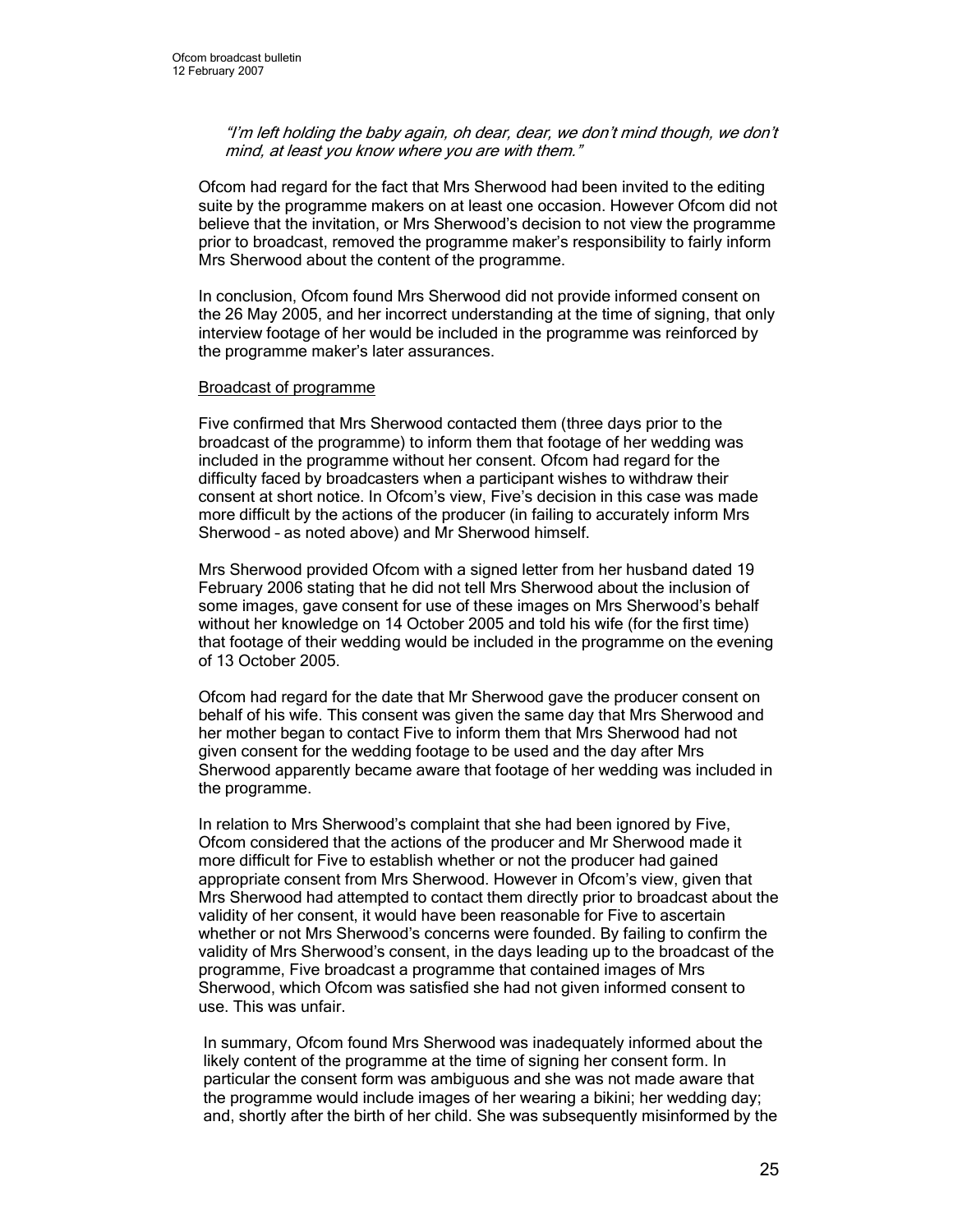producer who provided inaccurate information about the content of the programme. Finally, Five failed to take sufficient steps to confirm the validity of any consent they believed had been provided by with Mrs Sherwood in the days leading up to the broadcast of the programme and failed to adequately address Mrs Sherwood's concerns about the content of the programme, prior to broadcast.

 In all the circumstances, Ofcom considered that the programme makers had failed to be straightforward and fair in their dealings with Mrs Sherwood and Five had failed to ensure that the consent provided by Mrs Sherwood had in fact been informed consent.

 Ofcom found unfairness to Mrs Sherwood in these respects. Ofcom upheld heads (a), (b), and (c) of the complaint.

d) Mrs Sherwood complained that the statement in the programme by Mr Sherwood's mother that she was "left holding the baby again", misrepresented who the baby's caregiver was.

In its submissions to Ofcom, the broadcaster indicated that Mrs Sherwood had been present at the filming of the statement and reasoned that any concerns the complainant may have had could have been raised at the time. Mrs Sherwood said that she was out of earshot of the comment and had been told the filming consisted of Mr Sherwood's mother singing the baby a lullaby. The unedited recordings show that when Mr Sherwood's mother was filmed saying "I'm left holding the baby", Mrs Sherwood stood some distance away and appeared to be in conversation with Mr Sherwood. After Mr Sherwood's mother finished filming the scene, she walked towards Mrs Sherwood and explained how the baby had shut its eyes while she sang a nursery rhyme. The baby was then returned to Mr and Mrs Sherwood who walked away, leaving Mr Sherwood's mother with the programme makers. Ofcom was satisfied that it was likely that at the time of filming, Mrs Sherwood had not heard the statement "I'm left holding the baby" and could not have reasonably been expected to raise her concerns about the comment at the time (though she did raise concerns about this topic in her email to the producer of 14 October 2005 after details of the programme were made available on Five's website – see above).

 Ofcom next considered the context in which the statement appeared in the programme as broadcast. Ofcom noted that the phrase appeared at the end of the programme, and acted to summarise the story of David and his mother. Prior to this the programme had explained that David returned to his mother's home after a falling out with Mrs Sherwood. In this context, it is Ofcom's opinion that there was a significant risk that viewers would have been left with the impression that David's mother had to take responsibility for the care of the baby. From both parties written statements it was Ofcom's understanding that Mrs Sherwood was, and remains, responsible for the full time care of her baby, not David's mother. In the circumstances, Ofcom found that the inclusion of the statement "I'm left holding the baby" was capable of misleading viewers about who cared for Mrs Sherwood's baby or might otherwise have unfairly and negatively affected viewers' understanding of Mrs Sherwood as a mother. This impression was unfair to Mrs Sherwood. Accordingly Ofcom has upheld this part of the complaint.

e) Mrs Sherwood complained that the programme makers gave her the impression that the programme would be carried out in good taste, which it was not. Guarantees given to contributors relating to the content of a programme should normally be honoured, if to do otherwise would result in unfairness. Ofcom was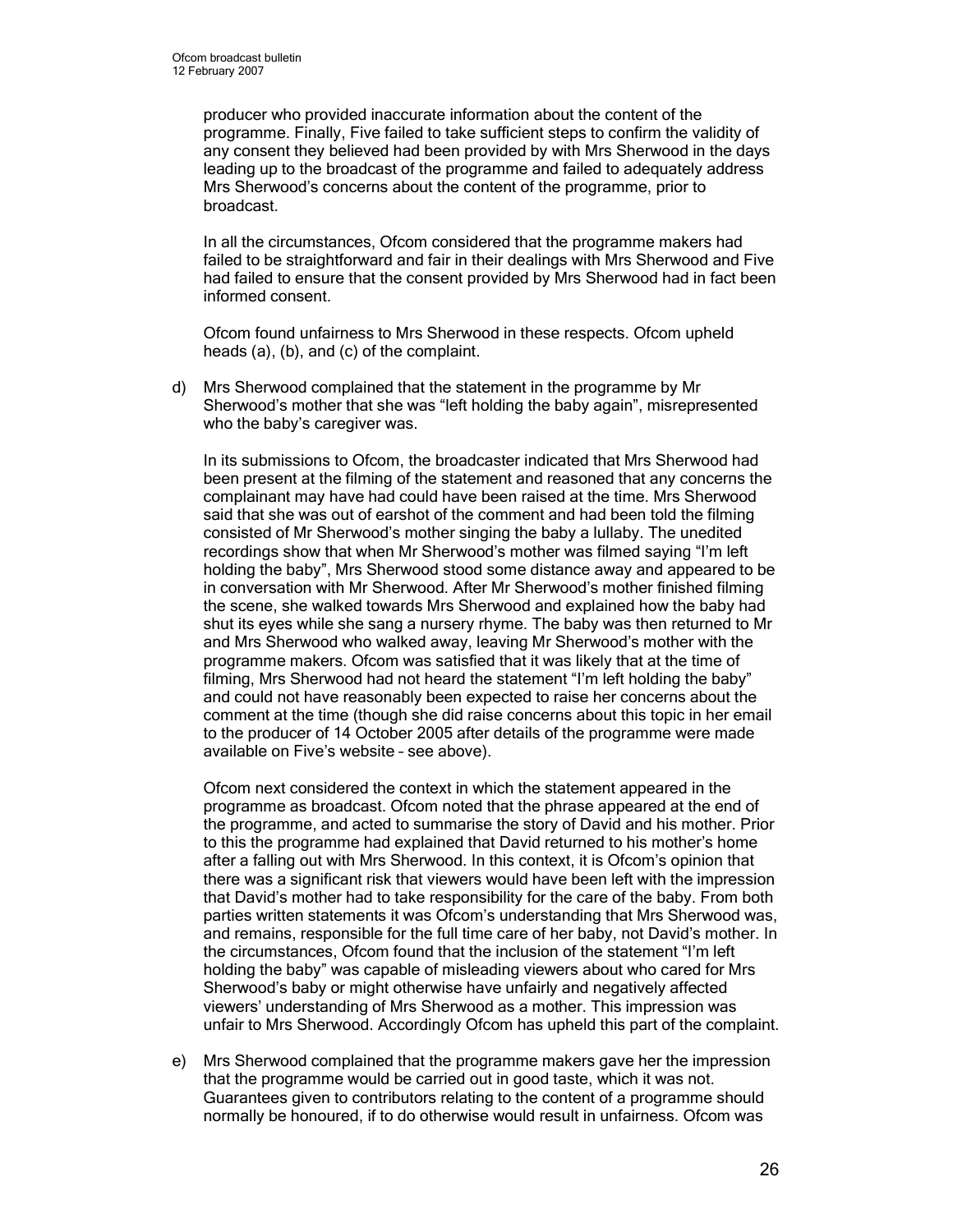required to establish whether the programme makers had failed to honour a guarantee given to Mrs Sherwood regarding the tone of the programme, and also whether the programme's tone alone resulted in unfairness to Mrs Sherwood.

 Ofcom considered all the material presented by both parties, and found no evidence that the programme makers gave Mrs Sherwood a guarantee that the programme would be presented in a specified way, or that Mrs Sherwood's participation in the programme was secured by an assurance that the programme would be carried out in good taste.

 In relation to the tone of the programme itself, it is Ofcom's view that the question of whether a programme is in good taste is relative and varies depending on personal preference. Notwithstanding this, Ofcom did not believe the tone of the programme alone reflected Mrs Sherwood in a negative light or resulted in unfairness to Mrs Sherwood. In the circumstances Ofcom found that the tone of the programme as broadcast, did not break an assurance given to the complainant or result in unfairness to Mrs Sherwood. Ofcom found no unfairness in this respect.

f) Mrs Sherwood complained that the programme was inaccurate because Mr Sherwood did not return to his mother's home "just in time" for his mother's birthday; and the programme did not indicate that the scene in which Mr Sherwood told his mother about his wedding plans was a re-enactment. After viewing the programme, Ofcom did not consider that the programme's treatment of these events resulted in unfairness to Mrs Sherwood. In Ofcom's view the slight variation between the programme maker's summary of events and the events themselves were unlikely to have significantly affected the viewers understanding that: Mr Sherwood told his mother that he was engaged, or that, Mrs Sherwood and Mrs Sherwood had a falling out after which Mr Sherwood moved back to his mother's home. Ofcom found no unfairness in this respect.

#### Privacy

g, h, i) Mrs Sherwood complained that her privacy was unwarrantably infringed in both the making of the programme and the programme as broadcast. Mrs Sherwood said that footage of her wedding day was broadcast without her consent and footage of her in a bikini and shortly after the birth of her child were broadcast without her knowledge or consent.

In Ofcom's view, the line to be drawn between the public's right to information and the citizen's right to privacy can sometimes be a fine one. In considering complaints about the unwarranted infringement of privacy, Ofcom will therefore, where necessary, address itself to two distinct questions: First, has there been an infringement of privacy? Second, if so, was it warranted?

#### The making of the programme

In reaching this decision about whether or not the making of the programme infringed Mrs Sherwood's privacy, Ofcom noted that the images of Mrs Sherwood were not filmed by the programme makers. Further, the footage of Mrs Sherwood had been obtained by the programme makers through Mr Sherwood. Ofcom considered therefore that the obtaining of the images alone did not appear to have physically disturbed or materially interfered with Mrs Sherwood's enjoyment of a private and personal life. In the circumstances of this particular case Ofcom found that the obtaining of the material did not infringe Mrs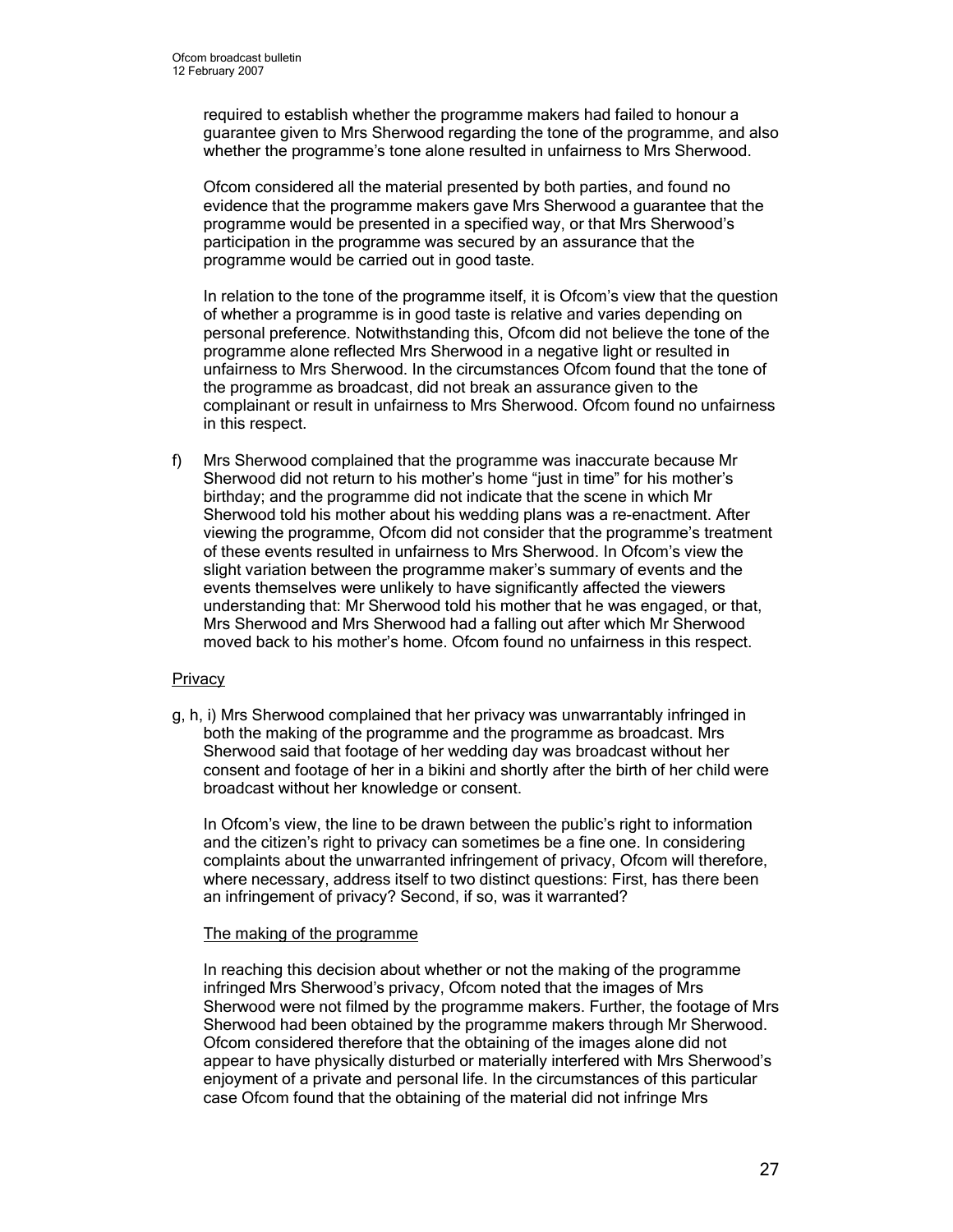Sherwood's privacy. Ofcom did not therefore need to determine whether the obtaining of the footage was warranted.

#### The programme as broadcast

Ofcom recognised Mr Sherwood's right to freely express his views and share information relating to his own life. However, in Ofcom's view, the images of Mrs Sherwood shortly after the birth of her child and wearing a bikini were of a sufficiently private nature for her to have reasonably expected that the images would not be broadcast to a wide audience. In the circumstances, Ofcom considered that in order for the programme to avoid infringement of Mrs Sherwood's privacy, consent for the broadcast of the images would have been required. As noted above, Ofcom found that Mrs Sherwood had not been informed about the inclusion of these personal images at the time of providing consent and therefore her consent in this regard was invalid. Ofcom found that Mrs Sherwood's privacy had been infringed by the broadcast of images of a private nature without appropriate consent (see above). Ofcom could see no reason for the broadcast of the images without consent and therefore found that the infringement of Mrs Sherwood's privacy was unwarranted in the broadcast of the programme.

Accordingly, Ofcom has upheld in part Mrs Sherwood's complaint of unfair treatment and upheld her complaint of unwarranted infringement of privacy in the broadcast only.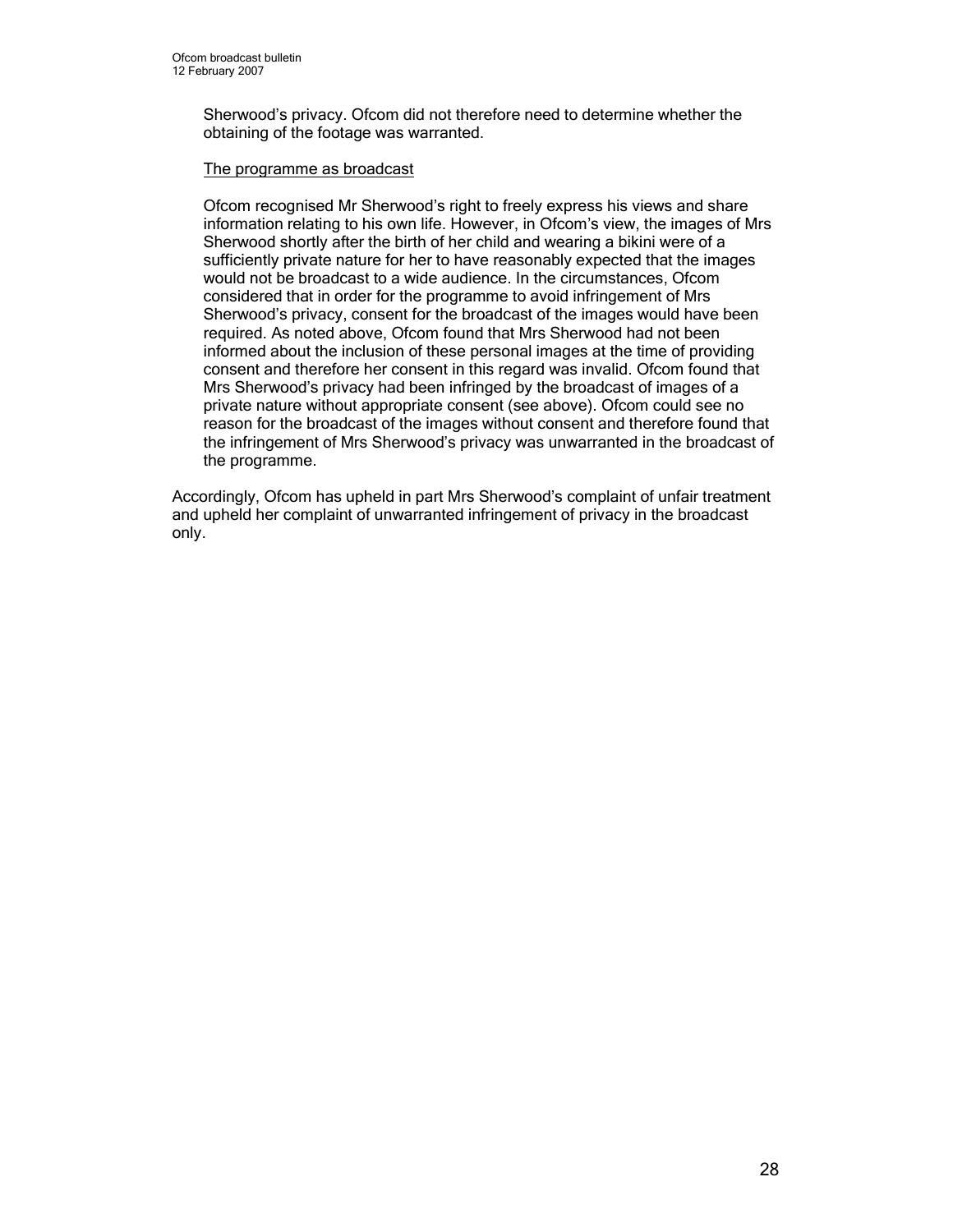# **Not Upheld**

# Complaint by Mr Brian Allan Allan

The World's Strangest UFO Stories, Discovery Channel, 5 and 10 February 2006

## **Summary**

Ofcom has not upheld this complaint of unfair treatment by Mr Brian Allan. Mr Allan participated in this programme that examined why Scotland has recorded a dramatic increase in UFO sightings. During the programme Mr Allan described his experience of discovering an astral doorway inside Rosslyn Chapel, and explained his theory of how to open the doorway. The programme then tested Mr Allan's theory with the help of a Professor from Cambridge University.

Mr Allan complained the programme was unfair in that it: gave the incorrect date for when the astral doorway was discovered; falsely implied the astral doorway was extraterrestrial in nature; made unfair claims about his theory of how to open the doorway; falsely described him as a psychic; repeatedly showed footage of him with his eyes closed and his hand bridged over his eyebrow; presented the subject matter in a "jokey" fashion; and implied that his contribution to the programme was connected to UFOs.

Ofcom found as follows:

- a) Ofcom found that the programme makers' decision to change the date for when Mr Allan said that he had discovered an astral doorway did not result in unfairness. Ofcom considered the date change was unlikely to have materially affected viewers' understanding of the event or Mr Allan's part in it.
- b) Ofcom found it was reasonable and fair for the programme to examine a possible connection between the existence of an alien galaxy and Mr Allan's astral doorway.
- c) Ofcom considered that viewers were likely to have understood the scientific scope of the programme's experiment and were therefore able to give due weight to the findings. Ofcom found no unfairness to Mr Allan in this respect.
- d) Given Mr Allan's own description of his experiences inside Rosslyn Chapel, Ofcom found it was reasonable for the programme makers to describe Mr Allan as a psychic, as meaning a person who is sensitive to things beyond the natural range of perception. Ofcom found no unfairness to Mr Allan in this respect.
- e) Ofcom considered viewers were likely to understand the repeated use of footage, showing Mr Allan with his hand bridged over his eyebrow, was an editing technique used to highlight Mr Allan's key claim that he had sensed something unusual in Rosslyn Chapel. Ofcom did not believe that the editing technique would have impacted upon viewers' understanding of Mr Allan or his theory in an unfair way.
- f) Ofcom found no evidence that Mr Allan was misled about the general nature of the programme or that he had secured a guarantee from the programme makers about the presentation and overall tone of the programme. In Ofcom's opinion, given the nature of the programme, its tone alone was unlikely to have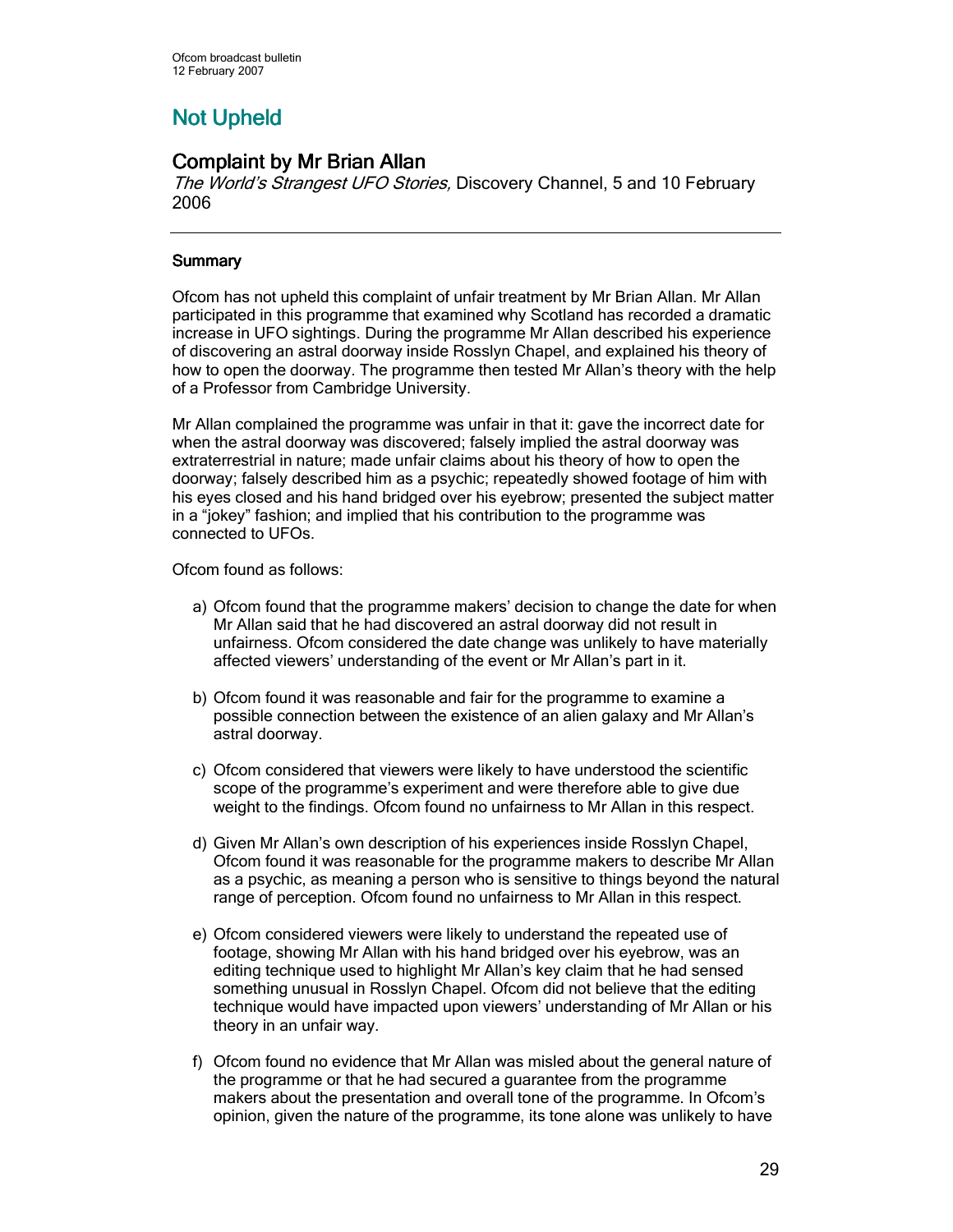materially affected viewers understanding of the subject matter or any participants who took part.

g) Ofcom was satisfied that Mr Allan was made aware that the programme concerned UFOs and in Ofcom's opinion, by signing the release form for his participation in the programme, Mr Allan gave consent for his contribution to be considered within the context of UFOs

#### Introduction

This programme reported that Scotland has experienced a dramatic increase in UFO sightings since 1992. According to the programme, many of these sightings have occurred within an area of the country known as the Falkirk Triangle. The programme included a number of theories to explain the high number of UFO sightings.

One of the featured theories suggested that Rosslyn Chapel ("the Chapel") contained a gateway to a parallel universe. To test if the gateway existed, the programme explained that three paranormal investigators had been sent into the Chapel for three hours to see if they could discover any strange phenomena. The programme said that during the visit the investigators discovered a portal in the Chapel's crypt. One of the investigators, Mr Brian Allan, believed that a set of patterned cubes which decorate a doorway of the Chapel contain a code to unlock the portal. According to Mr Allan, when the pattern on the cubes is translated into music, the music will open the portal. Mr Allan believed the pattern on the cubes could be translated into music by using Chladni Theory, which transfers musical vibrations into various visual patterns.

Mr Allan's theory was tested in the programme by Professor Murray Campbell of Edinburgh University. Professor Campbell performed an experiment (based on Chladni Theory) that involved the running of a violin bow against the rim of a metal plate that had been scattered with sand. The vibrations of the bow caused the sand to fall into various visual patterns called Chladni patterns. During the three hour experiment, Professor Campbell was unable to create any Chladni patterns that were similar to the patterns which appeared on the Chapel cubes. The programme stated that "it seems the stone work of Rosslyn Church has nothing to do with Chladni".

Mr Allan complained to Ofcom of unfair treatment in the programme as broadcast.

## **The Complaint**

#### Mr Allan's case

In summary, Mr Allan complained of unfair treatment in the programme as broadcast in that:

- a) The programme falsely claimed that he visited the Chapel to locate a portal and had been successful in locating one on that occasion. Mr Allan explained that the portal referred to in the programme was discovered by him and his colleagues in 1998.
- b) The programme implied that he believed the portal was extraterrestrial in nature and that it was in some way responsible for the UFO sightings near the Chapel. Mr Allan said that he never said or implied this to the programme makers. Mr Allan said he made it clear to the programme makers that the portal (or as he referred to it an 'astral doorway') was an anomaly discovered by himself and his colleagues in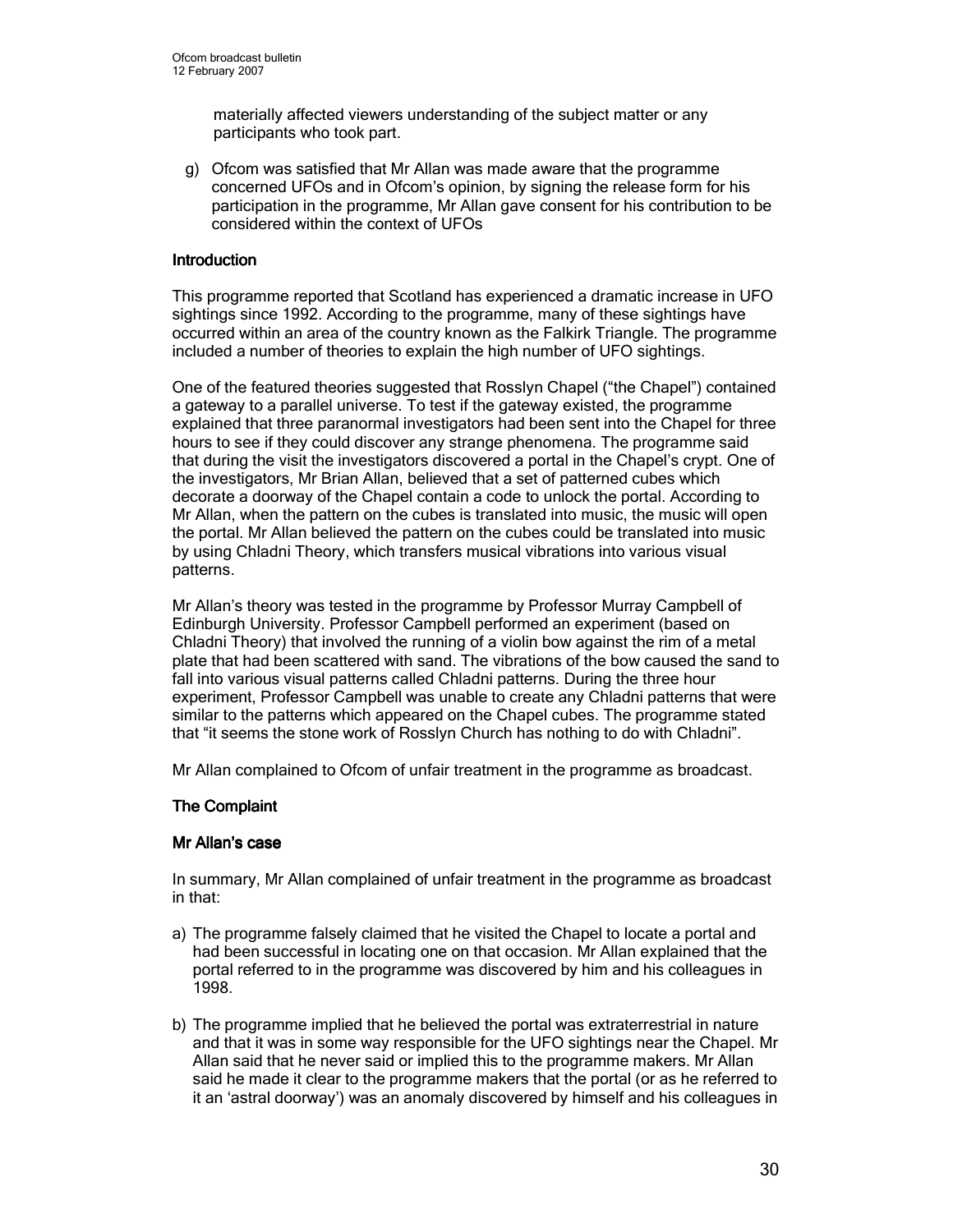1998 and it was in no way connected with any real or imagined extraterrestrial phenomena.

- c) The programme stated that the patterned cubes in the Chapel had no relevance. Mr Allan said this negative statement was made with no real evidence other than the fact that a Professor could not instantly reproduce the patterns on the Chapel cubes.
- d) The programme falsely described him as a psychic.
- e) The programme repeatedly showed footage of him with his eyes closed, and his hand bridged over his eyebrow. Mr Allan said that the footage was an attempt to make him appear "utterly ridiculous".
- f) The programme makers did not inform him that the subject matter would be presented in a "jokey" fashion. Mr Allan said that had he known this, he would not have participated in the programme.
- g) The programme implied that the anomaly was connected to UFOs. Mr Allan said that he did not at any stage say this.

#### Discovery Channel's statement in response

In summary, Discovery responded to the complaint as follows:

a) Date of astral doorway/portal discovery

 Discovery said that for dramatic purposes, the programme implied that Mr Allan's experience in the Chapel occurred recently when, in fact, it had happened some years earlier. Discovery said that it was fair for the programme to state that Mr Allan visited the Chapel and located a portal as Mr Allen described such an occurrence on the website http://www.thelosthaven.co.uk/Rosslyn.html.

b) Implication that the doorway/portal was extraterrestrial in nature

Discovery said the programme never stated Mr Allan personally believed in UFOs. Rather the programme was investigating a claim that the portal in the Chapel was somehow connected with UFO sightings in the area. Mr Allan knew that this was the claim under investigation and signed a release form for the programme in which the programme's working title "The Strangest UFO Stories of All Time" was clearly shown.

#### c) Programme statement that the patterned cubes in the Chapel have no relevance

Discovery said that the programme sought to test Mr Allan's theory that the patterned cubes in the Chapel were significant. The programme makers made a fair attempt to evaluate Mr Allan's theory by employing Edinburgh University's Professor of music, Professor Campbell, to devise and carry out the test.

## d) The programme described Mr Allan as a Psychic

Discovery said that the programme captioned and described Mr Allan as a "psychic investigator". Mr Allan was only referred to as a "psychic" on one occasion in the context of the question "is the psychic right?" Discovery noted that the dictionary defined psychic as "a person apparently sensitive to things beyond the natural range of perception". Discovery believed that Mr Allan's theory of a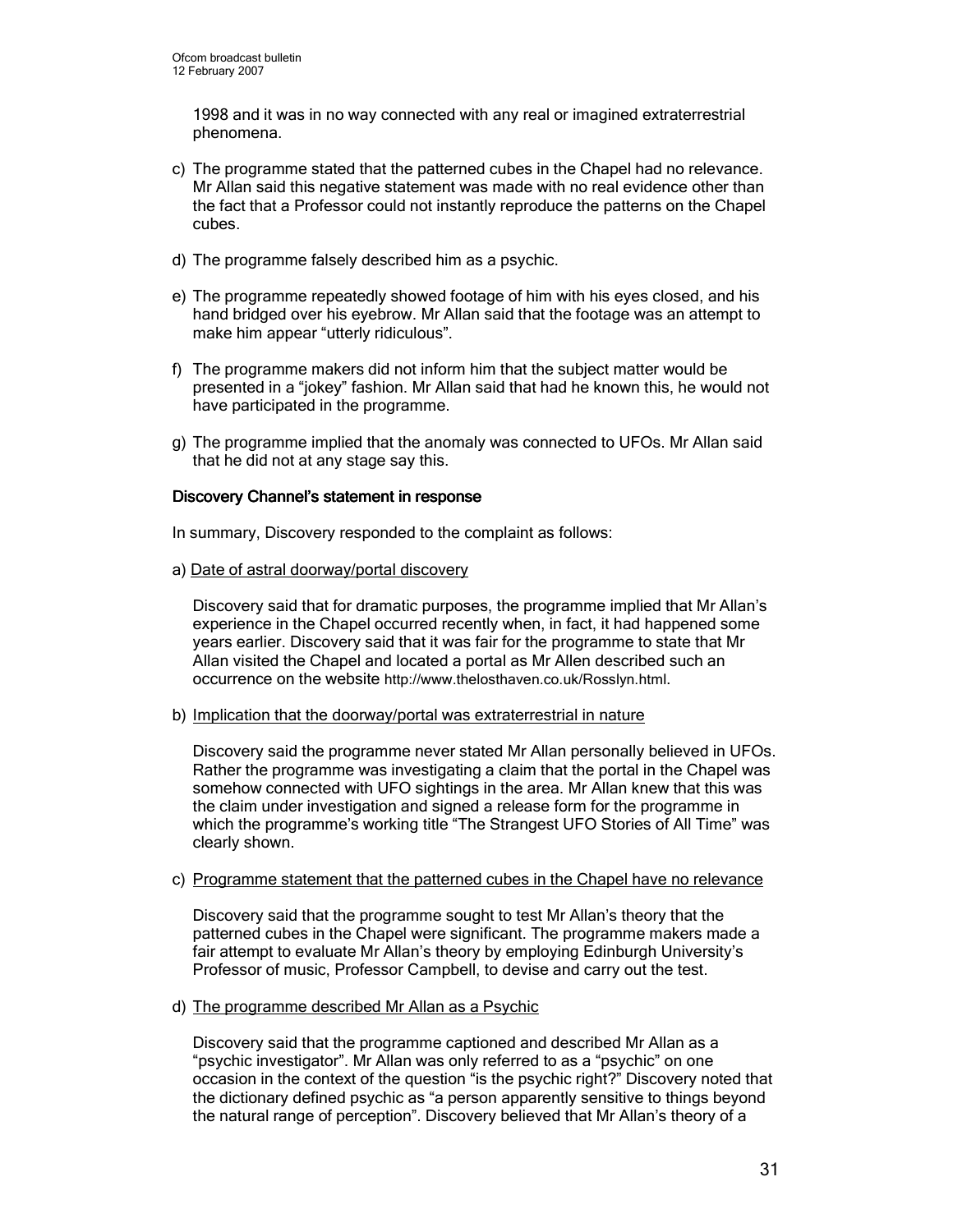secret musical notation and his reported experiences within the Chapel suggested he was at least arguably sensitive to things beyond the natural range of perception, and therefore, the passing description of him as a psychic was justified.

#### e) Footage of Mr Allan with hand bridged over eyebrow

Discovery said that the footage complained of exactly represented Mr Allan's experience in the Chapel as he described it to the programme makers. Discovery noted that Mr Allan still described it in this way on the website http://www.thelosthaven.co.uk/Rosslyn.html.

#### f) "Jokey" presentation of subject matter

Discovery said that while the overall tone of the programme was light-hearted, major scientists had been interviewed and the programme experiments had been carried out in a serious attempt to evaluate the facts behind some extraordinary ideas.

## g) Implied connection with UFO without Mr Allan's consent

 Discovery said that the programme evaluated UFO 'hot spots' and examined whether the UFO sightings were related to Rosslyn Chapel. This led to an evaluation of Mr Allan's theory about a doorway/portal in the Chapel, and whether it had any links to UFOs. Discovery said that the programme did not reach a conclusion about whether the doorway/portal itself was connected to UFOs.

Discovery said that Mr Allan was aware of the programme's subject matter. The broadcaster provided Ofcom with Mr Allan's signed release which indicated that Mr Allan had agreed to participate in a programme entitled "The Strangest UFO Stories of All Time".

## Mr Allan's comments in response

In summary, Mr Allan responded to Discovery's statement as follows:

b) Implication that the doorway/portal was extraterrestrial in nature

 Mr Allan said that his description of his experiences inside the Chapel (as found on the website http://www.thelosthaven.co.uk/Rosslyn.html) referred to an "astral doorway" - the account did not mention or infer anything about UFOs. Mr Allan acknowledged that he had signed the release form, but said that he had assumed the form did not give consent for the programme makers to say (or imply) what they liked.

#### c) Programme statement that the patterned cubes in the Chapel have no relevance

 Mr Allan said that he explained to the programme makers that a variety of Chladni patterns could be created by using metal plates of different shapes. Mr Allan said it was arbitrary for the programme makers to state that there were no Chladni patterns present in the cubes, after the Professor could not reproduce the patterns using only one plate shape.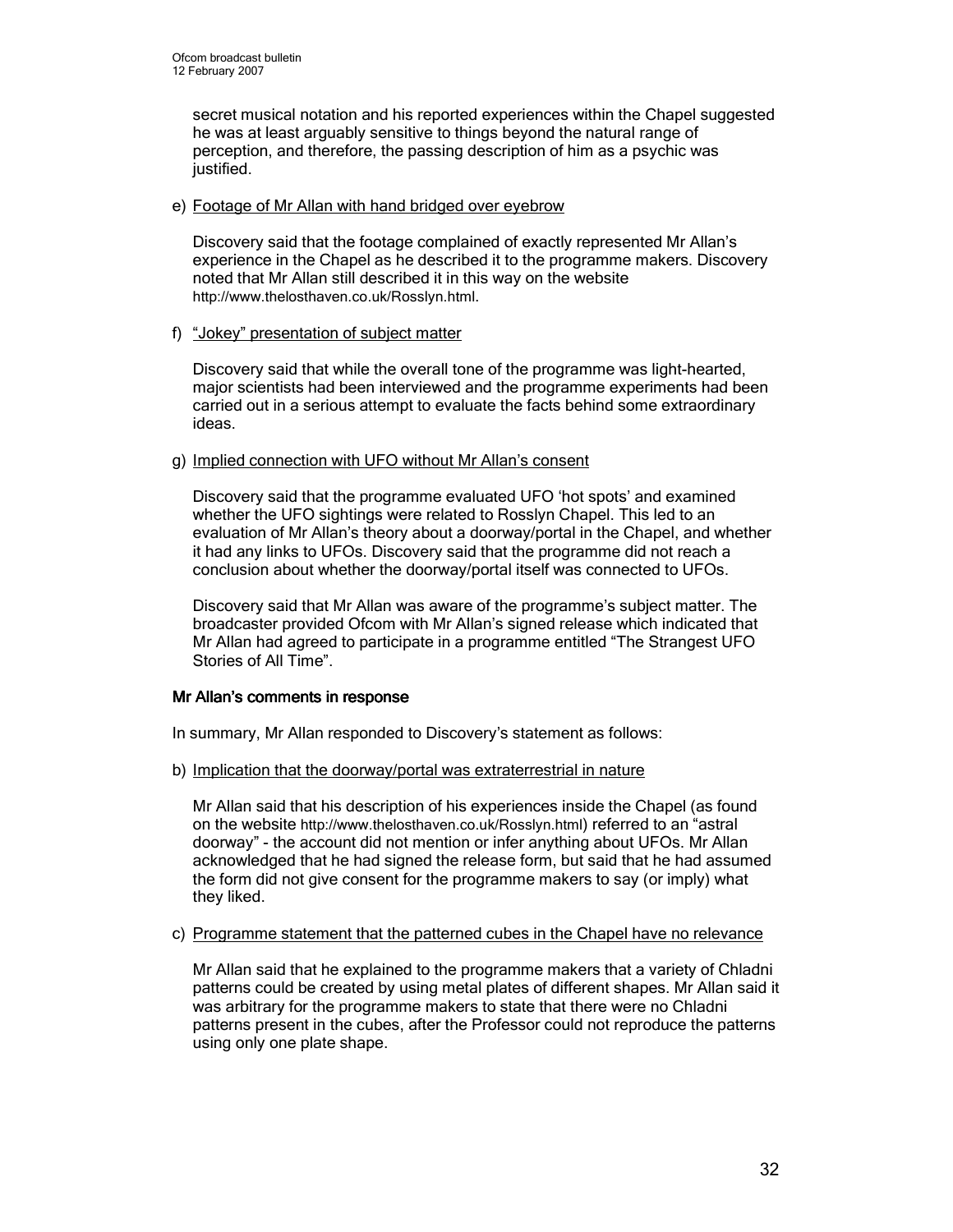g) Implied connection with UFO without Mr Allan's consent

 Mr Allan said that while the programme did not reach any categorical conclusions about whether his theories were related to UFOs, it did make it abundantly clear that by implication his theories were attached to the flawed hypothesis that UFOs exist. Mr Allan maintained that his theory was unrelated to UFOs.

#### Discovery's second statement in response

Discovery said that it was sorry that Mr Allan had a negative view of the programme and his depiction in it. Discovery said that it took its responsibility to ensure that contributors were aware of the content of programmes and were represented fairly, very seriously. In summary Discovery responded as follows:

#### b) Implication that the doorway/portal was extraterrestrial in nature

 The programme's introduction to Mr Allan's segment had asked whether or not there was a gateway to another dimension used by aliens or an alien portal. The programme did not state that Mr Allan personally believed in aliens.

#### c) Programme statement that the patterned cubes in the Chapel have no relevance

 Discovery said that the programme had set out in good faith to test Mr Allan's theory that the cubes in the Chapel contained a series of musical scores which could be understood using Chladni patterns. Discovery explained that Mr Allan had been present when the experiment took place. Discovery contended that if Mr Allan had felt that the experiment was not being conducted properly, he could have said so or could have intervened to stop it - neither of which he did.

 Discovery said that research carried out by the programme makers prior to the experiment indicated that the creation of Chladni patterns was "a classic undergraduate experiment". There was nothing mysterious about the Chladni experiments and the experiments were repeated thousands and thousands of times in science laboratories across the world. Discovery said that it was a basic science experiment which was why it was so unlikely that Mr Allan had uncovered something new. Notwithstanding this, Discovery highlighted that the most critical thing the programme said about Mr Allan's theory was that it was "probably" not true.

## g) Connection to UFOs

 Discovery maintained that the programme makers had been clear with Mr Allan about the subject matter of the programmes as evidenced by the information given on the release form and during Mr Allan's interview. From Discovery's point of view, the programme makers treated Mr Allan fairly and did not use his contribution out of context or in a misleading way.

#### **Decision**

Ofcom's statutory duties include the application, in the case of all television and radio services, of standards which provide adequate protection to members of the public and all other persons from unfair treatment in programmes and unwarrantable infringement of privacy in and in the making of programmes included in such services. Where there appears to have been unfairness in the making of the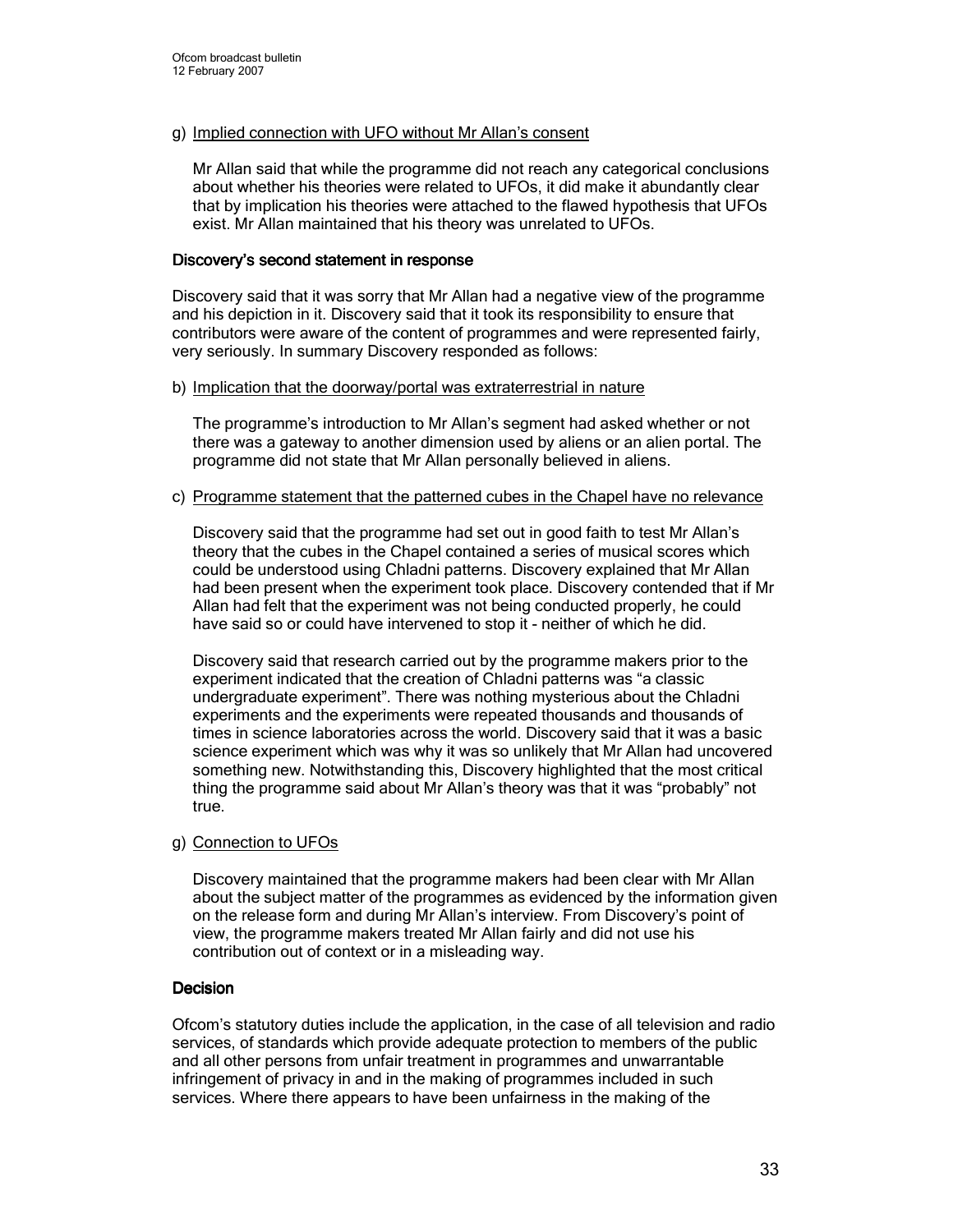programme, this will only result in a finding of unfairness if Ofcom finds that it has resulted in unfairness to the complainant in the programme as broadcast.

In carrying out its duties, Ofcom has regard to the need to secure that the application of these standards is in the manner that best guarantees an appropriate level of freedom of expression. Ofcom is also obliged to have regard, in all cases, to the principles under which regulatory activities should be transparent, accountable, proportionate and consistent and targeted only at cases in which action is needed.

a) Mr Allan complained that he was treated unfairly because the programme falsely stated that he and his colleagues had located a 'doorway' or 'portal', during a visit to the Chapel which had been organised at the request of the programme makers. Mr Allan explained that he and his colleagues discovered the astral doorway during a visit to the Chapel in 1998.

In its written response to Mr Allan's complaint, Discovery acknowledged that by changing the date of when Mr Allan and his colleagues discovered the doorway/portal the programme had been misleading to viewers. Discovery stated that:

"We do however accept Mr Allan's point that the programme claims that he and his team were sent to investigate Rosslyn. This was the original intention. However in the end, the Chapel did not grant the crew access, and Mr Allan and his colleagues instead described a trip they had made some years earlier. While this was misleading to the audience, and a mistake due to the programme makers desire to make the story feel fresher and more contemporaneous which should not have happened, we do not believe that it maligns Mr Allan in any way. (emphasis added)"

Before broadcasting a factual programme, including programmes examining past events broadcasters should take reasonable care to satisfy themselves that material facts have not been presented, disregarded or omitted in a way that is unfair to an individual or organisation.

 It should, be noted however, that an inaccuracy will not automatically result in unfairness. In relation to this complaint, Ofcom was required to determine whether the date of the event was a material fact, which if omitted or disregarded could result in unfairness to the complainant.

Ofcom noted that the programme's description of the event was largely based on quotes from Mr Allan and his colleagues, who were interviewed at length about their experiences. Their claim that they had discovered an astral doorway in the Chapel was also documented by Mr Allan himself in his internet article "Rosslyn: A Psychic Evaluation". Ofcom compared the complainant's own version of events with the one presented in the programme, and found that aside from the date change, the experience had been accurately summarised.

Ofcom noted that the specific date when Mr Allan and his colleagues said that they discovered the astral doorway, did not appear to be significant to the discovery itself as the date was not essential to the understanding or interpretation of Mr Allan's experiences inside the Chapel. In Ofcom's view, the date when Mr Allan and his colleagues said that they discovered the astral doorway was not material to understanding either the events that took place in the Chapel or Mr Allan's part in them.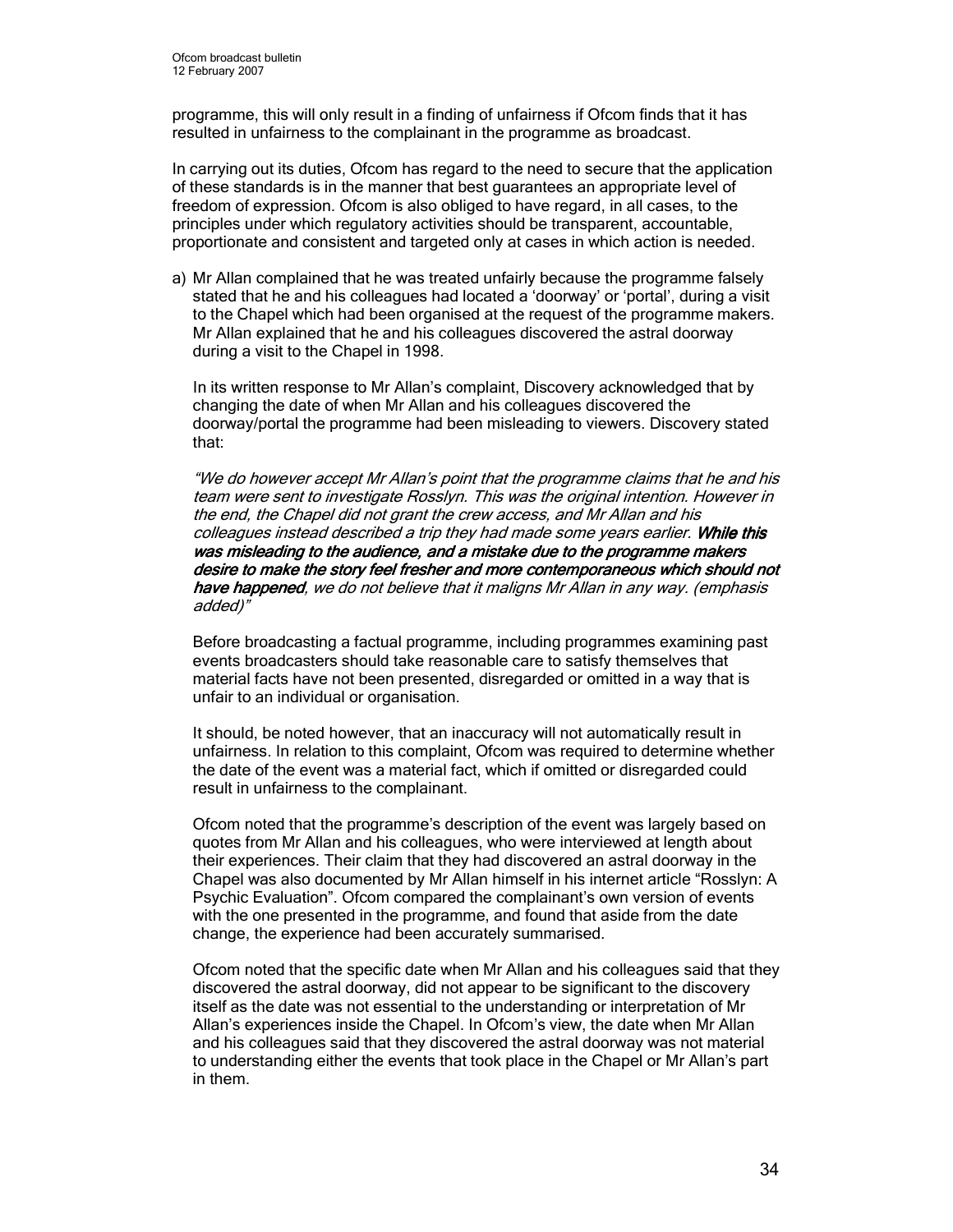In these circumstances, Ofcom found that the programme makers' decision to change the date when Mr Allan says that he and his colleagues discovered an astral doorway did not result in unfairness, as such a change was unlikely to have affected viewers' understanding of the event in a material way. Ofcom found no unfairness to Mr Allan in this respect.

b) Mr Allan complained that it was unfair for the programme to imply that he believed the astral doorway was in someway extraterrestrial in nature, or responsible for the alleged UFO sightings near the Chapel. Mr Allan said that he never said or implied this to the programme makers.

Ofcom first sought to establish whether the programme implied that Mr Allan believed the astral doorway was extraterrestrial in nature, and secondly, if such an implication was made, whether it resulted in unfairness to Mr Allan in the programme as broadcast.

Ofcom noted that Mr Allan first appeared in the programme during the programme introduction (22 seconds into the programme):

- Voice over: More UFOs are reported by people in Scotland than any other country, and some residents suggest some elaborate theories to explain it....one such theory is about a portal to an **alien galaxy** at the heart of the church made famous by the best-selling novel, The Da Vinci Code (emphasis added).
- Mr Allan: I believe that the secret to unlocking of this doorway exists also in the Chapel.

Mr Allan's main contribution was then included in part three of the programme. Immediately prior to this section, the programme featured other contributors who explained that the Chapel has been at the heart of many conspiracy theories. The programme commented that:

 "…some locals are convinced that something even more potent than the Holygrail is buried at the Chapel. The gateway to another dimension used by aliens".

The programme did not attribute this theory to Mr Allan but to other contributors. Mr Allan and his colleagues were then introduced in the following way:

"So let's test this theory. The obvious place to look for this alien gateway to another galaxy is inside Rosslyn Chapel itself. And the obvious people to investigate, the top local paranormal investigators. They're Brian Allan and mystics Anne-Marie Sneddon and Jim Lochhead."

Presented in this way, Ofcom considered that it would have been clear to viewers that the programme was examining the possible existence of an alien gateway inside the Chapel, and that Mr Allan's discovery of a doorway was being considered as possible evidence of such a gateway.

In his complaint to Ofcom, Mr Allan objected to such a link being made, stating that he did not state or imply that the doorway was extraterrestrial in nature. However, after viewing a recording of Mr Allan's unedited interview, Ofcom noted that Mr Allan indicated to the programme makers that he believed the astral doorway was being used by entities which could be variously described as extraterrestrial entities or astral entities.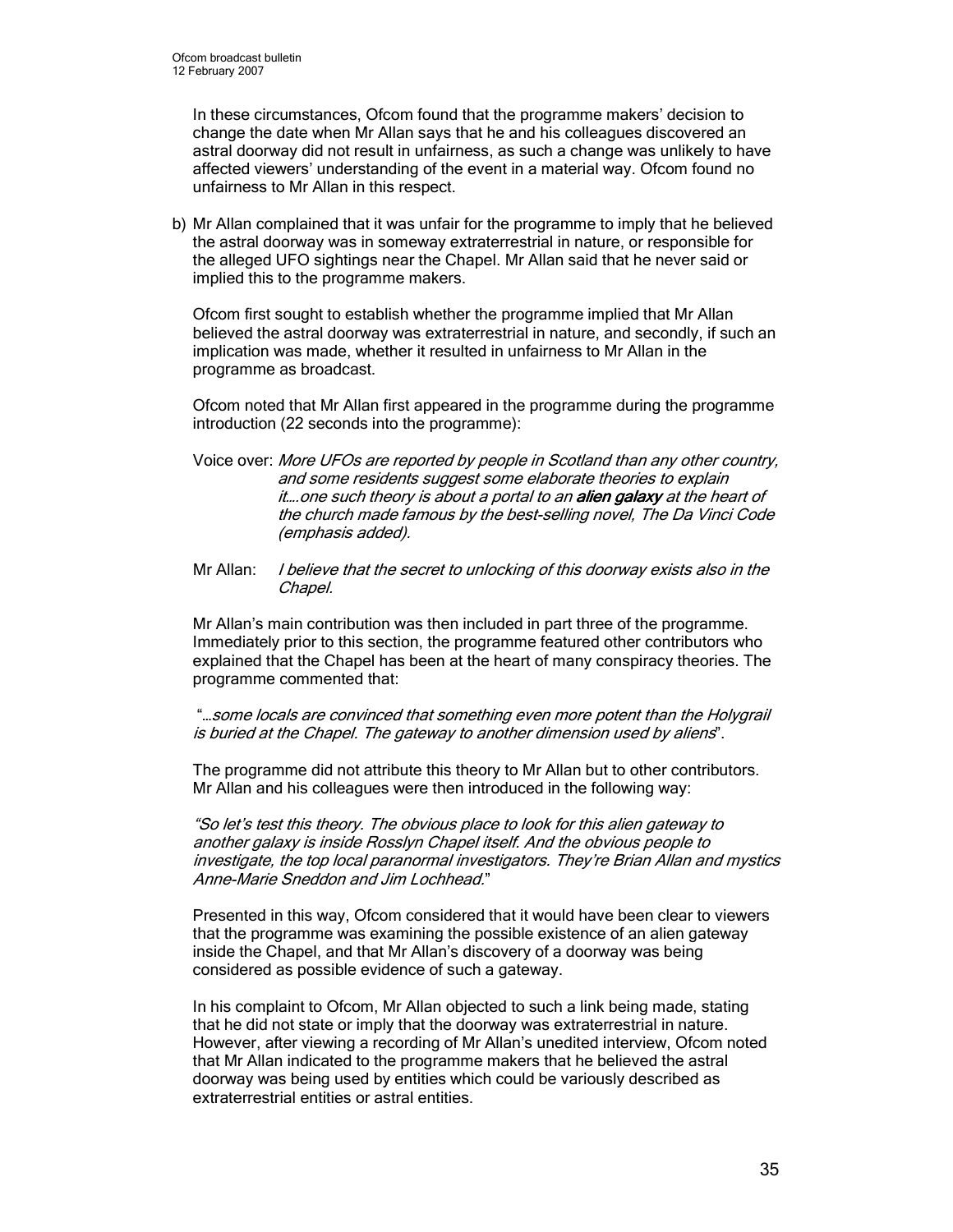During his interview with the programme makers, Mr Allan was asked to clarify the difference between "beings from different dimensions" (i.e. those that would use the doorway discovered by Mr Allan and his colleagues) and "aliens" (i.e. those associated with UFOs).

- Interviewer: "So you mean you believe that **beings** are passing through the...
- Anne Marie: "Are coming through the doorway"
- Interviewer: … "I mean the talk of beings and different dimensions and levels... is there a crossover here with what people who think they've had alien experiences are experiencing? Is this a similar thing or is it a completely different thing?"
- Brian Allan: "I would also say with some degree of certainty that ET, extraterrestrial entities are the demons of old. I would tend to say that there is no…the paranormal is a subject that, UFOlogy is part and parcel of the paranormal. It's not a separate subject. You're dealing with beings; entities; creatures. Call them what you like. They are originating in other realities that run in parallel with ours. Anne Marie calls them astral entities and that's exactly what they are. They're existing in other realities. The only difference between what Anne Marie and Jim are talking about and what I'm talking about is in terms of vocabulary. They call them one thing I call them another but we're talking about the same entities OK. That things are seen that are alleged to come out of spacecraft, well all I can say I that as far as I'm concerned these things are coming out of other dimensions that are existing alongside our own. Somehow they're able to do it. (emphasis added)

Based on Mr Allan's explanation above, Ofcom considered that it was reasonable for the programme makers to draw a link between those "beings" that were able to travel through doorways to other dimensions, and "aliens" as they were all "coming out of other dimensions that are existing alongside our own".

Ofcom also noted that the programme attempted to refer to Mr Allan's theory of the interdimensional nature of the astral doorway by describing it at one point as an "interdimensional stargate".

 Ofcom found viewers were likely to understand that Mr Allan's claim that he had discovered an astral doorway was being considered as part of the programme's examination that there may be an alien gateway inside the Chapel. This did not result in unfairness to Mr Allan as in Ofcom's opinion he had indicated to the programme makers that an "astral doorway" and an "alien gateway" were different ways of describing the same thing.

c) Mr Allan complained that it was unfair for the programme to state that the patterned cubes in the Chapel had no relevance. Mr Allan said this negative statement was made with no real evidence other than the fact that Professor Campbell could not instantly reproduce the patterns on the cubes.

 Before broadcasting a factual programme, including programmes examining past events broadcasters should take reasonable care to satisfy themselves that material facts have not been presented, disregarded or omitted in a way that is unfair to an individual or organisation.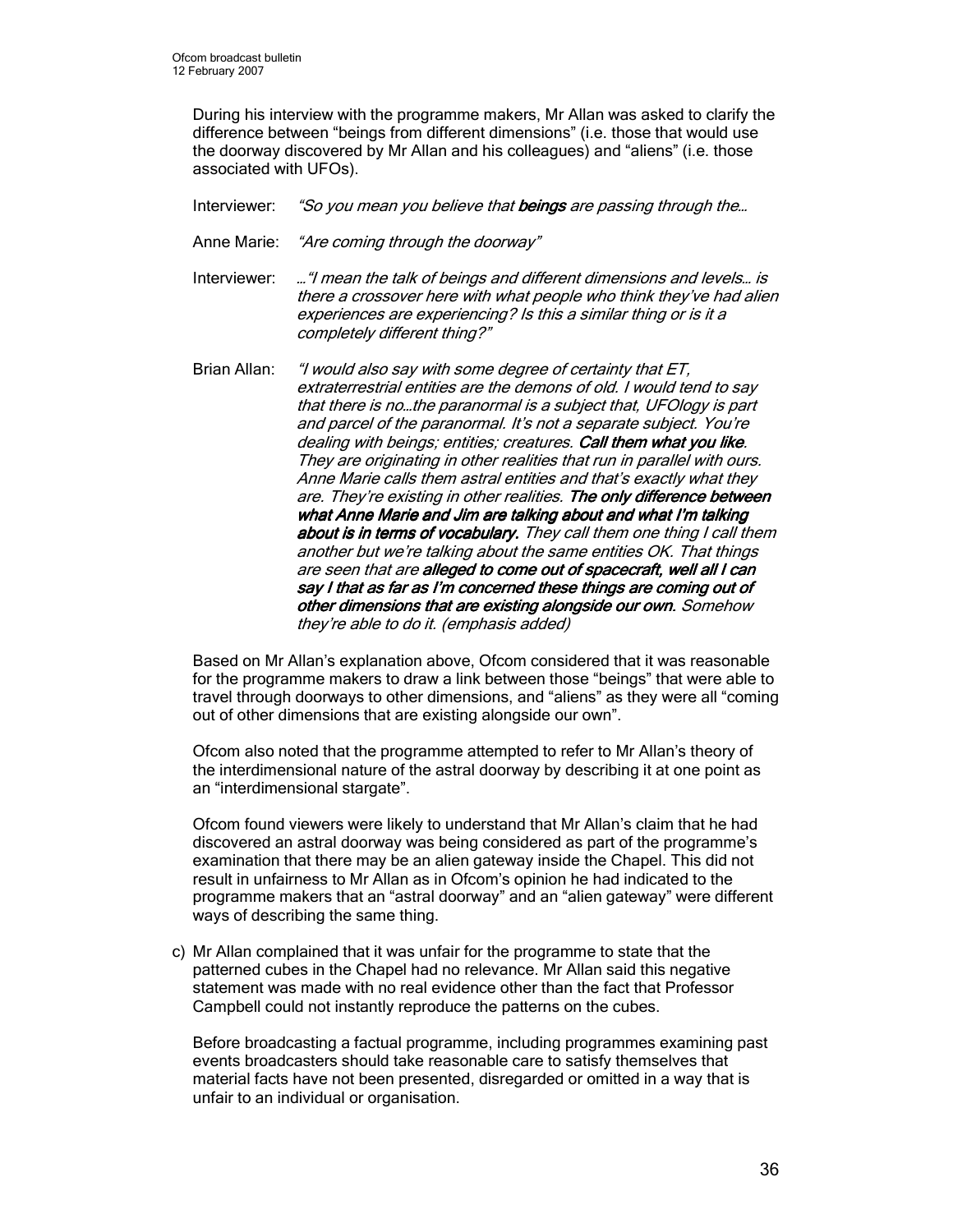In this case, it was not for Ofcom to judge whether or not the test results of the programme's experiment were scientifically significant, but rather to assess if the programme as broadcast presented the experiment and the findings of the experiment in a fair way. Ofcom considered that in order for the programme to fairly test and make a conclusion about Mr Allan's theory, it was incumbent on the programme makers to adequately explain to viewers the experiment's methodology so that they could understand the basis of the programme's conclusions.

 The programme explained that it planned to test Mr Allan's theory with the help of an expert, Professor Campbell, who was Professor of Music at Edinburgh University. The programme explained the test in the following way:

Voice over: We asked Professor Campbell to try and repeat the patterns using the Chladni technique. For three hours he tried different substances on his board and different parts of his bow.

Ofcom considered that this was a reasonable explanation of a relatively simple experiment and would have given viewers a clear indication about the experiment's limited scope.

After conducting the experiment, the programme explained the results and drew this conclusion:

Voice over: But none of it worked. Professor Campbell could not recreate any of the patterns. It seems the stonework of Rosslyn Church has nothing to do with Chladni.

The programme went on to acknowledge the possibility that the findings were inconclusive:

"But this doesn't mean that there isn't a portal or a code. Perhaps only the aliens have the technology to decipher the code, or perhaps they use different musical notations from us?"

Ofcom found that the programme adequately explained the experiment's methodology, and in doing so, appropriately informed viewers about how the programme's findings were reached. Ofcom considered that viewers were likely to have understood the scientific scope of the experiment and were therefore able to give due weight to the findings of the experiment. Ofcom found no unfairness to Mr Allan in this respect.

d) Mr Allan complained that the programme falsely referred to him as a "psychic". Mr Allan said that he is not, nor has he ever claimed to be, a psychic.

 In the programme, Ofcom noted that the voice over first described Mr Allan and his colleagues as "paranormal investigators". Programme captions then provided further detail and referred to Mr Allan as "Investigator, Paranormal Encounter Group". Later in the programme Mr Allan and his colleagues were referred to by the voice over as "psychics". Ofcom noted that this last description of Mr Allan and his colleagues was made after they described their discovery of an astral doorway in the Chapel.

 While Ofcom acknowledged that Mr Allan may not define himself as being a psychic, Ofcom was required to determine whether or not it was fair for the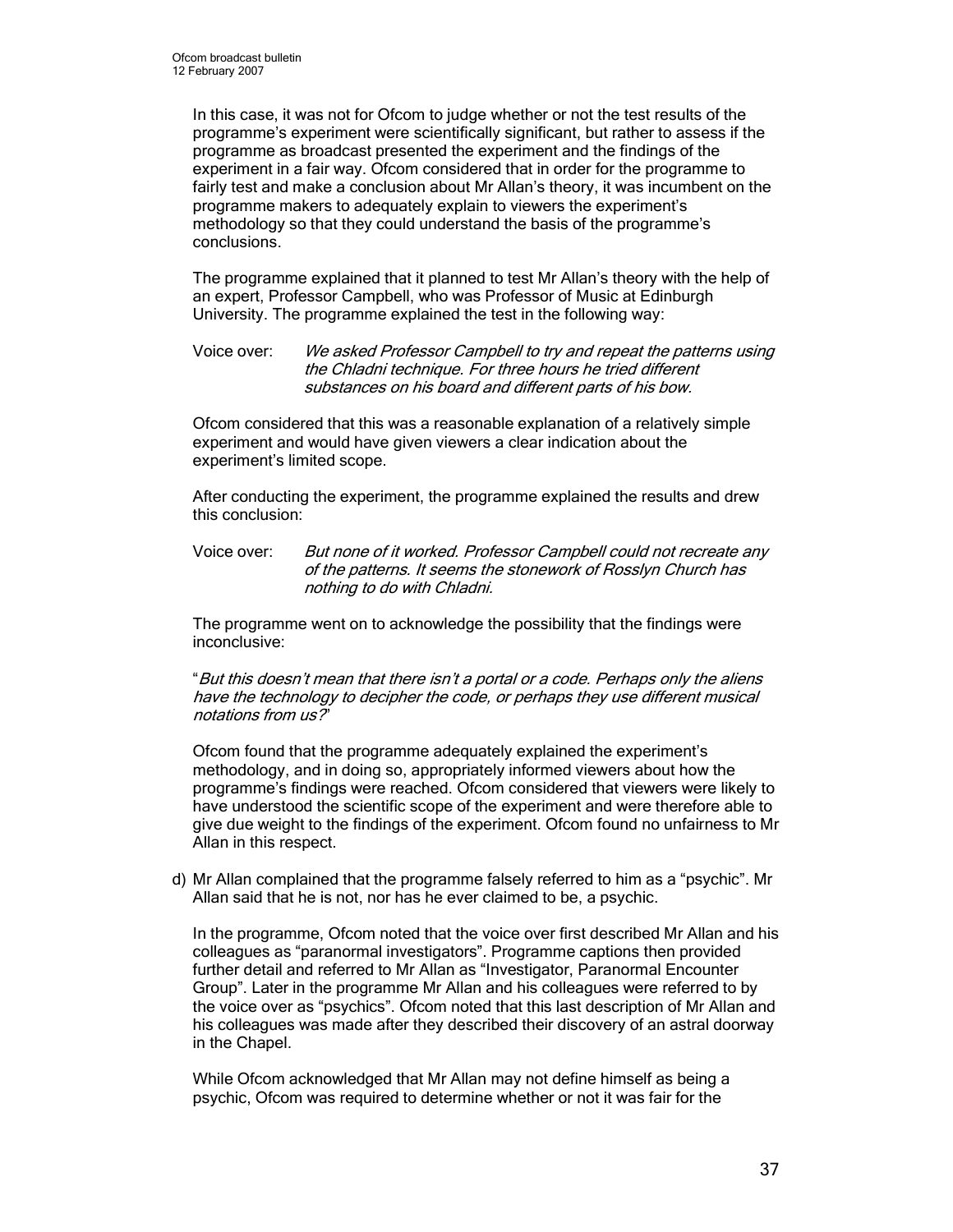programme to use the term when referring to Mr Allan in the programme as broadcast.

 In reaching a decision, Ofcom noted the dictionary definition of the word "psychic" as provided by Discovery in their written statement:

#### "a person apparently sensitive to things beyond the natural range of perception."

Ofcom also had regard for the Oxford dictionary's definition of the word:

 "A person who is regarded as particularly susceptible to supernatural or paranormal influence."

 In Ofcom's view, Mr Allan's description of his experience inside the Chapel in 1998, which occurred to only a handful of people, demonstrated that according to his own testimony he was capable of sensing things outside the range of a normal person's perception. In the circumstances, Ofcom considered that it was reasonable for the programme makers to describe Mr Allan as a psychic, as the description of a person who is sensitive to things beyond the natural range of perception, was fair. Accordingly, Ofcom has not upheld this part of Mr Allan's complaint.

e) Mr Allan complained that the programme used footage of him with his hand bridged over his eyebrow in an unfair way. Mr Allan said that the repeated use of the footage was an attempt to make him look "utterly ridiculous".

After viewing the unedited recording of Mr Allan's interview, Ofcom noted that Mr Allan's action of putting his hand to his eyebrow was originally used by him to help him remember this 'train of thought':

 "I've forgot what the hell I was going to talk about, let me, let me get this back again" eyes closed, hand bridged over eyebrow, slight rocking of the head, speaking to himself.

Ofcom noted that the footage was included three times in the programme, (minus the original audio) in relation to Mr Allan's theory of how to open the astral doorway using Chladni Theory.

Ofcom acknowledged Discovery's statement in which it claimed that it did not intend to hold Mr Allan up to ridicule and regretted that the complainant felt this way. Discovery said that the use of the footage was intended to represent Mr Allan's experience inside the Chapel.

Ofcom noted that Mr Allan had described his physical experience inside the Chapel in his article "Rosslyn: A Psychic Evaluation" as follows:

"I stood with my back to the East wall, extended my arms palms down, closed my eyes and relaxed."

During the same visit:

"Jim told me to close my eyes, relax and tell him what I could feel. I felt myself begin to gently sway back and forth, the oscillations gradually becoming more pronounced."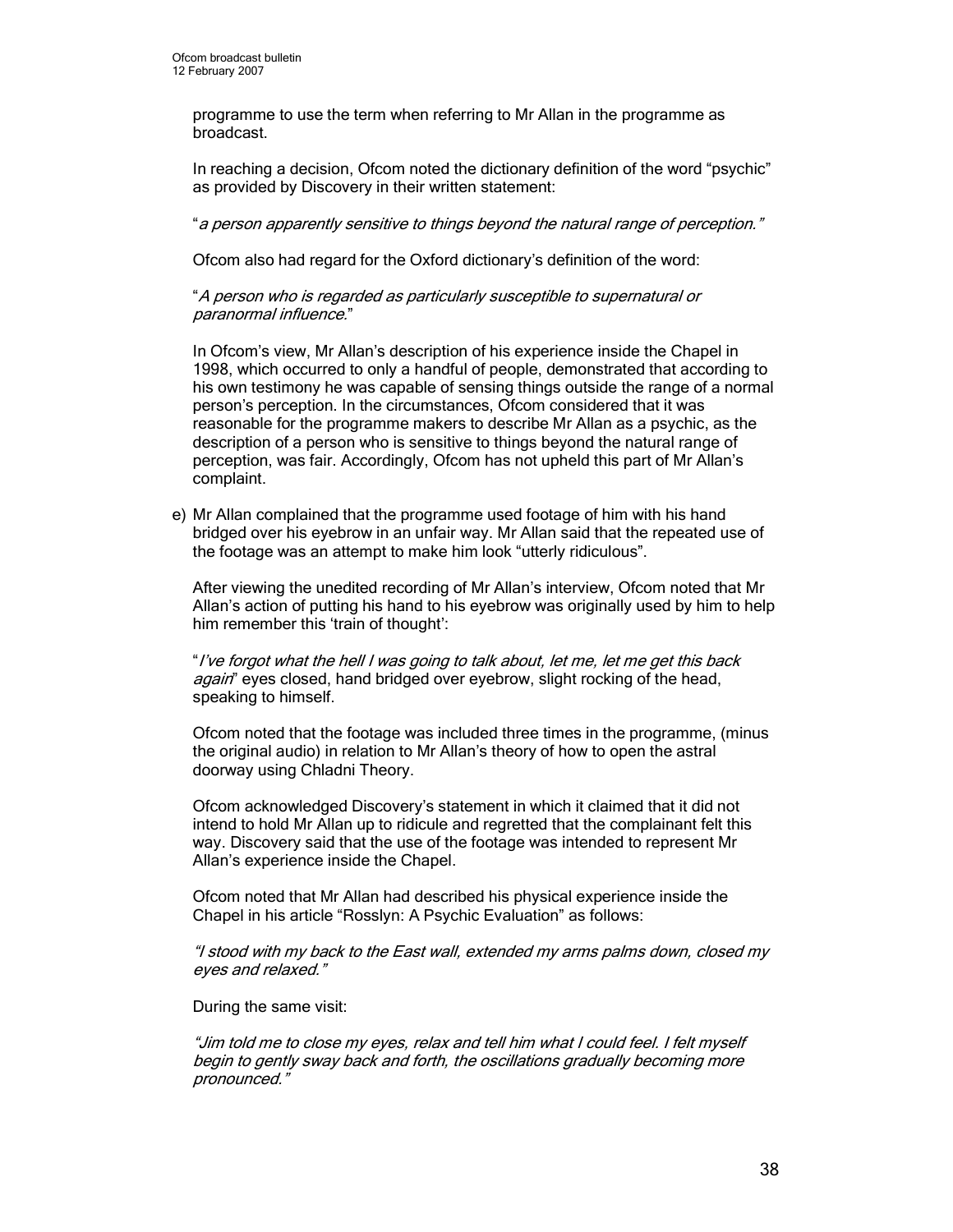In Ofcom's opinion it was fair to use the footage of Mr Allan - eyes closed, head slightly rocking, with his hand to his eyebrow - to indicate a moment of insight as described by Mr Allan in his article "Rosslyn: A Psychic Evaluation". Ofcom believed it was likely that viewers would have understood the repeat use of the footage was an editing technique used in this case by the programme makers to highlight the key claim that Mr Allan's made – that he himself had sensed something unusual in the Chapel. Given the limited impact of the visual effect Ofcom found it did not result in unfairness to Mr Allan as it would not have been capable of affecting viewers' understanding of the complainant in a material way.

f) Mr Allan complained that the programme makers did not inform him that the subject matter would be presented in a 'jokey' fashion. Mr Allan said that had he known this, he would not have participated in the programme.

Broadcasters and programme makers should normally be fair in their dealings with potential contributors to programmes unless, exceptionally it is justified to do otherwise. Where a person is invited to make a contribution to a programme, they should normally, at an appropriate stage be told the nature and purpose of the programme, what the programme is about and be given a clear explanation of why they were asked to contribute and when if known and where it is likely to be first broadcast.

 Ofcom received limited information from either party about the content of any preproduction conversations or correspondence between the programme makers and Mr Allan. However from the information available including Mr Allan's written statements, his signed release form, and a recording of his unedited interview, Ofcom found no evidence that Mr Allan was either misled about the general nature of the programme or had secured a guarantee from the programme makers about the presentation or overall tone of the programme.

 Mr Allan acknowledged in his written statement to Ofcom that "I was aware that the programme concerned UFOs". Mr Allan also signed a release form that indicated that the working title of the programme was "The Strangest UFO Stories of All Time". After viewing a recording of Mr Allan's unedited interview, Ofcom noted that the programme makers spoke openly about the possible relationship between the portal discovered by Mr Allan and his colleagues and other people's experiences of aliens (see finding B). In Ofcom's opinion, the information provided to Mr Allan during his interview, and on his release form was sufficient for him to be able to understand that: the general premise of the programme was about UFOs; and his contribution would relate to his and his colleague's discovery of a doorway inside the Chapel, and refer to his theory about how to open this doorway. Ofcom noted that the programme as broadcast matched this expectation in that Mr Allan's contribution: was included within the context of a possible UFO connection; focussed largely on his discovery of a doorway inside the Chapel, and an experiment to test his theory about how to open the doorway. In the circumstances, Ofcom concluded that Mr Allan was not misled about the nature or likely content of the programme.

Ofcom next considered the tone of the programme to determine whether it resulted in unfairness to Mr Allan. After viewing the programme, Ofcom noted that while the overall premise of the programme was exploratory, the programme included visual effects relating to UFOs and aliens, and commentary that was sceptical in tone. In Ofcom's opinion, the tone taken by the programme makers signalled to viewers that this was a light feature rather than a serious scientific analysis. However, given the subject under consideration, Ofcom did not believe that this tone resulted in unfairness to Mr Allan. As noted above Ofcom found no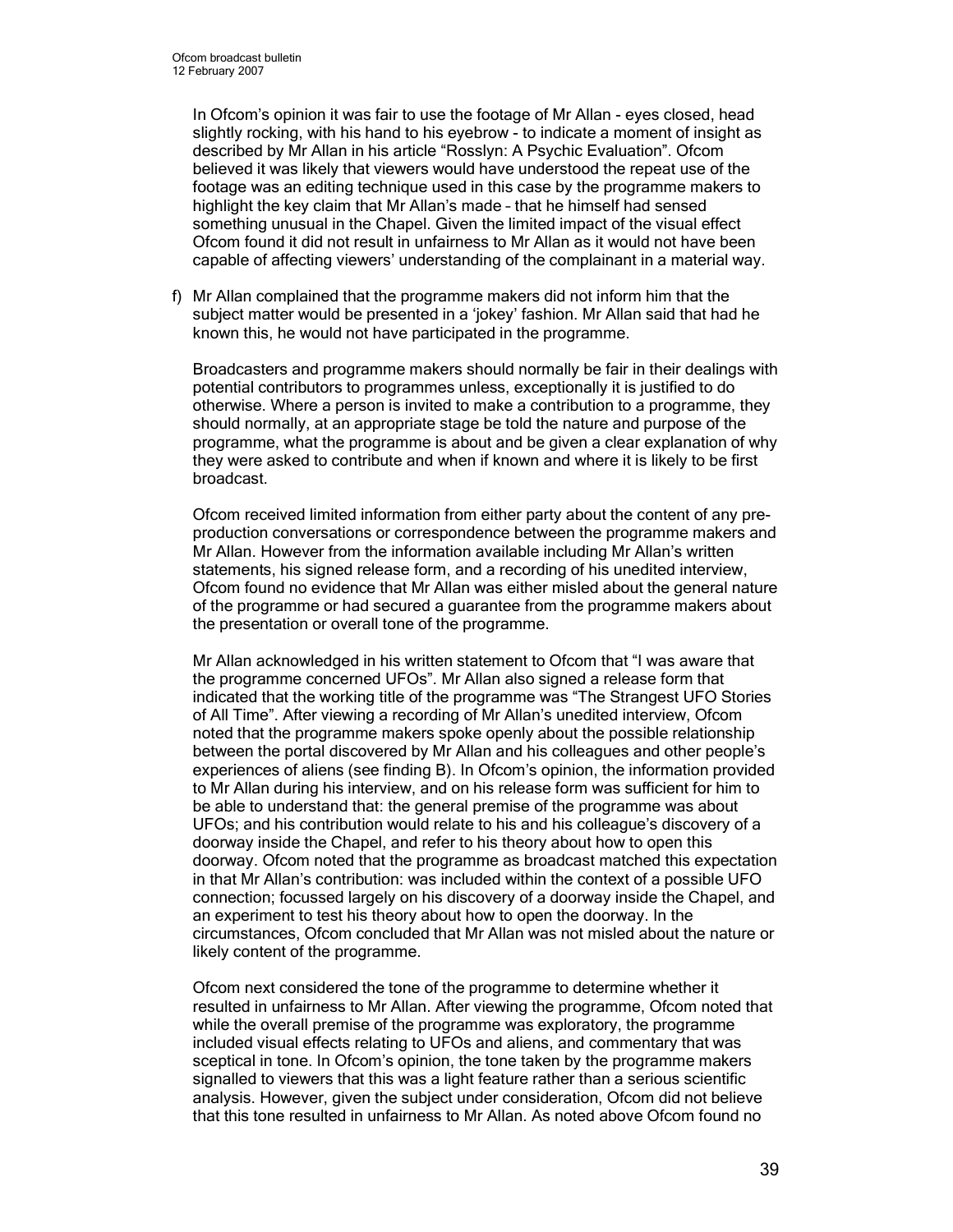evidence that Mr Allan had been given a guarantee about the tone of the programme, or had been misled by the programme makers about the nature and likely content of the programme. Of com concluded that the tone alone did not result in unfairness to Mr Allan in the programme as broadcast, as the viewers' impression of him would not have been materially affected by it.

g) Mr Allan complained the programme implied that his contribution was connected to UFOs. Mr Allan said he did not give consent for the programme to make this suggestion.

 Where a person in invited to make a contribution to a programme they should normally, at an appropriate stage be told the nature and purpose of the programme and what the programme is about.

 As noted above (see finding F) Ofcom was satisfied that Mr Allan was not misled about the nature and likely content of the programme. Specifically Mr Allan was made aware that the programme concerned UFOs.

In Ofcom's opinion, by signing the release form for his participation in the programme, Mr Allan gave consent for his contribution to be considered within the context of UFOs. Ofcom concluded that it was fair for the programme to examine a possible connection between the astral doorway and the existence of an alien gateway, and that appropriate consent had been obtained by the programme makers from Mr Allan in respect of such an examination. Ofcom found no unfairness in relation to this complaint.

Ofcom has not upheld Mr Allan's complaint of unfair treatment in the programme as broadcast.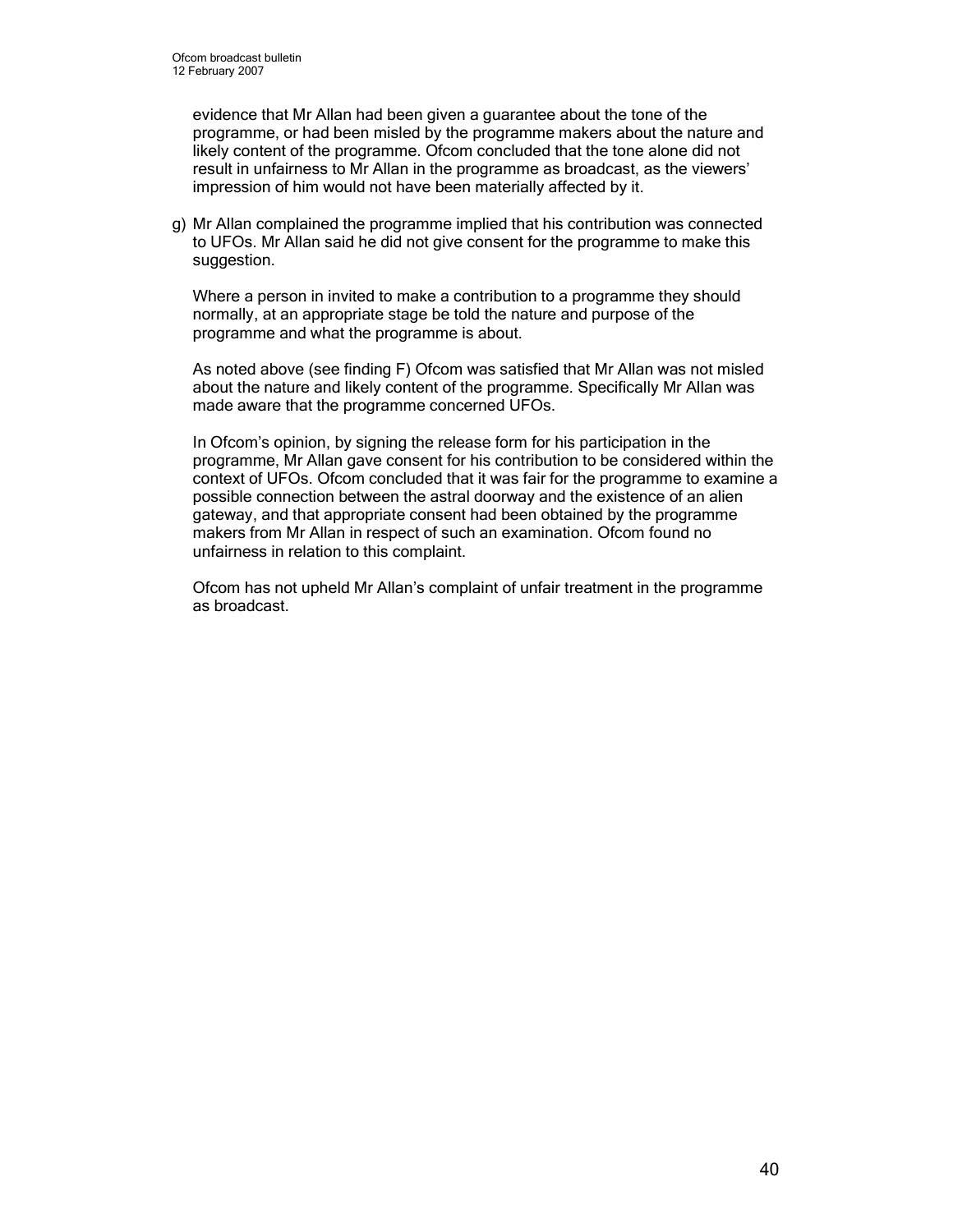# Other Programmes Not in Breach/Out of Remit 4 January 2007 - 18 January 2007

| Programme                          | <b>Trans Date</b> | <b>Channel</b>        | Category                                      | No of<br>Complaints     |
|------------------------------------|-------------------|-----------------------|-----------------------------------------------|-------------------------|
|                                    |                   |                       |                                               |                         |
| A Girl's Guide to 21st Century Sex | 18/12/2006        | Five                  | Sex/Nudity                                    | 1                       |
| A River Cottage Christmas Feast    | 19/12/2006        | Channel 4             | Crime<br>(incite/encourage)                   | 1                       |
| A Touch of Frost                   | 19/10/2006        | ITV3                  | Advertising                                   | 1                       |
| All New You've Been Framed         | 23/12/2006        | ITV1                  | <b>Animal Welfare</b>                         | 1                       |
| Alternative Christmas Message      | 25/12/2006        | Channel 4             | Religious Offence                             | 6                       |
| Anthea Turner: Perfect Housewife   | 28/12/2006        | BBC <sub>2</sub>      | <b>General Acceptance</b><br><b>Standards</b> | 1                       |
| <b>Bedknobs and Broomsticks</b>    | 26/12/2006        | BBC <sub>1</sub>      | <b>Animal Welfare</b>                         | 1                       |
| <b>Big Brothers Little Brother</b> |                   | Channel 4             | General Acceptance<br><b>Standards</b>        | 1                       |
| Breakfast with Helen and James     | 12/12/2006        | Q103 FM               | Religious Offence                             | 1                       |
| Breakfast with Simon and Jennie    | 20/11/2006        | Reading<br>107 FM     | General Acceptance<br><b>Standards</b>        | 1                       |
| <b>Britain's Fattest Teenager</b>  | 07/08/2006        | Five                  | Offensive Language                            | 3                       |
| Cash in the Attic                  | 02/01/2007        | BBC1                  | Sex/Nudity                                    | 1                       |
| <b>Chart Show</b>                  | 24/12/2006        | Century<br>105        | Inaccuracy/Misleading                         | 1                       |
| Come Dine With Me                  | 05/01/2007        | Channel 4             | Offensive Language                            | 1                       |
| Come Dine With Me                  | 03/01/2007        | Channel 4             | Offensive Language                            | 1                       |
| <b>Coronation Street</b>           | 11/12/2006        | ITV1                  | General Acceptance<br>Standards               | 3                       |
| <b>Cutting Edge</b>                | 07/08/2006        | Channel 4             | General Acceptance<br><b>Standards</b>        | $\overline{c}$          |
| Cutting Edge: Pram Face            | 14/08/2006        | Channel 4             | Inaccuracy/Misleading                         | 2                       |
| Dead Ringers Christmas Special     | 31/12/2006        | BBC <sub>2</sub>      | Scheduling                                    | 1                       |
| Derren Brown                       | 29/12/2006        | Channel 4             | Dangerous Behaviour                           | $\overline{2}$          |
| Doc Martin                         | 25/12/2006        | ITV1                  | <b>General Acceptance</b><br><b>Standards</b> | 1                       |
| Doctor Who                         | 25/12/2006        | BBC1                  | Religious Offence                             | 1                       |
| Down The Line                      | 20/12/2006        | <b>BBC Radio</b><br>4 | Crime<br>(incite/encourage)                   | 2                       |
| Dracula                            | 25/12/2006        | BBC1                  | Scheduling                                    | 1                       |
| Dream Team                         | 10/12/2006        | Sky One               | <b>General Acceptance</b><br><b>Standards</b> | $\overline{2}$          |
| Eastenders                         | 28/11/2006        | BBC1                  | <b>General Acceptance</b><br><b>Standards</b> | 1                       |
| Eastenders                         | 25/12/2006        | BBC1                  | <b>General Acceptance</b><br>Standards        | $\overline{\mathbf{c}}$ |
| Emmerdale                          | 05/12/2006        | ITV1                  | Religious Offence                             | 1                       |
| Emmerdale                          | 22/12/2006        | <b>ITV</b>            | <b>General Acceptance</b><br>Standards        | 1                       |
| Emmerdale                          | 05/12/2006        | ITV1                  | Religious Offence                             | 1                       |
| <b>Five News</b>                   | 17/12/2006        | Five                  | Inaccuracy/Misleading                         | 1                       |
| Fortune: Million Pound Giveaway    | 02/01/2007        | ITV1                  | Crime (payment)                               | $\overline{c}$          |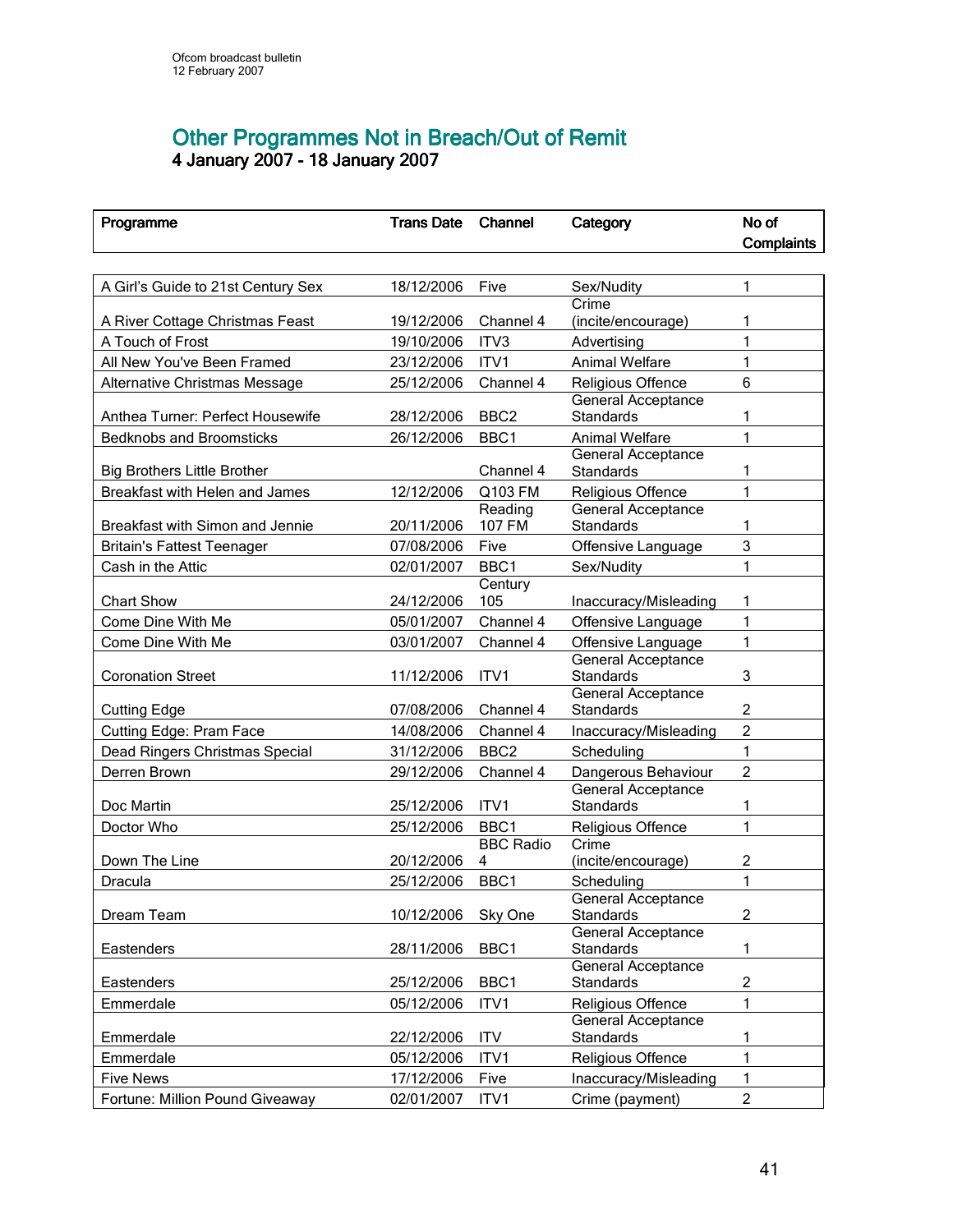|                                      |            |                                | <b>General Acceptance</b>              |                |
|--------------------------------------|------------|--------------------------------|----------------------------------------|----------------|
| Friday Night With Jonathan Ross      | 15/12/2006 | BBC1                           | <b>Standards</b><br>General Acceptance | $\overline{c}$ |
| <b>GMTV</b>                          | 20/12/2006 | ITV1                           | Standards                              | 1              |
|                                      |            |                                | General Acceptance                     |                |
| <b>GMTV</b>                          | 29/12/2006 | ITV1                           | Standards                              | 1              |
| Galapagos                            | 29/12/2006 | BBC <sub>2</sub>               | Animal Welfare                         | 1              |
| <b>Ghosthunting With Girls Aloud</b> | 22/12/2006 | ITV <sub>2</sub>               | Offensive Language                     | 1              |
| Hollyoaks                            | 23/12/2006 | E <sub>4</sub>                 | Sex/Nudity                             | 1              |
| Hollyoaks                            | 18/12/2006 | Channel 4                      | Sex/Nudity                             | 1              |
| I'm Sorry I Haven't a Clue           | 19/11/2006 | <b>BBC Radio</b><br>4          | Religious Offence                      | 1              |
| <b>ITV News</b>                      | 02/01/2007 | ITV1                           | Inaccuracy/Misleading                  | 1              |
| <b>ITV News</b>                      | 27/11/2006 | ITV1                           | Inaccuracy/Misleading                  | 1              |
|                                      |            | LBC                            |                                        |                |
| lain Lee                             | 11/12/2006 | 97.3FM                         | Dangerous Behaviour                    | 1              |
| Inventions of War                    | 08/01/2007 | Five                           | Other                                  | $\overline{2}$ |
|                                      |            |                                | Crime                                  | 1              |
| Late Night Ian Collins With Chessy   | 13/10/2006 | Talksport                      | (incite/encourage)                     |                |
| Late Night Lake with Allan Lake      | 12/11/2006 | Core<br><b>BBC Radio</b>       | Sex/Nudity                             | 1              |
| Lee Mack                             | 06/01/2007 | $\overline{2}$                 | Offensive Language                     | 1              |
|                                      |            |                                | Crime                                  |                |
| Manhunt - Solving Britain's Crimes   | 04/12/2006 | ITV1                           | (incite/encourage)                     | 1              |
|                                      |            |                                | <b>General Acceptance</b>              |                |
| Marcus Churchill                     | 19/09/2006 | LBC97.3<br><b>BBC Radio</b>    | Standards                              | 1              |
| Mark Lamarr                          | 06/01/2007 | 2                              | Offensive Language                     | 1              |
| <b>Mission Implausible</b>           | 09/12/2006 | Sky One                        | Offensive Language                     | $\mathbf{1}$   |
| Monarch by David Starkey             | 04/12/2006 | Channel 4                      | Inaccuracy/Misleading                  | 1              |
| Monty Python's Life of Brian         | 01/01/2007 | Channel 4                      | Religious Offence                      | 1              |
|                                      |            |                                | Crime                                  |                |
| Never Mind the Buzzcocks             | 29/12/2006 | BBC <sub>2</sub>               | (incite/encourage)                     | $\overline{c}$ |
| Never Mind the Buzzcocks             | 24/12/2006 | BBC <sub>2</sub>               | Religious Offence                      | 1              |
|                                      |            |                                | General Acceptance                     |                |
| Never Mind the Buzzcocks (trail)     | 23/12/2006 | BBC1<br><b>Broadland</b>       | Standards<br>Crime                     | 1              |
| <b>News</b>                          | 14/12/2006 | 102                            | (incite/encourage)                     | 1              |
|                                      |            | LBC                            |                                        |                |
| Nick Ferrari                         | 08/12/2006 | 97.3FM                         | U18's in Programmes                    | 1              |
|                                      |            |                                | General Acceptance                     |                |
| Oasis: Lock the Box                  | 25/11/2006 | ITV <sub>2</sub><br><b>BBC</b> | <b>Standards</b>                       | 1              |
| Off the Ball                         | 09/12/2006 | Scotland                       | Sex/Nudity                             | 1              |
| Popworld                             | 23/12/2006 | Channel 4                      | Sex/Nudity                             | 1              |
| Princess Nikki                       | 20/12/2006 | Channel 4                      | Offensive Language                     | 1              |
| Programme trailer                    | 25/12/2006 | BBC1                           | Sex/Nudity                             | 1              |
|                                      |            |                                | <b>General Acceptance</b>              |                |
| Pulling                              | 30/11/2006 | BBC3                           | <b>Standards</b>                       | 1              |
| Quiz Call                            | 07/12/2006 | Quiz Call                      | Competitions                           | 1              |
| Revenge TV                           | 02/01/2007 | ITV1                           | General Acceptance<br>Standards        | 3              |
|                                      |            |                                | <b>General Acceptance</b>              |                |
| <b>Ricky Gervais: Politics</b>       | 25/12/2006 | Channel 4                      | Standards                              | 1              |
| Secretary                            | 14/12/2006 | Channel 4                      | Sex/Nudity                             | 1              |
| Sherlock Holmes: The Sign of Four    | 28/12/2006 | BBC <sub>2</sub>               | Religious Offence                      | $\mathbf{1}$   |